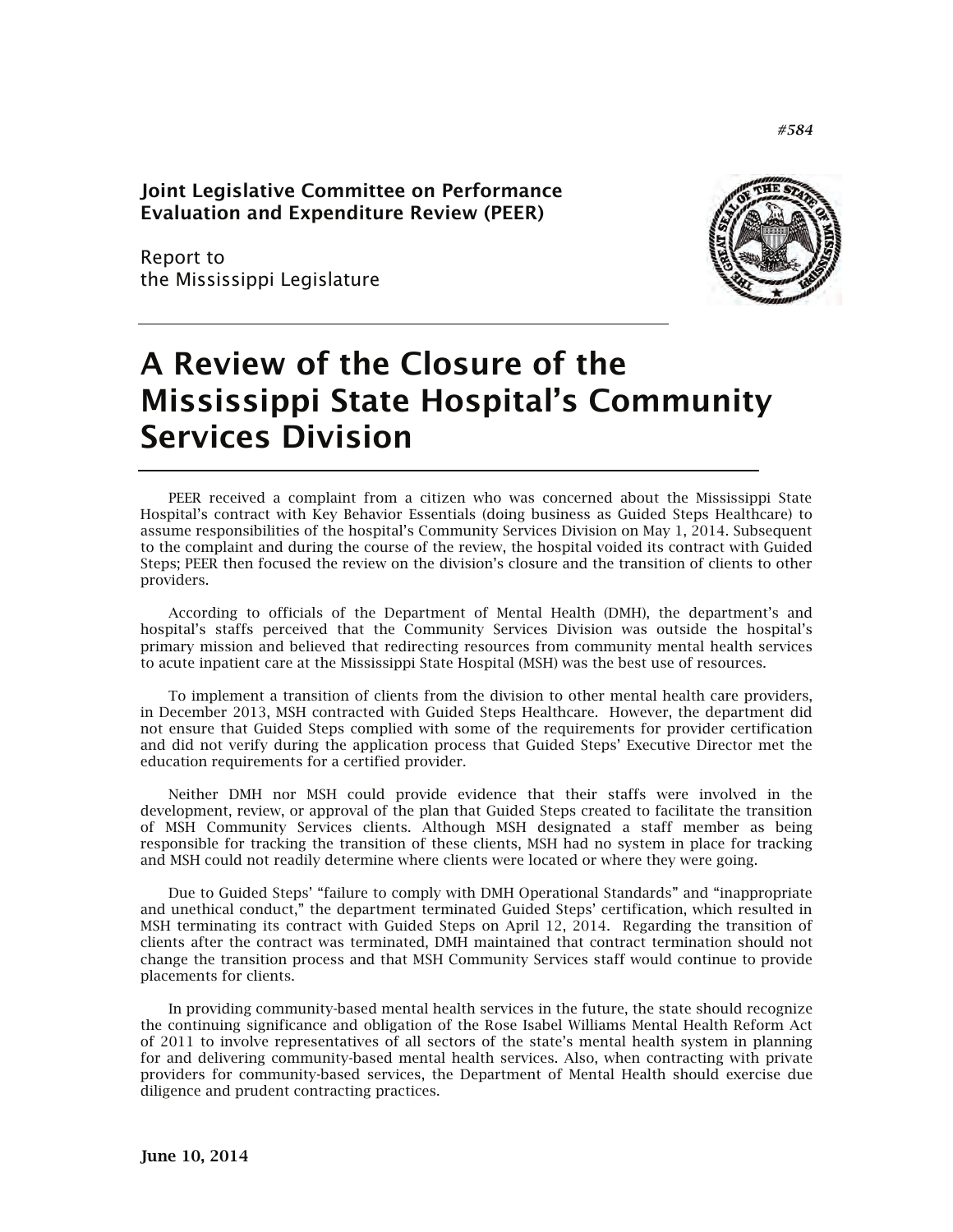#### PEER: The Mississippi Legislature's Oversight Agency

The Mississippi Legislature created the Joint Legislative Committee on Performance Evaluation and Expenditure Review (PEER Committee) by statute in 1973. A joint committee, the PEER Committee is composed of seven members of the House of Representatives appointed by the Speaker and seven members of the Senate appointed by the Lieutenant Governor. Appointments are made for four-year terms, with one Senator and one Representative appointed from each of the U. S. Congressional Districts and three at-large members appointed from each house. Committee officers are elected by the membership, with officers alternating annually between the two houses. All Committee actions by statute require a majority vote of four Representatives and four Senators voting in the affirmative.

Mississippi's constitution gives the Legislature broad power to conduct examinations and investigations. PEER is authorized by law to review any public entity, including contractors supported in whole or in part by public funds, and to address any issues that may require legislative action. PEER has statutory access to all state and local records and has subpoena power to compel testimony or the production of documents.

PEER provides a variety of services to the Legislature, including program evaluations, economy and efficiency reviews, financial audits, limited scope evaluations, fiscal notes, special investigations, briefings to individual legislators, testimony, and other governmental research and assistance. The Committee identifies inefficiency or ineffectiveness or a failure to accomplish legislative objectives, and makes recommendations for redefinition, redirection, redistribution and/or restructuring of Mississippi government. As directed by and subject to the prior approval of the PEER Committee, the Committee's professional staff executes audit and evaluation projects obtaining information and developing options for consideration by the Committee. The PEER Committee releases reports to the Legislature, Governor, Lieutenant Governor, and the agency examined.

The Committee assigns top priority to written requests from individual legislators and legislative committees. The Committee also considers PEER staff proposals and written requests from state officials and others.

PEER Committee Post Office Box 1204 Jackson, MS 39215-1204

(Tel.) 601-359-1226 (Fax) 601-359-1420 (Website) http://www.peer.state.ms.us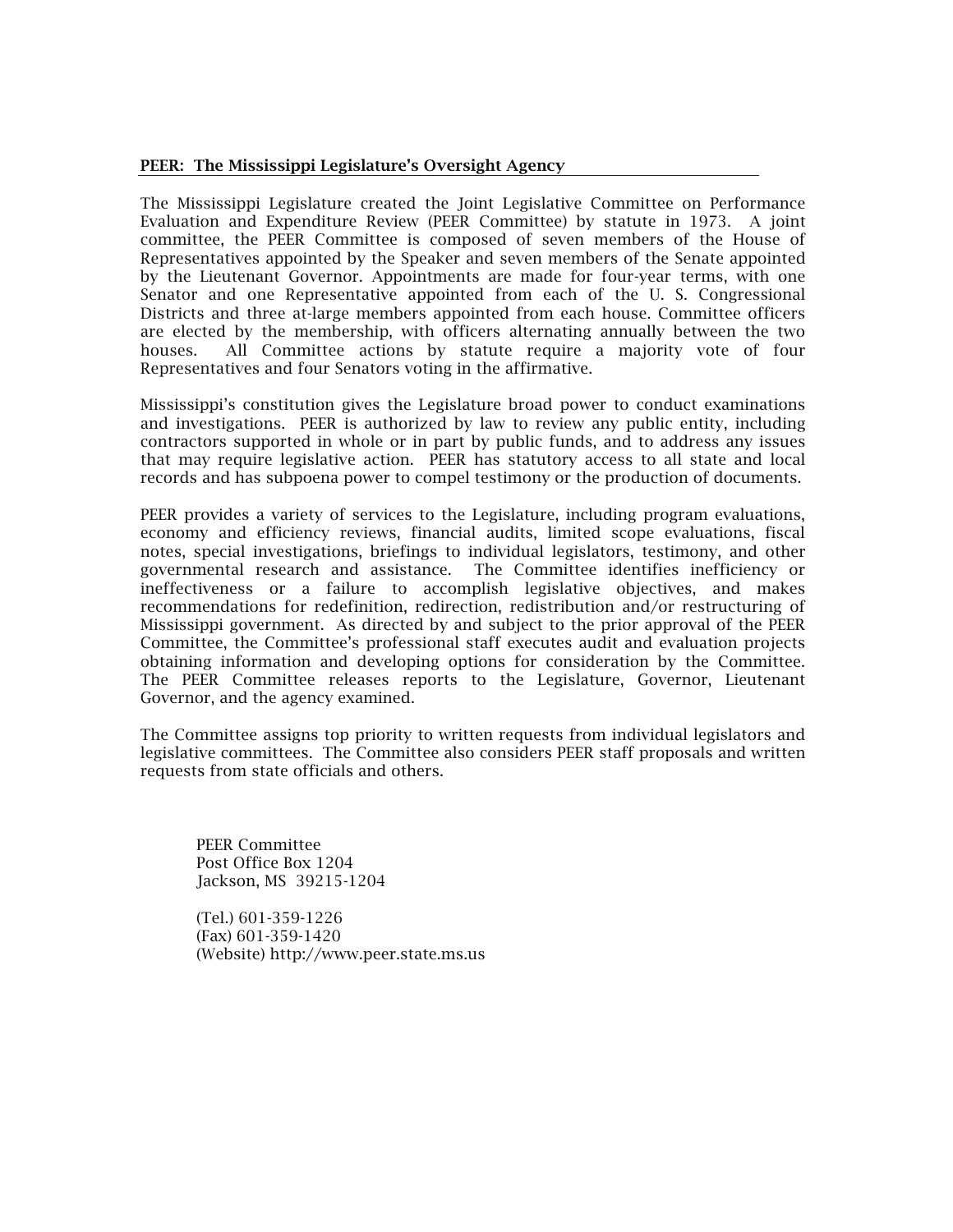# Joint Committee on Performance Evaluation and Expenditure Review

**SENATORS** NANCY ADAMS COLLINS Chair KELVIN E. BUTLER VIDET CARMICHAEL THOMAS GOLLOTT GARY JACKSON SAMPSON JACKSON II PERRY LEE

> TELEPHONE: (601) 359-1226

FAX: (601) 359-1420 PEER Committee



Post Office Box 1204 Jackson, Mississippi 39215-1204

> Max K. Arinder, Ph. D. Executive Director

> > www.peer.state.ms.us

**REPRESENTATIVES** BECKY CURRIE Vice Chair MARGARET ELLIS ROGERS Secretary RICHARD BENNETT KIMBERLY L. CAMPBELL STEVE HORNE RAY ROGERS PERCY W. WATSON

OFFICES: Woolfolk Building, Suite 301-A 501 North West Street Jackson, Mississippi 39201

June 10, 2014

Honorable Phil Bryant, Governor Honorable Tate Reeves, Lieutenant Governor Honorable Philip Gunn, Speaker of the House Members of the Mississippi State Legislature

On June 10, 2014, the PEER Committee authorized release of the report entitled A Review of the Closure of the Mississippi State Hospital's Community Services Division.

Quey alame Coffin

Senator Nancy Adams Collins, Chair

This report does not recommend increased funding or additional staff.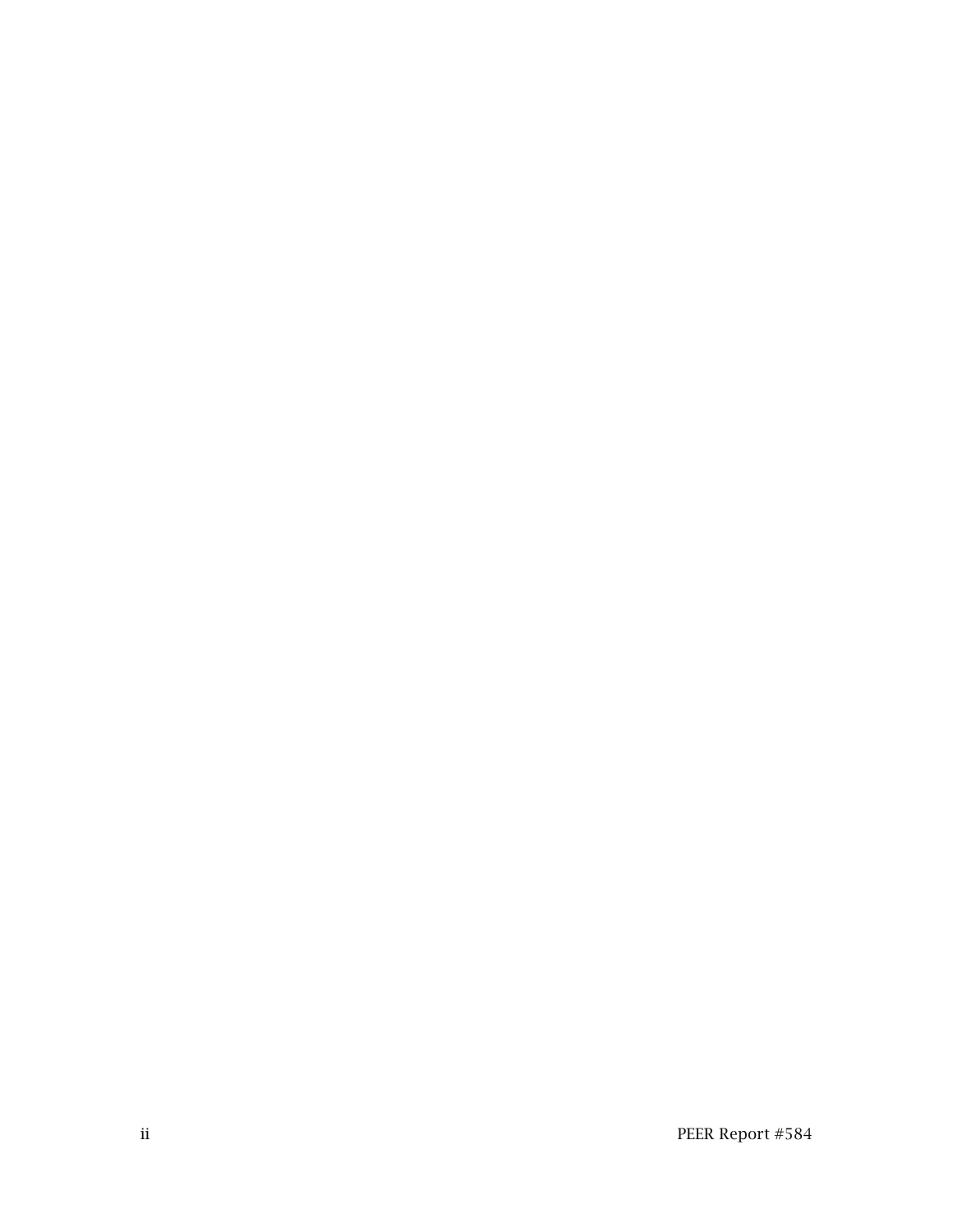# *Table of Contents*

| Introduction                                                                                                                                                                                                                                                    |  |
|-----------------------------------------------------------------------------------------------------------------------------------------------------------------------------------------------------------------------------------------------------------------|--|
| Authority<br>Method                                                                                                                                                                                                                                             |  |
| Background                                                                                                                                                                                                                                                      |  |
| Significant Events Affecting Mississippi's Public Policy on                                                                                                                                                                                                     |  |
| Why did the Mississippi State Hospital close its                                                                                                                                                                                                                |  |
| What was the role of the Mississippi State Hospital's<br>Community Services Division in delivering mental health                                                                                                                                                |  |
| How did the Department of Mental Health and the Mississippi<br>State Hospital plan to handle the transitioning, tracking, and<br>future care of clients formerly served by the Mississippi State                                                                |  |
| How did MSH plan to transition clients out of the MSH<br>Did the Department of Mental Health and the Mississippi State<br>Hospital exercise due diligence in the decision to contract for<br>the transition of clients formerly served by the Mississippi State |  |
| What was the plan for transitioning and tracking clients formerly                                                                                                                                                                                               |  |
| How did DMH and MSH plan to handle the transition of MSH<br>Community Services Division clients after the contract with                                                                                                                                         |  |
|                                                                                                                                                                                                                                                                 |  |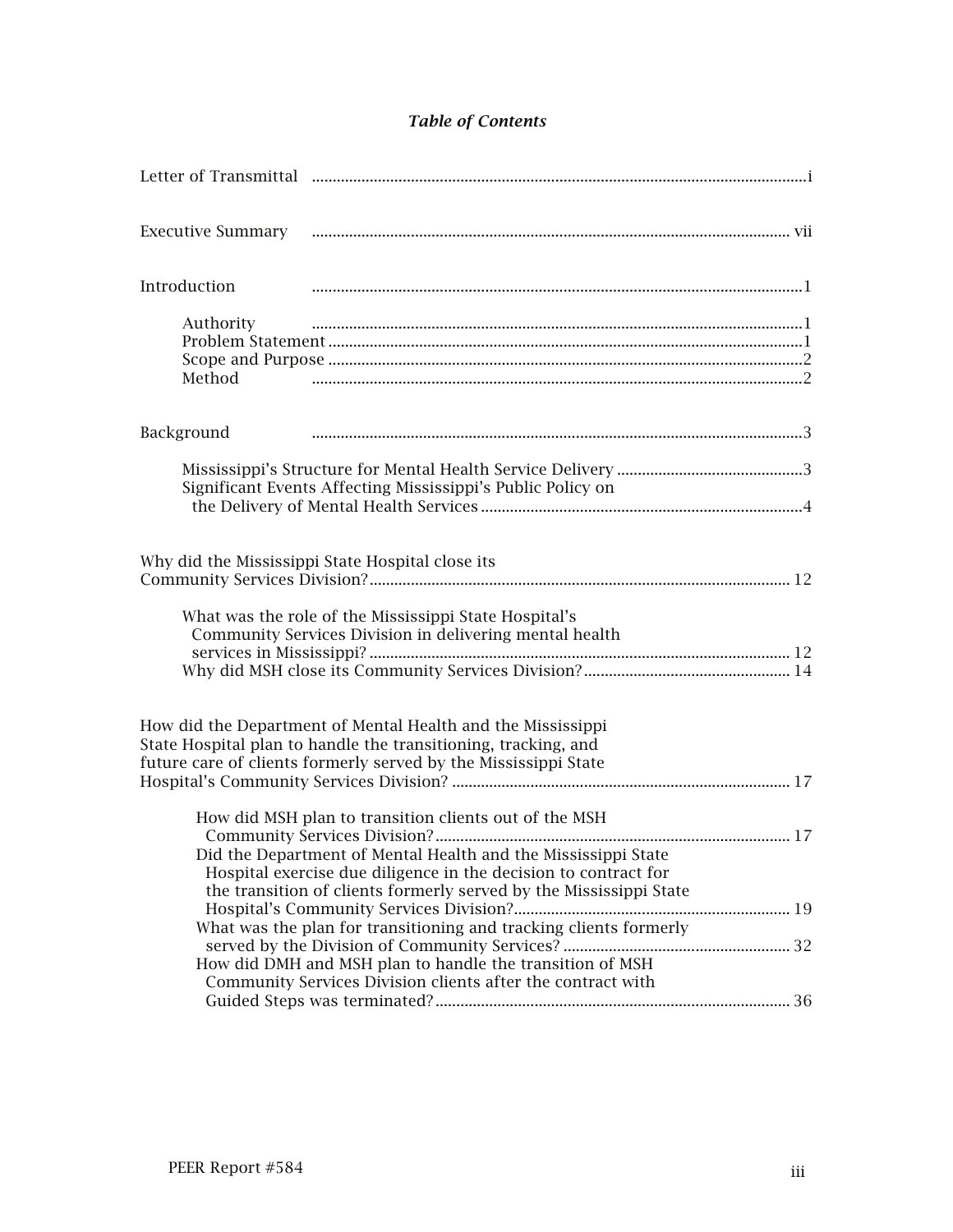# *Table of Contents (continued)*

| How should the state provide community-based mental health |                                                                                                                                                                    |  |
|------------------------------------------------------------|--------------------------------------------------------------------------------------------------------------------------------------------------------------------|--|
|                                                            |                                                                                                                                                                    |  |
| Recommendations                                            |                                                                                                                                                                    |  |
| Appendix A:                                                | State-Operated Facilities for Behavioral Health<br>and Treatment of Intellectual and Developmental                                                                 |  |
| Appendix B:                                                | Mississippi's Regional Community Mental Health                                                                                                                     |  |
| Appendix C:                                                | Additional Information on the U.S. Department of<br>Justice's 2011 Findings Regarding Mississippi's<br>Mental Health System and the State's Subsequent Response 45 |  |
| Appendix D:                                                | Other States' Efforts in Changing Their Structures for<br>Delivery of Community-Based Mental Health Services  51                                                   |  |
| <b>Agency Response</b>                                     |                                                                                                                                                                    |  |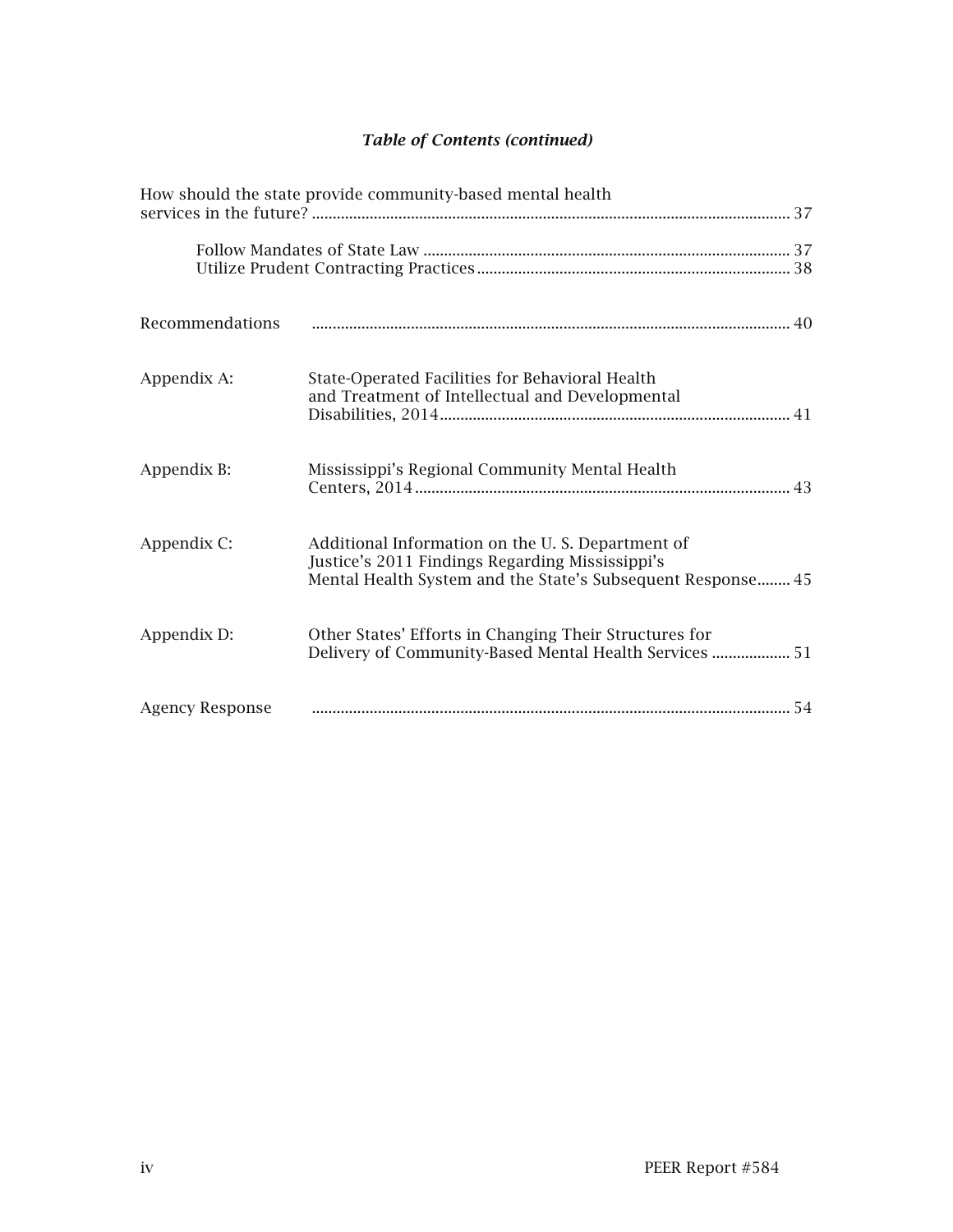# *List of Exhibits*

| $\mathbf{1}$ . | Mississippi State Hospital's Community Services Division Programs                                                                             |    |
|----------------|-----------------------------------------------------------------------------------------------------------------------------------------------|----|
| 2.             | Number of Clients Transitioning Out of the Mississippi State<br>Hospital Community Services Division, by Program, as of February 19, 2014  18 |    |
| 3.             |                                                                                                                                               | 25 |
| 4.             | Department of Mental Health Obligations and Status Information<br>as of February 2014, By Program/Project, for Funds Provided by              | 49 |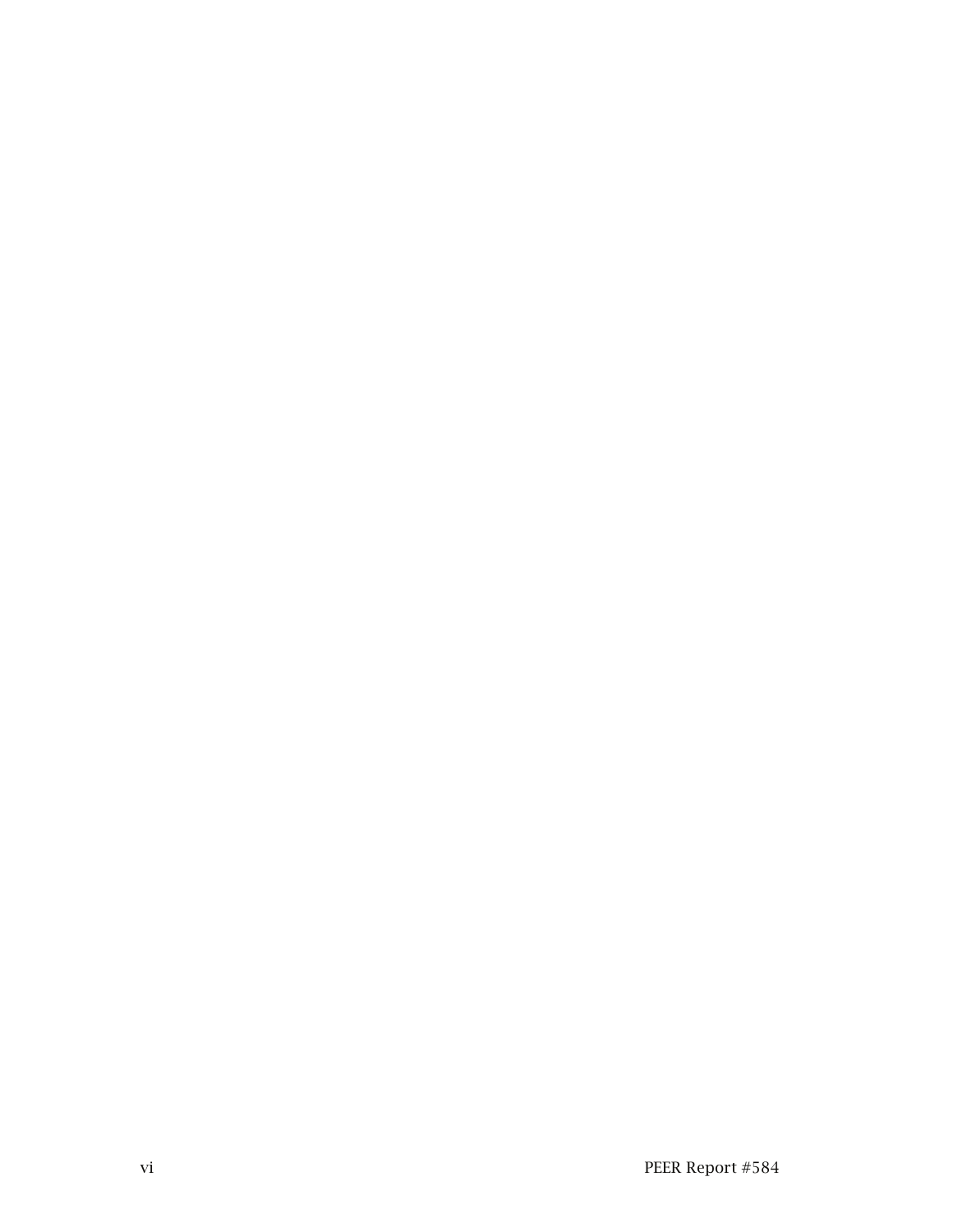# A Review of the Closure of the Mississippi State Hospital's Community Services Division

# Executive Summary

#### **Introduction**

The PEER Committee received a complaint from a citizen who was concerned about the Mississippi State Hospital's contract with Key Behavior Essentials (doing business as Guided Steps Healthcare) to assume the responsibilities of the hospital's Community Services Division on May 1, 2014. Subsequent to PEER's receipt of the complaint and during the course of the review, the Mississippi State Hospital (MSH) voided its contract with Guided Steps Healthcare.

Because the hospital terminated the contract during the course of the review, PEER focused on the closure of the Mississippi State Hospital's Community Services Division and the transition of those clients to other providers. Also, despite the voided contract, questions remained regarding the state's community-based mental health care service structure.

#### **Background**

In Mississippi, the Board of Mental Health sets statewide mental health policy and the Department of Mental Health administers policies and implements programs. Behavioral health and intellectual and developmental disabilities programs are delivered statewide through state-operated programs and facilities, regional community mental health centers, and other non-profit service agencies and organizations. The Mississippi State Hospital is one of the state-operated facilities for delivery of behavioral health services.

Four events in recent years have had a significant impact on Mississippi's public policy regarding delivery of mental health services:

 the U. S. Supreme Court's 1999 *Olmstead v. L.C.* decision regarding states' obligations under the Americans with Disabilities Act to move toward a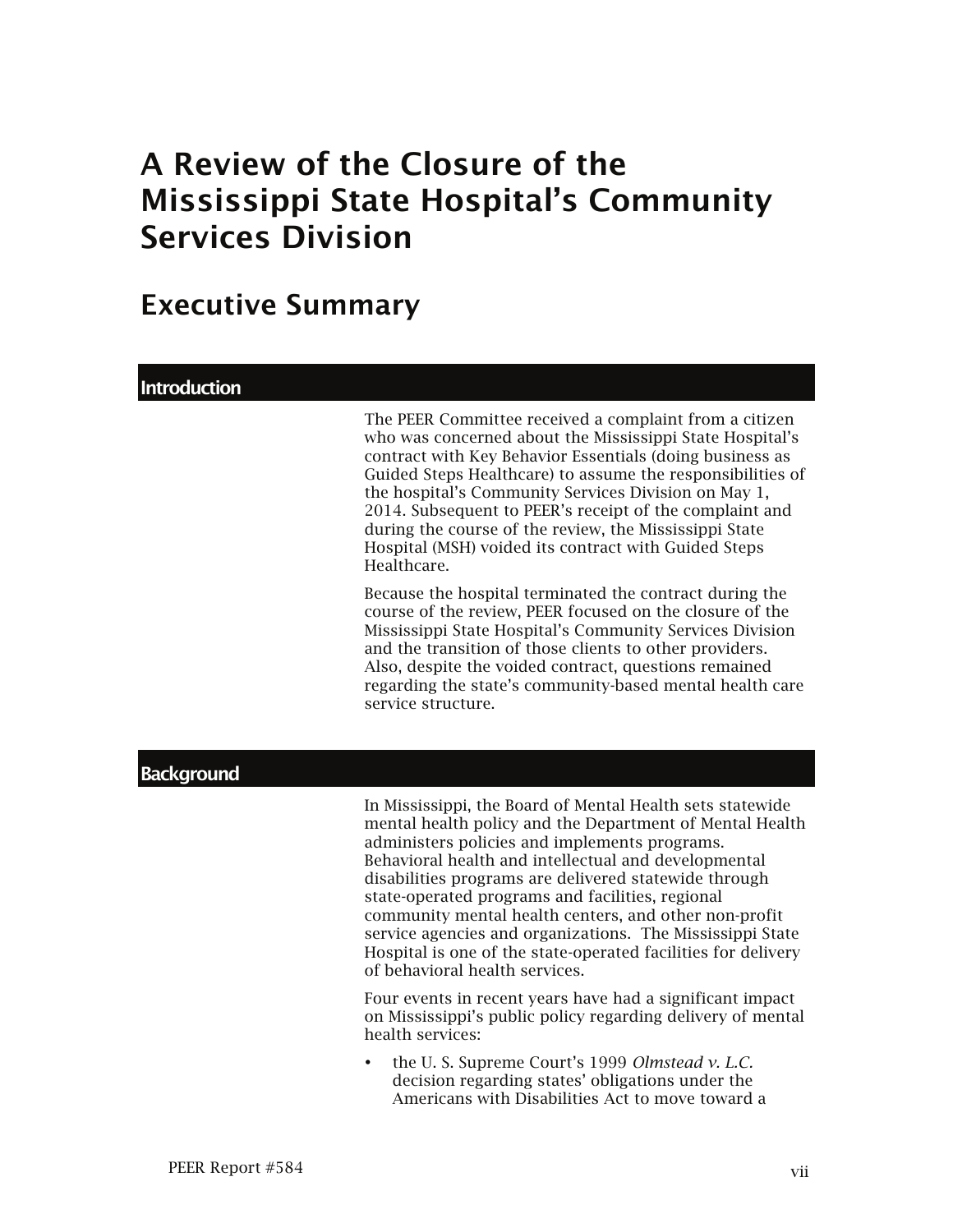system of community-based care for persons with mental disabilities;

- the 2001 Mississippi Access to Care (MAC) plan, which was Mississippi's formal response to the *Olmstead* decision;
- requirements of the Rose Isabel Williams Mental Health Reform Act of 2011 regarding strategic planning for delivery of mental health services; and,
- results of a 2011 investigation by the United States Department of Justice of Mississippi's mental health service delivery system.

Pages 4 through 11 in the report explain the significance of these events and their relationship to the closure of the MSH Community Services Division and future delivery of community-based mental health services.

#### **Conclusions**

#### Why did the Mississippi State Hospital close its Community Services Division?

For approximately thirty years, the MSH's Community Services Division provided community mental health services to persons eighteen years and over residing in Mississippi who had a serious mental illness.

According to DMH officials, the following were primary reasons for closing the division:

- the department's and hospital's staff perceived that the Community Services Division was outside the hospital's primary mission; and,
- MSH's appropriations had experienced recurring annual decreases in recent years and the department believed that redirecting resources from community mental health services to acute inpatient care at MSH was the best use of resources for the department.

PEER notes that because MSH is not eliminating any of the division's positions and plans to transfer its employees to MSH inpatient care positions, the department has forgone the opportunity to redirect the resources yielded from closure of the division into providing community-based mental health care.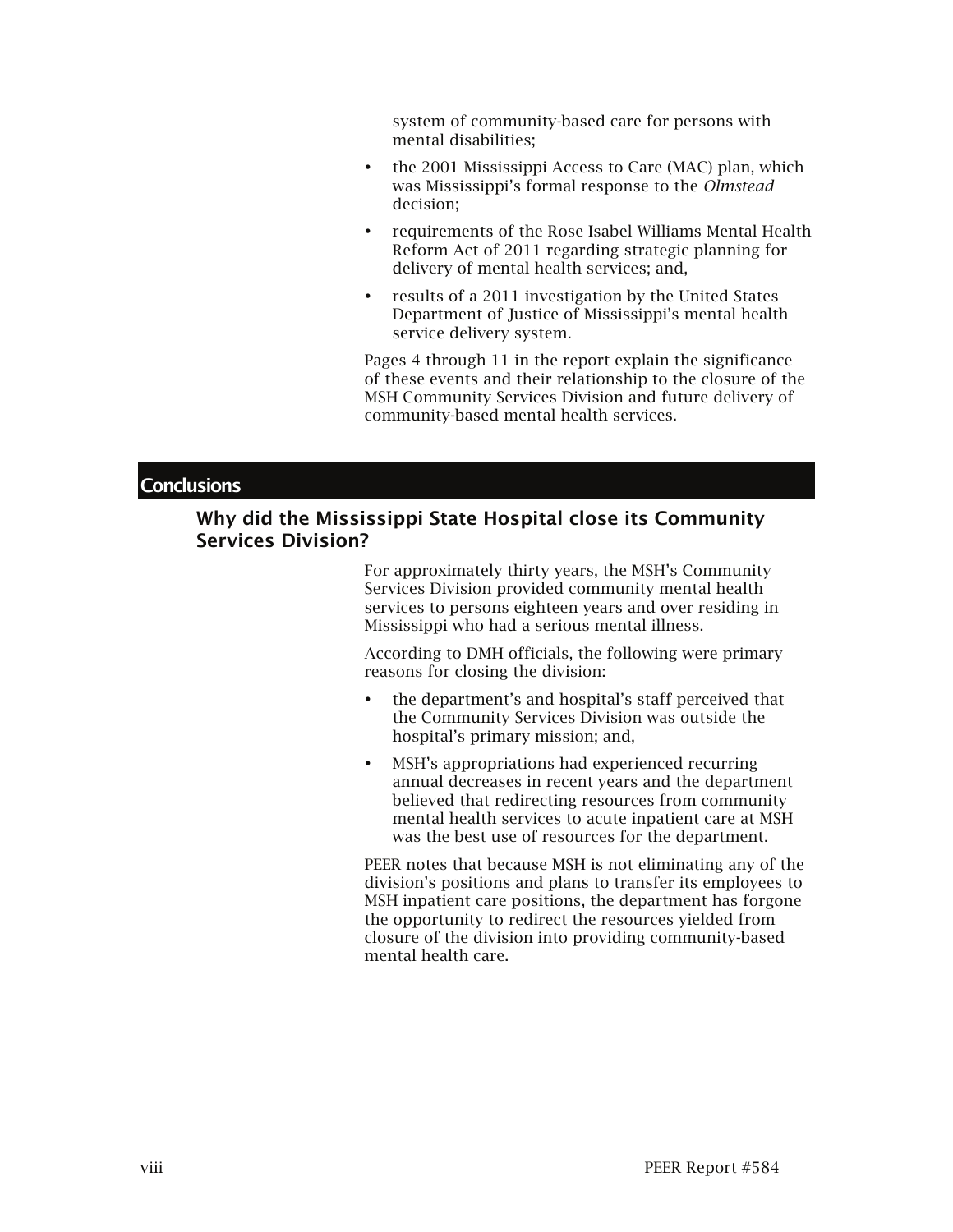## How did the Department of Mental Health and the Mississippi State Hospital plan to handle the transitioning, tracking, and future care of clients formerly served by the Mississippi State Hospital's Community Services Division?

In December 2013, MSH contracted with Guided Steps Healthcare to implement a transition of clients from the Community Services Division to other mental health care providers. However, the department did not ensure that Guided Steps complied with some of the requirements for certification as a provider and did not verify during the application process that Guided Steps' Executive Director met the education requirements for a certified provider. Also, under the terms of the contract, Guided Steps received additional benefits or incentives beyond the actual value of the contract.

Neither DMH nor MSH could provide evidence to PEER that DMH staff or MSH Community Services Division staff were involved in the development, review, or approval of the plan Guided Steps created to facilitate the transition of MSH Community Services clients. Although MSH designated a staff member as being responsible for tracking the transition of MSH Community Services clients, MSH had no system in place to track these individuals and MSH could not readily determine where clients were located or where they were going.

Due to Guided Steps' "failure to comply with DMH Operational Standards" and "inappropriate and unethical conduct," the department terminated Guided Steps' certification, which resulted in MSH terminating its contract with Guided Steps on April 12, 2014. PEER concurs that this was good cause for terminating the contract.

Regarding the transition of these clients after the contract with Guided Steps was terminated, DMH maintained that termination of the contract should not change the transition process. MSH Community Services staff would continue to perform their duties of providing placements for individuals.

## How should the state provide community-based mental health services in the future?

In providing community-based mental health services in the future, the state should recognize the continuing significance and obligation of the Rose Isabel Williams Mental Health Reform Act of 2011 to involve representatives of all sectors of the state's mental health system in planning for and delivering community-based mental health services. Also, when contracting with private providers for community-based services, the Department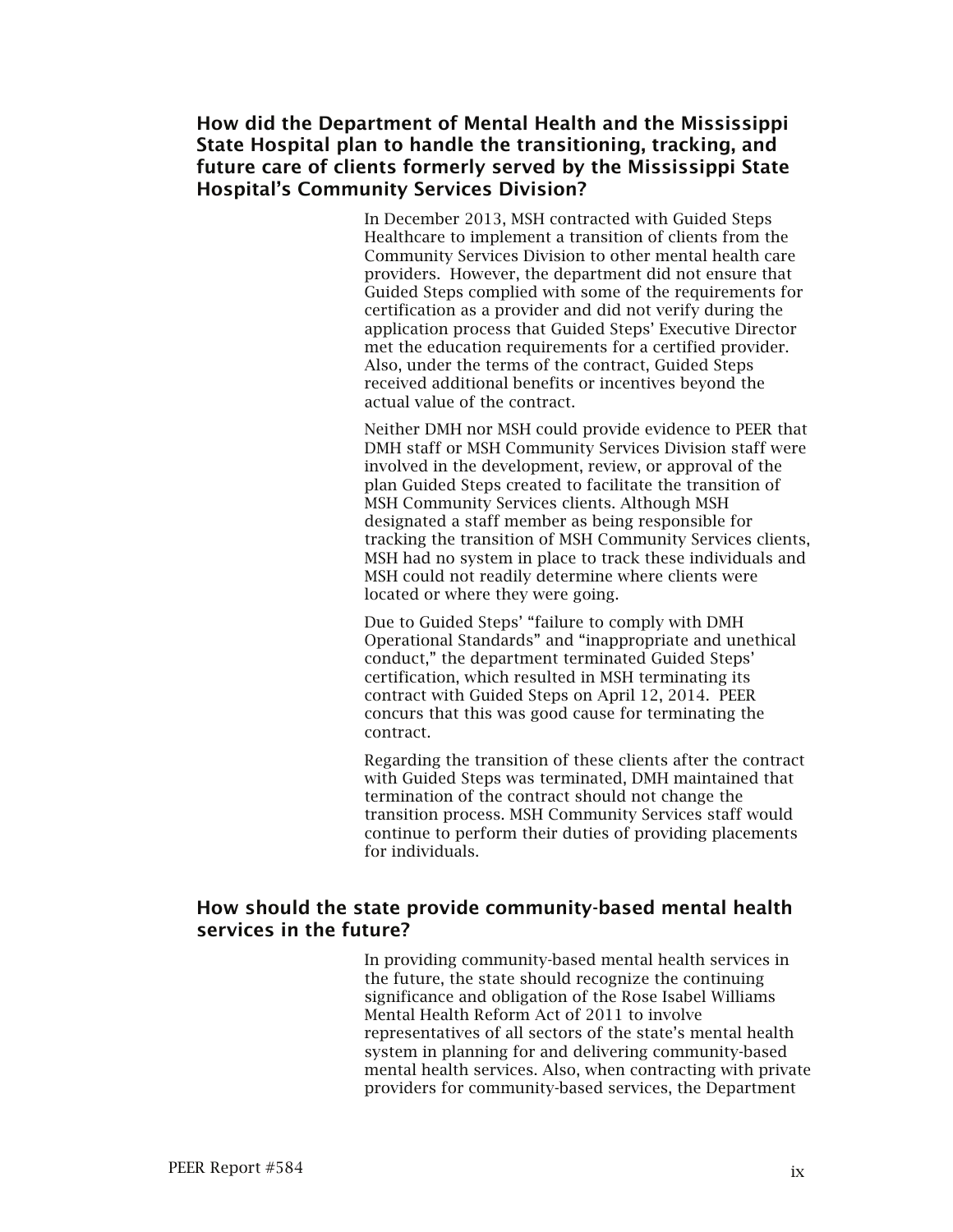of Mental Health should exercise due diligence and prudent contracting practices.

#### Recommendations

- 1. Using existing resources, DMH should develop a client tracking and management information system, in conjunction with the community mental health centers, to track patients within the state's mental health system.
- 2. DMH should adopt formal, written procedures that require department-certified mental health facilities and providers (e. g., MSH) to procure personal services contracts of \$50,000 or less that, at a minimum, comport with best practices in order to ensure fair and open competition.
- 3. The Governor should make appointments to the Strategic Planning and Best Practices Committee created by MISS. CODE ANN. Section 41-4-10 (1972) so that the committee can continue the collaborative efforts of strategic planning with the Board of Mental Health, the community mental health centers, and other interested parties. To inform the Governor of the need for such appointments, the PEER Committee will forward a copy of this report to his office for review. Because certain minor, technical corrections are needed to perfect Section 41-4-10, the Legislature should consider making these changes during the 2015 session. Appointments need not wait for these changes to be made.
- 4. Any future decisions of the Department of Mental Health or the Board of Mental Health to realign agency services in light of the department's and board's concept of the department's proper mission should be submitted to the Strategic Planning and Best Practices Committee for guidance on such recommendations and their impact on the operations of community mental health centers and other providers of mental health services in Mississippi.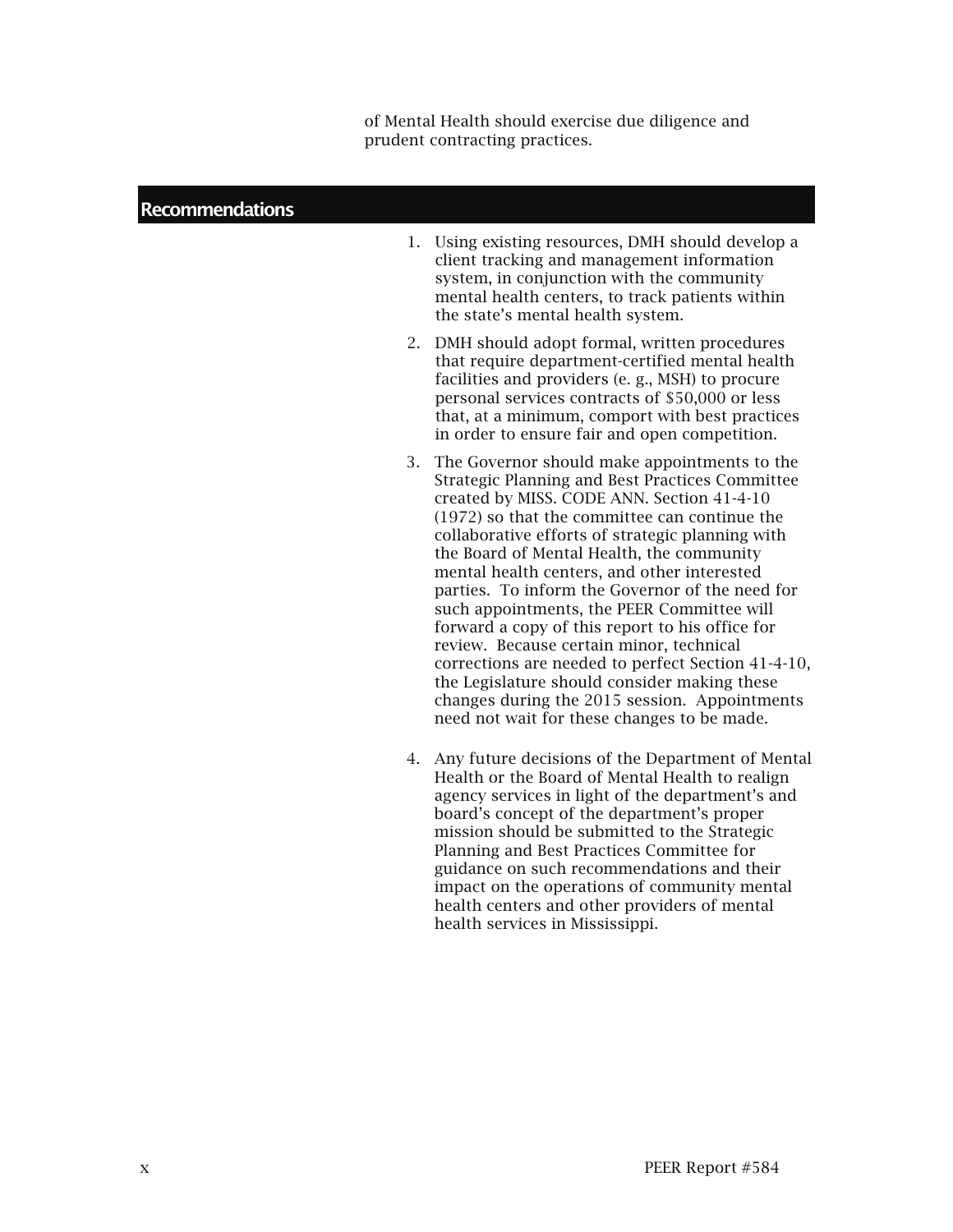#### For More Information or Clarification, Contact:

PEER Committee P.O. Box 1204 Jackson, MS 39215-1204 (601) 359-1226 http://www.peer.state.ms.us

Senator Nancy Collins, Chair Tupelo, MS

Representative Becky Currie, Vice Chair Brookhaven, MS

Representative Margaret Rogers, Secretary New Albany, MS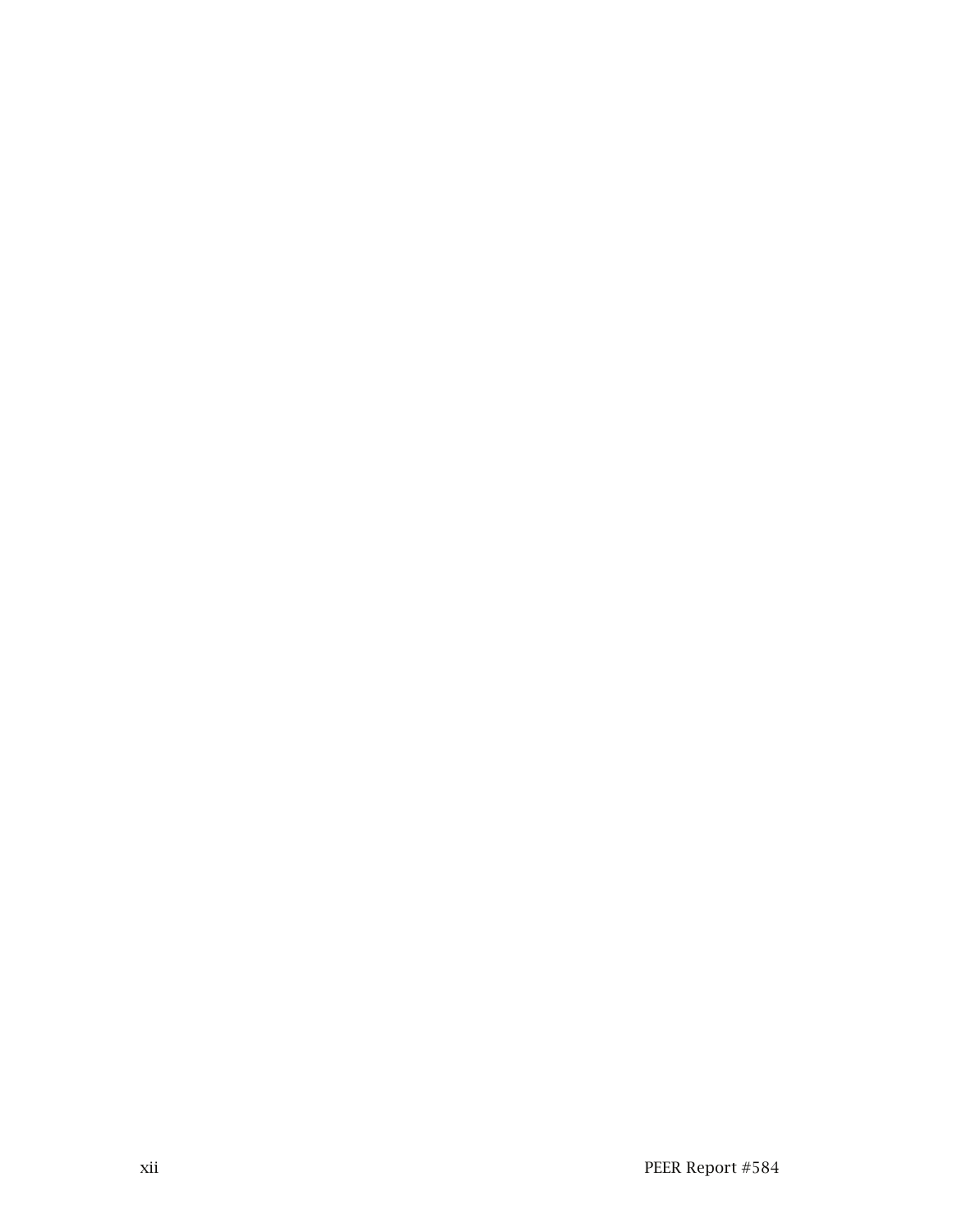# A Review of the Closure of the Mississippi State Hospital's Community Services Division

# Introduction

### **Authority**

The PEER Committee reviewed the closure of the Mississippi State Hospital's Community Services Division and the contract between the Mississippi State Hospital and Key Behavior Essentials DBA "Guided Steps Healthcare" to transition clients from the division to other providers. The Committee acted in accordance with MISS. CODE ANN. Section 5-31-51 et seq. (1972).

# Problem Statement

The PEER Committee received a complaint from a citizen who was concerned about the Mississippi State Hospital's contract with Key Behavior Essentials (doing business as Guided Steps Healthcare) to assume the responsibilities of the hospital's Community Services Division on May 1, 2014.

The complainant was concerned about:

- the types of and adequacy of services this company was planning to offer seriously mentally ill patients;
- the contractual issues and how those issues would help or hurt patients;
- the availability of "safety nets" for those patients who might "fall through the cracks;"
- the reasons for not utilizing existing community mental health centers to perform the duties included in the contract; and,
- the resulting employment status of Mississippi State Hospital's Community Services Division's staff.

Subsequent to PEER's receipt of the complaint and during the course of the review, the Mississippi State Hospital voided its contract with Guided Steps Healthcare (see page 27).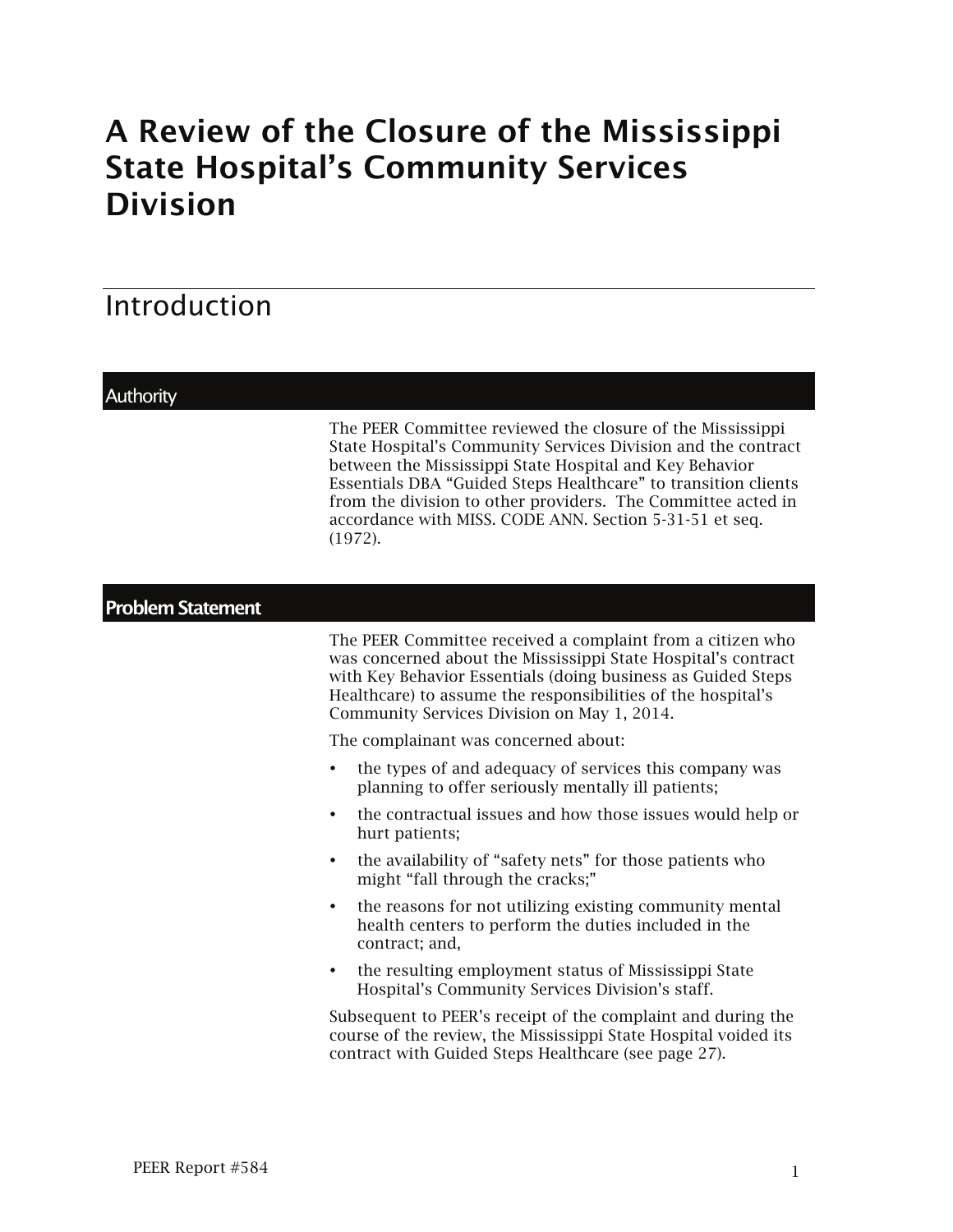#### Scope and Purpose

Although PEER's initial objective for this review was to critique the Mississippi State Hospital's contract with Guided Steps Healthcare, because the hospital terminated the contract during the course of the review, PEER focused on the closure of the Mississippi State Hospital's Community Services Division and the transition of those clients to other providers. Also, despite the voided contract, questions remained regarding the state's community-based mental health care service structure.

The report addresses the following questions:

- Why did the Mississippi State Hospital close its Community Services Division?
- How did the Department of Mental Health and the Mississippi State Hospital plan to handle the transitioning, tracking, and future care of clients formerly served by the Mississippi State Hospital's Community Services Division?
- How should the state provide community-based mental health services in the future?

| <b>Method</b>                           |                                                                                                                                                                            |  |
|-----------------------------------------|----------------------------------------------------------------------------------------------------------------------------------------------------------------------------|--|
| During the course of this review, PEER: |                                                                                                                                                                            |  |
| $\bullet$                               | interviewed the executive directors of the Mississippi<br>Department of Mental Health and the Mississippi State<br>Hospital;                                               |  |
| $\bullet$                               | interviewed staff of the Mississippi Department of Mental<br>Health and the Mississippi State Hospital's Community<br>Services Division;                                   |  |
| $\bullet$                               | interviewed the executive directors of selected community<br>mental health centers;                                                                                        |  |
| $\bullet$                               | interviewed selected staff of the Legislative Budget Office,<br>State Personnel Board, and the Attorney General's Office;                                                  |  |
| ٠                                       | interviewed the Executive Director of Guided Steps<br>Healthcare;                                                                                                          |  |
| $\bullet$                               | reviewed documents provided by the Mississippi<br>Department of Mental Health, the Mississippi State Hospital<br>Community Services Division, and Guided Steps Healthcare; |  |
| ٠                                       | conducted a literature search on best practices in choosing<br>a contractor and on nationwide community mental health<br>policy; and,                                      |  |
| $\bullet$                               | conducted research on the <i>Olmstead</i> decision and<br>subsequent actions of the U.S. Department of Justice.                                                            |  |
|                                         |                                                                                                                                                                            |  |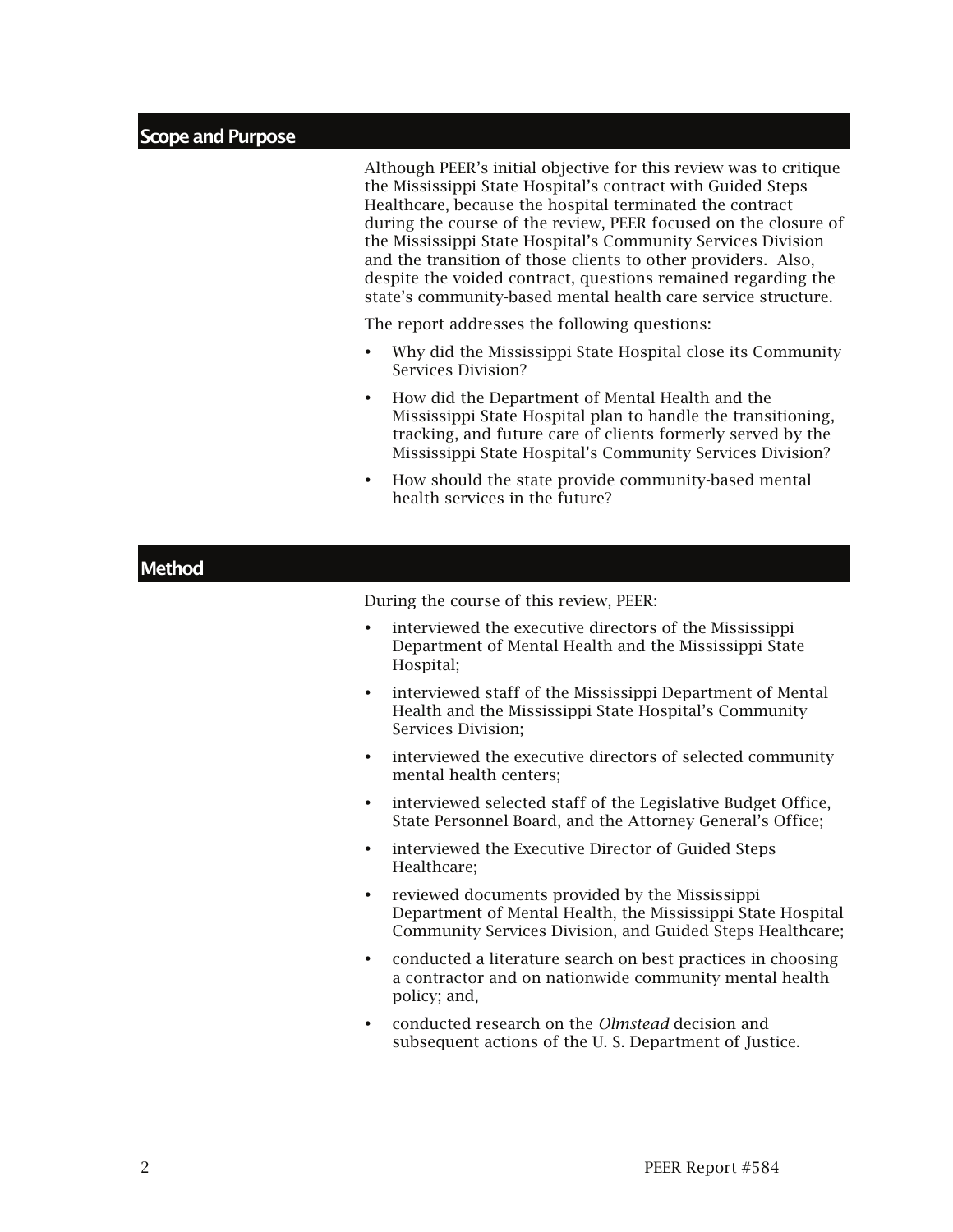# Background

This chapter will address:

- Mississippi's structure for mental health service delivery; and,
- four events of significance to Mississippi's public policy regarding delivery of mental health services.

#### Mississippi's Structure for Mental Health Service Delivery

In Mississippi, the Board of Mental Health sets statewide mental health policy and the Department of Mental Health administers policies and implements programs. Community mental health centers, governed by regional commissions, also deliver services at the local level. A variety of non-DMH-certified mental health providers, who are certified by other bodies, provide mental health services to individuals.

#### The Board of Mental Health and Department of Mental Health

#### *The Board of Mental Health sets statewide mental health policy and the Department of Mental Health administers policies and implements programs for mental health care.*

In Mississippi, policy for the publicly funded system for the delivery of mental health services is set by the Board of Mental Health and administered through the Department of Mental Health.

MISS. CODE ANN. Section 41-4-3 (1972) establishes the Board of Mental Health. The board is composed of nine members who serve staggered terms. The members of the board are appointed by the Governor and are confirmed by the Senate. Board members include a physician, a psychiatrist, a clinical psychologist, a social worker with experience in the mental health field, and one individual from each of Mississippi's congressional districts.

The Department of Mental Health is headed by an Executive Director and has bureaus to administer its behavioral health and intellectual and developmental disabilities programs throughout the state. These services are delivered through:

- state-operated programs and facilities (see Appendix A, page 41, for a list of the state-operated facilities for behavioral health and intellectual and developmental disabilities);
- regional community mental health centers (see following section); and,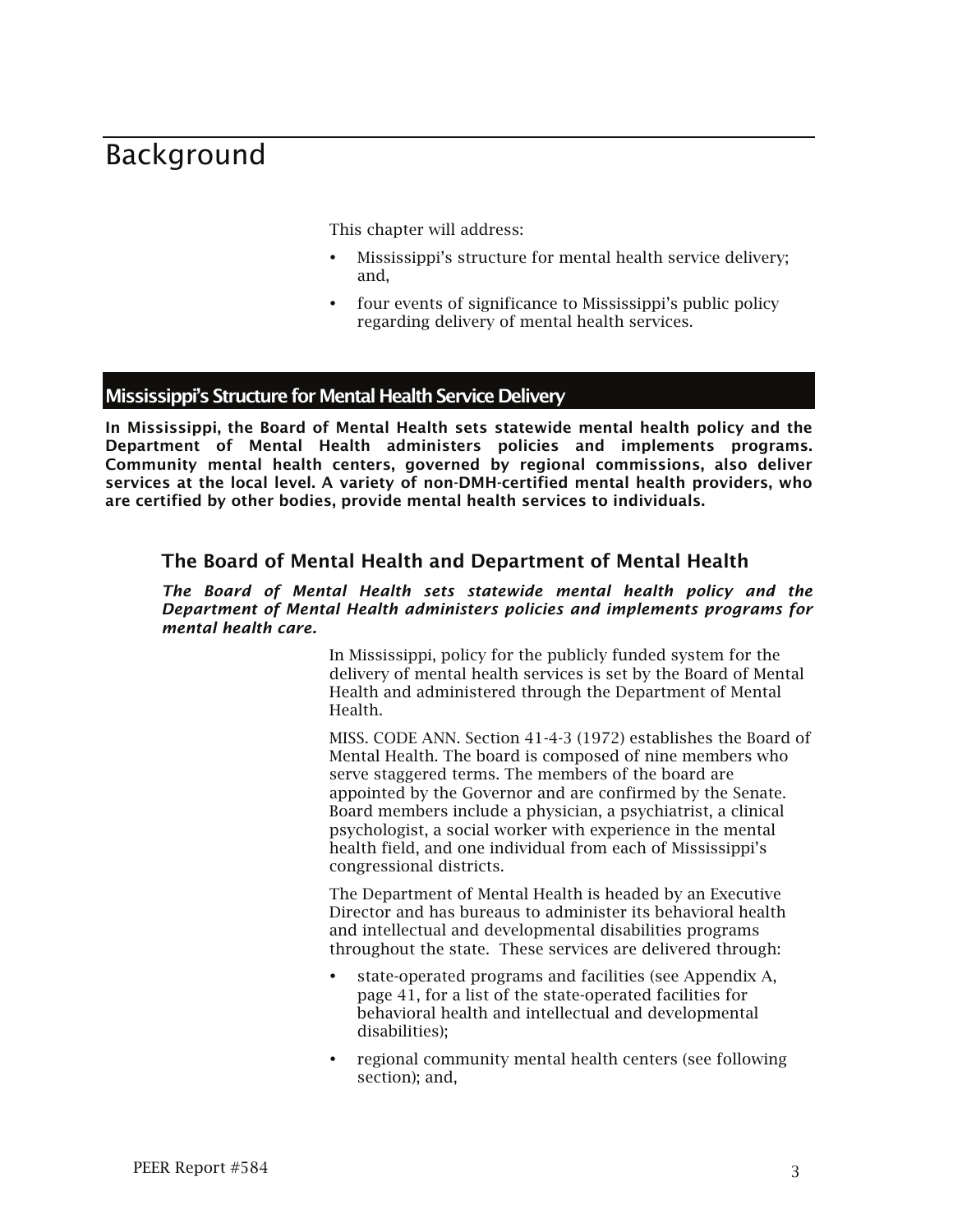other non-profit service agencies and organizations that make up a small part of the service delivery system, are certified, and may also receive funding through the Department of Mental Health to provide community-based services (i. e., Catholic Charities).

Also, some other providers not certified by DMH and which do not receive funding from the department are certified by other entities (e. g., Brentwood Behavioral Care) to provide mental health services to individuals.

# The Role of the Community Mental Health Centers

*Community mental health centers are autonomous public bodies governed by regional commissions that include representatives from each county in their service area. They are independent from, yet regulated by, the Board of Mental Health and Department of Mental Health.*

> The Regional Commission Act of 1966 authorized the creation of locally governed community mental health centers (CMHCs). These centers are autonomous public bodies governed by regional commissions that include representatives from each county in that service area and who are appointed by their respective boards of supervisors. They are independent from, yet regulated by, the Board of Mental Health and the Department of Mental Health. (See Appendix B, page 43, for a list of the regional community health centers and a map showing their service areas.)

> The Department of Mental Health contracts with CMHCs (and other certified service providers) to provide community-based services. The fourteen regional centers make available a range of community-based mental health, substance abuse, and in some regions, intellectual and developmental disabilities services.

# Significant Events Affecting Mississippi's Public Policy on the Delivery of Mental Health

#### **Services**

Four recent events have had, and will continue to have, a significant impact on Mississippi's public policy regarding delivery of mental health services.

> Four events in recent years have had a significant impact on Mississippi's public policy regarding delivery of mental health services:

- the U. S. Supreme Court's 1999 *Olmstead v. L.C.* decision regarding states' obligations under the Americans with Disabilities Act to move toward a system of communitybased care for persons with mental disabilities;
- the 2001 Mississippi Access to Care (MAC) plan, which was Mississippi's formal response to the *Olmstead* decision;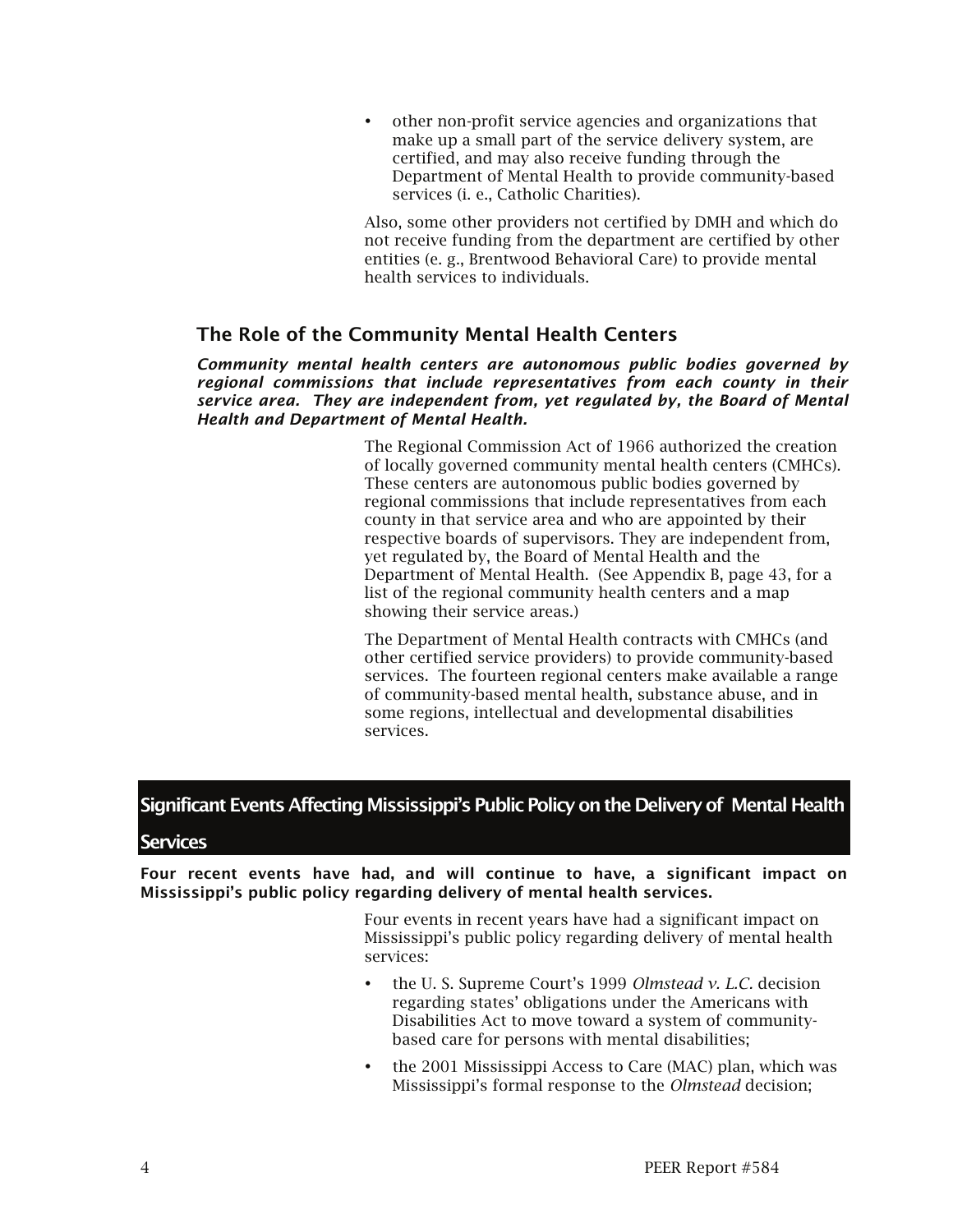- requirements of the Rose Isabel Williams Mental Health Reform Act of 2011 regarding strategic planning for delivery of mental health services; and,
- results of a 2011 investigation by the United States Department of Justice of Mississippi's mental health service delivery system.

### *Olmstead*'s Emphasis on Community-Based Care

*In the 1999 case Olmstead v. L.C., the Supreme Court held that unjustifiable institutionalization of persons with any disability, including mental illness or developmental disability, is discrimination under Title II of the Americans with Disabilities Act. The Olmstead decision notes that states are obligated to develop and implement plans to move toward a system of community-based care for persons with mental disabilities.*

> On June 22, 1999, the United States Supreme Court held in *Olmstead v. L.C.*, 527 U.S. 581 (1999), that unjustified segregation of qualified individuals<sup>1</sup> with disabilities, including mental illness and developmental disabilities, constitutes discrimination in violation of Title II of the Americans with Disabilities Act (ADA).<sup>2</sup> The court held that public entities are obligated to develop and implement plans to move toward a system of community-based care for persons with mental illness and developmental disabilities when:

- such services are appropriate;
- the affected persons do not oppose community-based treatment; and,
- community-based services can be reasonably accommodated, taking into account the resources available to the public entity and the needs of others who are receiving disability services from the entity.

Title II of the ADA, which serves as the basis for the *Olmstead* decision, prohibits public entities, including state governments and health care services funded and administered by state agencies, from excluding from participation or denying people with disabilities "the benefits of the services, programs, or activities of a public entity, or subject[ing] to discrimination by

l

 $14$ <sup>1</sup> Qualified individuals," the ADA explains, are persons with disabilities who, "with or without reasonable modifications to rules, policies, or practices. . . . mee[t] the essential eligibility requirements for the receipt of services or the participation in programs or activities provided by a public entity." Americans with Disabilities Act of 1990 (ADA), 42 U.S.C. §§ 12101 – 12213 (2000).

<sup>2</sup> The ADA is a civil rights law enacted by Congress "to provide a clear and comprehensive national mandate for the elimination of discrimination against individuals with disabilities." 42 U.S.C. § 12101  $(b)(1)$ .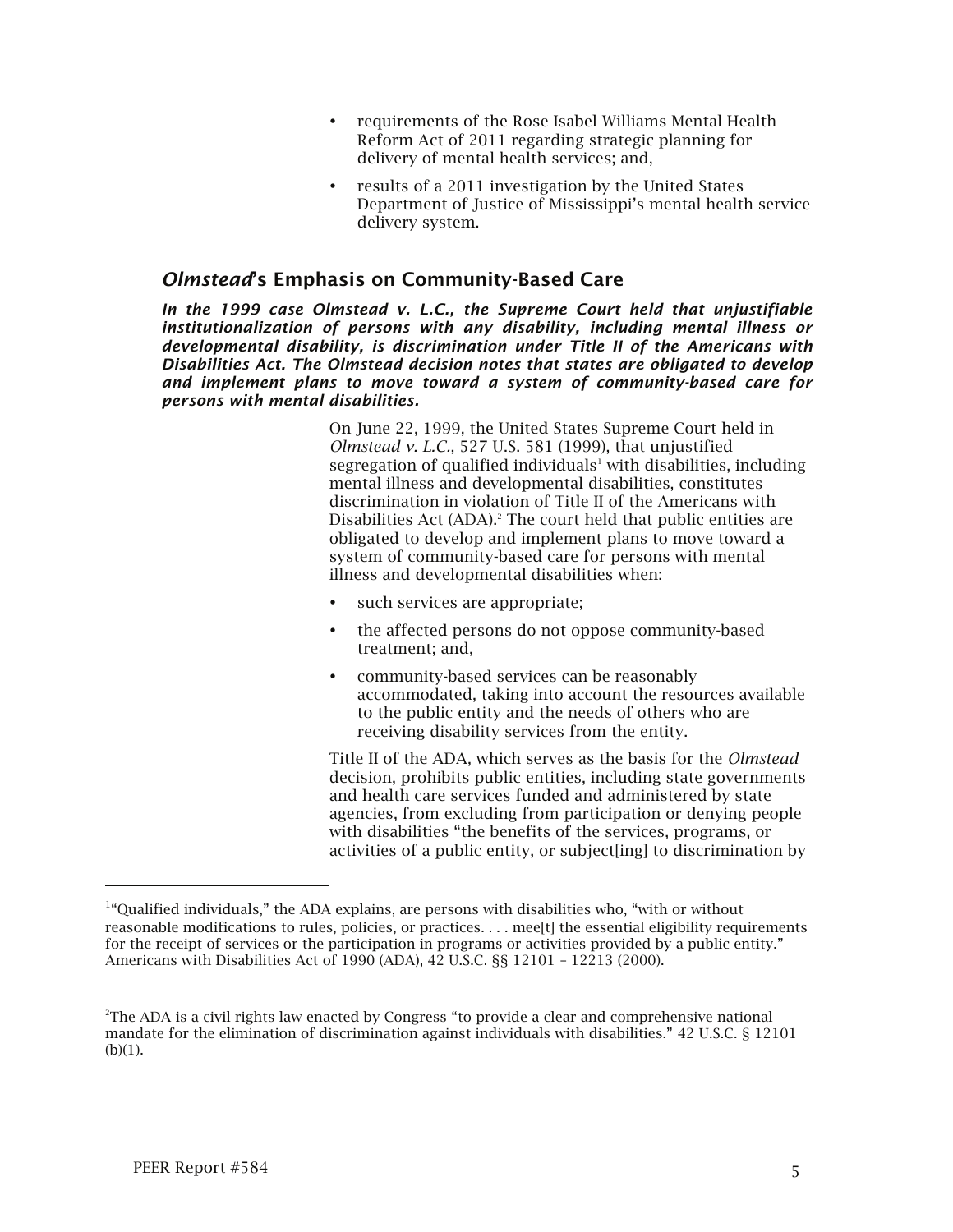any such entity." Congress enacted the act because it found that "historically, society has tended to isolate and segregate individuals with disabilities, and, despite some improvements, such forms of discrimination against individuals with disabilities continue to be a serious and pervasive social problem."

### The Mississippi Access to Care (MAC) Plan

#### *The Mississippi Access to Care (MAC) plan, completed in 2001, was Mississippi's formal response to the Olmstead decision.*

Subsequent to the *Olmstead* decision, Governor Ronnie Musgrove appointed the Division of Medicaid as the lead agency to develop, in coordination with the departments of Mental Health, Rehabilitation Services, Human Services, Education, and Health, a comprehensive, effective plan for addressing the issues related to the *Olmstead* decision. Those six agencies, as well as various advocacy groups, consumer groups, consumers, providers, and other organizations, formed a statewide work group called Mississippi Access to Care (MAC) in October 2000.

In an effort to provide the MAC work group with additional structure and focus, the Mississippi Legislature passed House Bill 929, 2001 Regular Session, which mandated development of a comprehensive plan to provide services to people with disabilities in the most appropriate integrated setting. The bill specified items the plan should address--e. g., an estimate of the number of people with disabilities in the state who need or will need services and an estimate of the amount of appropriations necessary to accomplish the proposed plan.

In September 2001, the departments submitted the MAC Plan to the Legislature. According to the plan, its overall purpose "is to create an individualized service and support system that enables individuals with disabilities to live and work in the most integrated setting of their choice. It is our vision that all Mississippians with disabilities will have the services and supports necessary to live in the most appropriate and integrated setting possible."

#### The Rose Isabel Williams Mental Health Reform Act of 2011

*The Rose Isabel Williams Mental Health Reform Act of 2011 included a mandate for the Department of Mental Health, the community mental health centers, and other interested parties to jointly develop a plan for statewide mental health service delivery.*

> For many years, mental health policy in the state of Mississippi has been driven by two legally separate entities or groups of entities--the Department of Mental Health and the community mental health centers. The Division of Medicaid also plays a role in mental health policy as the primary payer source for community mental health services. As noted on page 3, the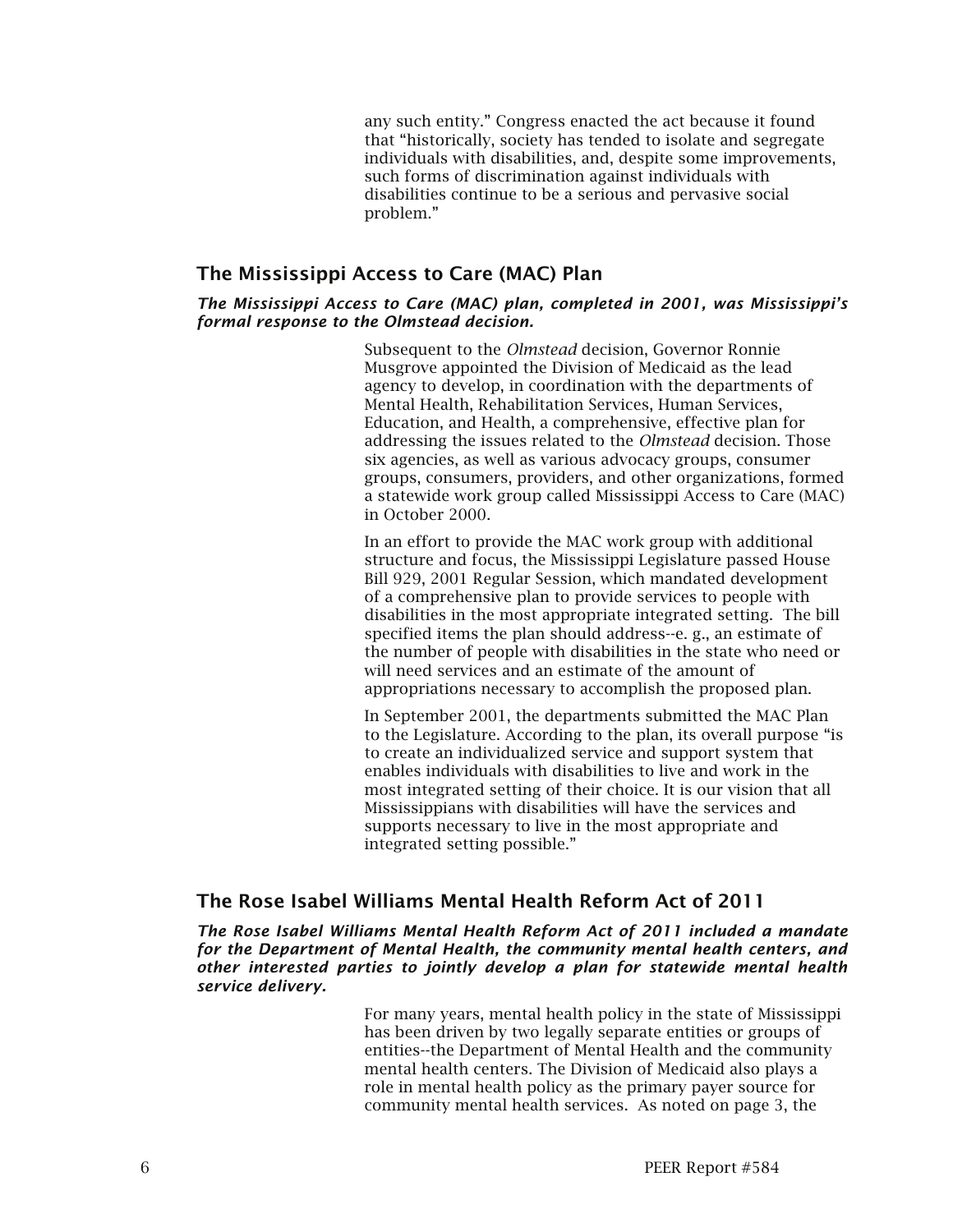Department of Mental Health is a state agency governed by an appointed board, while the community mental health centers are governed by local boards and are separate and distinct from the governance of the Department of Mental Health.

In an attempt to bring the stakeholders together for the best interests of all Mississippians, the Legislature enacted Senate Bill 2836, Regular Session 2011, known as the Rose Isabel Williams Mental Health Reform Act of 2011. This legislation envisioned bringing the department, the community mental health centers, and other interested parties together to collaborate on planning for the development of mental health services for the people of the state and the determination of best practices for the delivery of these services.

In this act, the Legislature made clear the legislation's purpose by providing:

> *(1) The goal of the Rose Isabel Williams Mental Health Reform Act of 2011 is to reform the current Mississippi mental health delivery system so that necessary services, supports and operational structures for all its citizens with mental illness and/or alcohol and drug dependence and/or comorbidity, whether children, youth or adults, are accessible and delivered preferably in the communities where these citizens live. To accomplish this goal, this act provides that initially certain core services as defined in subsection (2) of this section should be available to residents of each county in the state. These services may be provided by community mental health/intellectual disability centers. In order to determine what services are available, the State Department of Mental Health is directed to survey the community mental health/intellectual disability centers, and the community mental health/intellectual disability centers are directed to report what services they are currently providing in each county. This act does not require any community mental health/intellectual disability center to provide any service. This act is not independent authority for any program not otherwise authorized.*

> *(2) The State Board of Mental Health is authorized and empowered to promulgate regulations to ensure that core adult mental health services, child mental health services, intellectual/developmental disability services, and substance abuse prevention and treatment/rehabilitation services are provided throughout the state through the regional mental health/intellectual disability commissions and centers or through other providers. The State*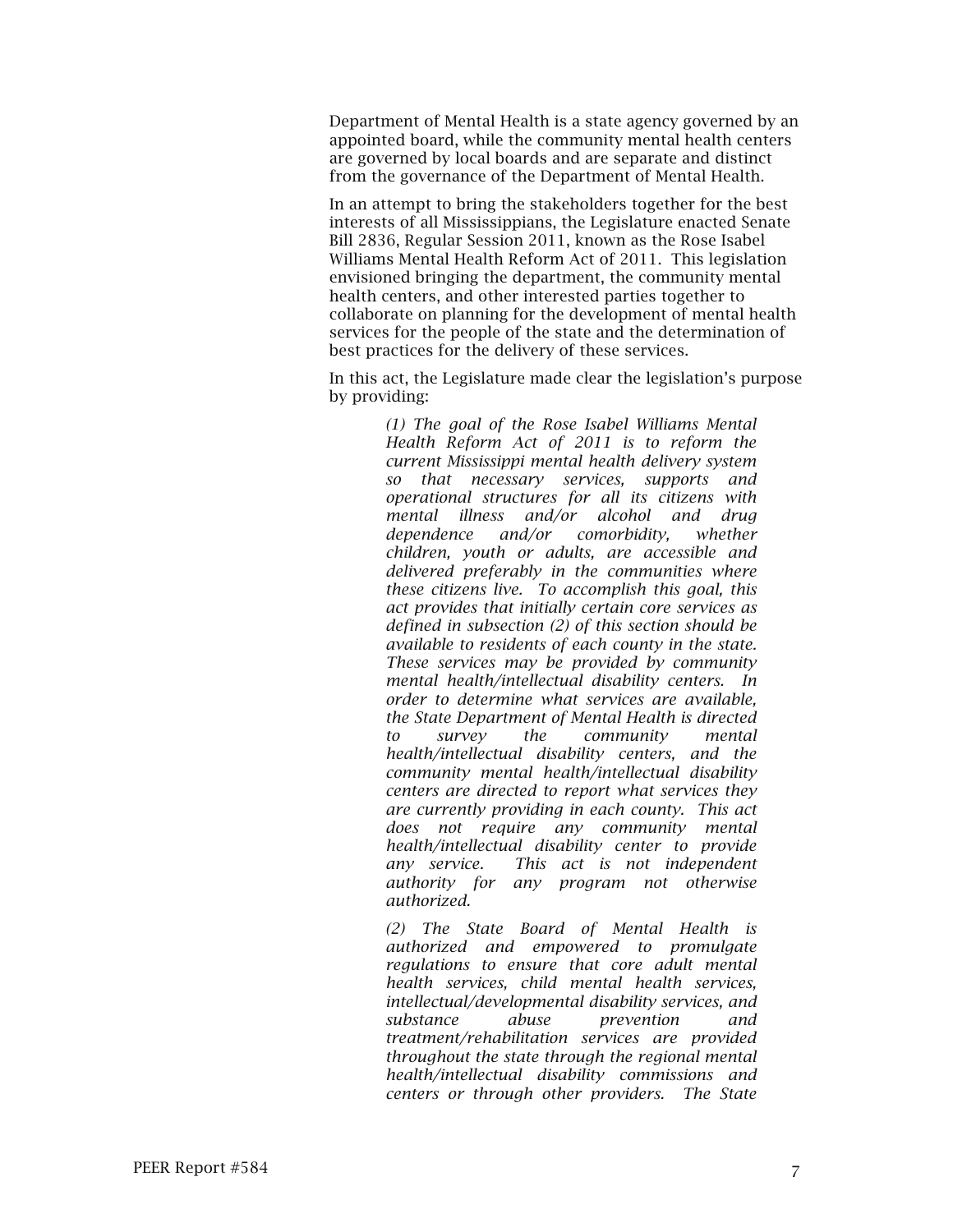*Board of Mental Health is directed to give priority to crisis services and crisis stabilization unit services provided twenty -four (24) hours a day, seven (7) days a week, where trained emergency crisis response staff triage referrals and respond in a timely and adequate manner to diffuse a current personal crisis situation.*

Of critical importance to this legislation was the joint planning mandate involving the Department of Mental Health, the community mental health centers, and other interested parties who were to develop a plan for statewide service delivery. Specifically, Section 4 of this act, amending CODE Section 41-4- 7, directed the Board of Mental Health to establish a Strategic Planning and Best Practices Committee composed of members of the Board of Mental Health, community mental health center directors, appointees of the Attorney General, and other providers. The Chair of Psychiatry at the University of Mississippi Medical Center was also to be a member. This committee was to assist in the development of strategic planning for services set out in law and was to assist in developing performance measures. The legislation also established provisions addressing the Board of Mental Health 's power to establish a minimum program of services to be provided by community mental health centers and to require such centers to offer the program as a pre -condition to receiving state funds.The law contained a July 1, 2013, repealer on the committee.

During the 2013 session, the Legislature made several changes to this committee. Codified as Section 41-4-10, the new committee was established and empowered as follows:

> *There is hereby established a Strategic Planning and Best Practices Committee (committee) for the purpose of improving and coordinating mental health services in the state. The committee shall consist of eleven (11) members appointed by the Governor as follows:*

> *(a) Two (2) members of the State Board of Mental Health;*

> *(b) The Chairman of the Department of Psychiatry at the University of Mississippi Medical Center;*

> *(c) The Executive Director of the Division of Medicaid in the Office of the Governor;*

> *(d) Two (2) directors of community mental health centers that are members of the Mississippi Association of Community Mental Health Centers;*

> *(e) One (1) representative of a nonprofit mental health advocacy group;*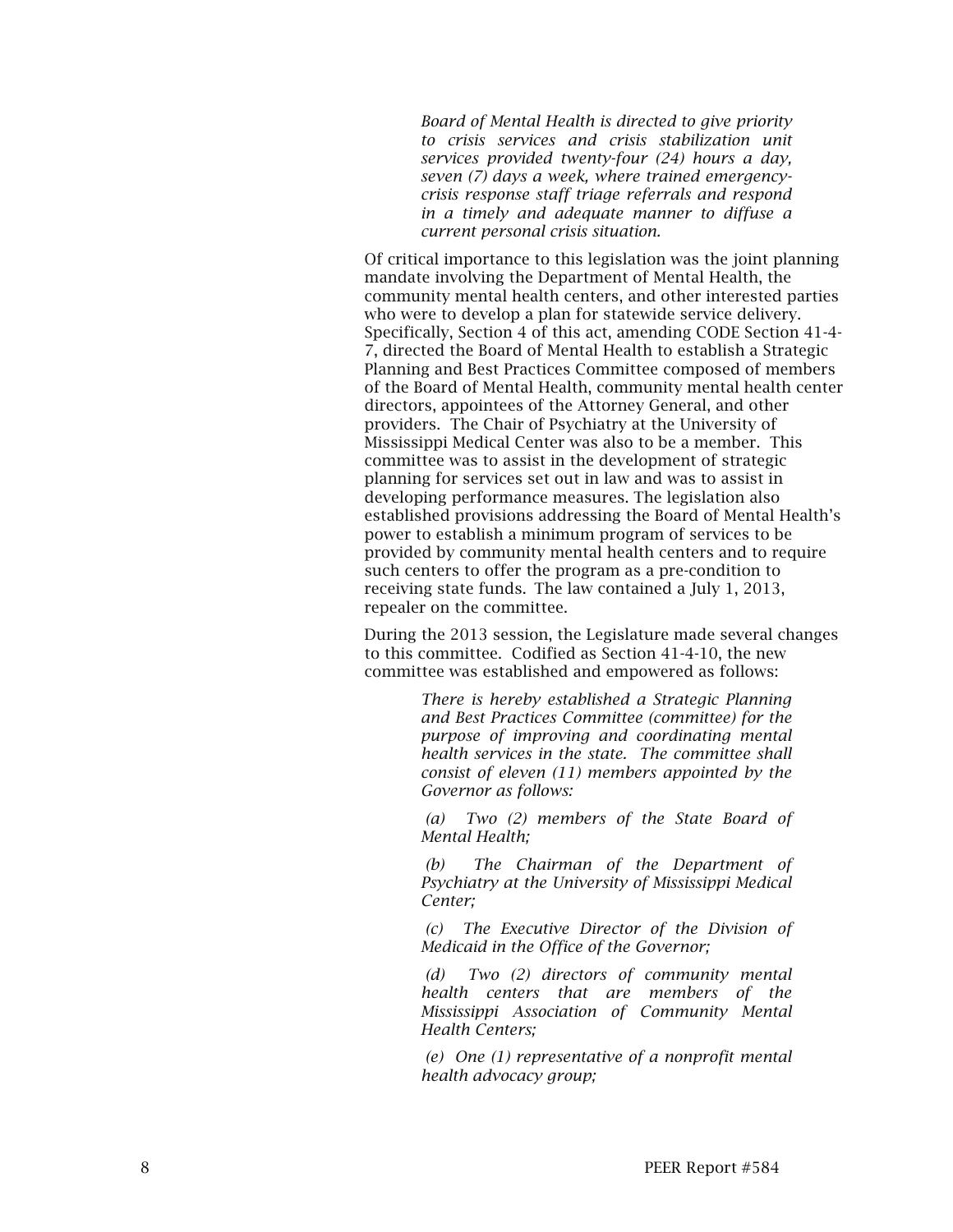*(f) One (1) consumer or family member of a consumer of mental health services;*

 *(g) One (1) representative from a separate, private, nonprofit provider of a continuum of mental health services;*

 *(h) Two (2) individuals knowledgeable in the field of mental health and/or with experience in business management or public administration.*

*All appointed members of the Strategic Planning and Best Practices Committee shall be appointed to three-year terms and may be reappointed.*

*The committee shall meet and elect a chairman, who shall not be a member of the Mississippi Board of Mental Health or the State Board of Health. The committee shall meet upon the call of the chair.*

*The Lieutenant Governor may designate one (1) Senator and the Speaker of the House of Representatives may designate one (1) Representative to attend any meeting of the Strategic Planning and Best Practices Committee. The appointing authorities may designate alternate members from their respective houses to serve when the regular designees are unable to attend the meetings of the committee.*

*The committee shall work with the Mississippi Department of Mental Health and the Regional Community Mental Health and Intellectual Disability Commissions to produce the state strategic plan as required in Section 41-4-7(d).*

*The Department of Mental Health shall provide professional and technical support to the committee, including the services of the department's medical director, and its planning staff. Additionally, the committee shall be authorized to seek grants from public and private sources to conduct the necessary studies and evaluations to support the committee in carrying out its responsibilities. The committee may also seek the assistance of the state institutions of higher learning, the State Department of Health, the Division of Medicaid, the State Department of Education, any community mental health center, and any other state agency whose expertise may be helpful to the committee.*

*This section shall stand repealed from and after July 1, 2017.*

These 2013 changes gave the Governor the power to appoint the members of the committee and made clear that the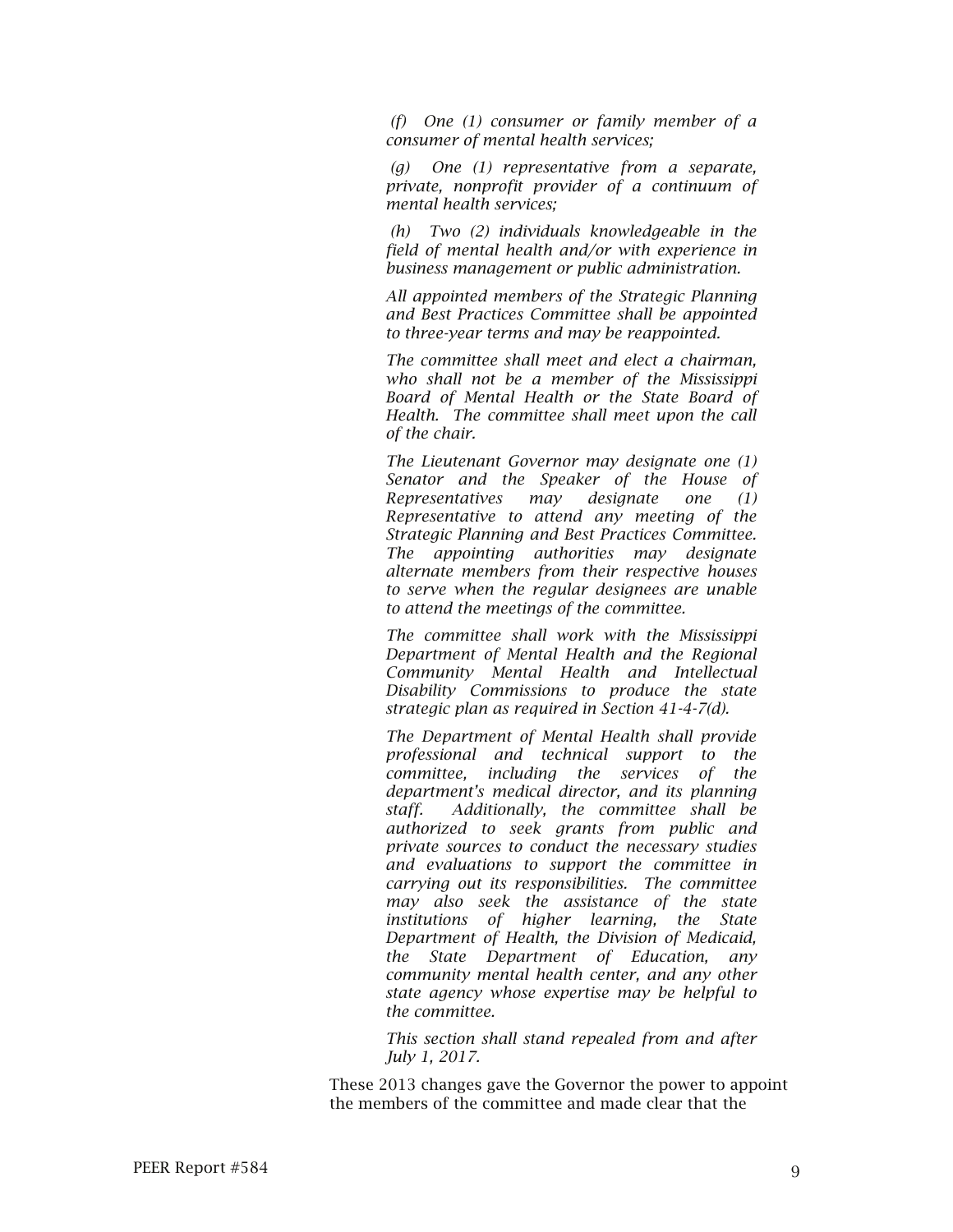committee is to cooperate with the Board of Mental Health and the community mental health centers in developing a strategic plan.

Thus the Legislature devised a mechanism for bringing the separate mental health service delivery participants together to devise a plan for the delivery of services, which would preferably be delivered in the service recipients' own communities.

# The U. S. Department of Justice's Findings Regarding Mississippi's Mental Health Service Delivery System

#### In 2011, the U. S. Department of Justice found Mississippi to be in violation of *Title II of the Americans with Disabilities Act by failing to provide services to Mississippians with mental illness and developmental disabilities in the most integrated setting appropriate.*

On December 22, 2011, the U. S. Department of Justice (DOJ) found Mississippi was violating Title II of the Americans with Disabilities Act by failing to provide services to Mississippians with mental illness and developmental disabilities in the most integrated setting appropriate. The DOJ recommended that the state implement certain remedial measures, including the development of adequate, safe, community-based services for people with mental illness or developmental disabilities who are unnecessarily institutionalized or at risk of unnecessary institutionalization.

In response to the DOJ's findings:

- DMH requested additional funds in its FY 2013 appropriation to expand community-based services; however, those funds were not appropriated.
- Negotiations are ongoing between the U. S. DOJ, the Department of Mental Health, and multiple relevant state agencies. As of April 2014, DOJ has not filed a lawsuit against DMH for violation of Title II of the Americans with Disabilities Act.
- The Legislature appropriated a total of approximately \$10 million in additional funds for FY 2014 and \$16.1 million for FY 2015 to expand community-based services to improve the state's compliance with the Americans with Disabilities Act as interpreted by *Olmstead*. (See Appendix C, page 45, for additional information on obligation of the additional funds.) These funds are to be shared by the DMH, Mississippi Department of Education, and Mississippi Department of Rehabilitation Services to implement or improve community-based mental health services. However, these funds represent only a temporary, partial approach to the problem and not a strategically planned, comprehensive move toward community-based mental health service delivery.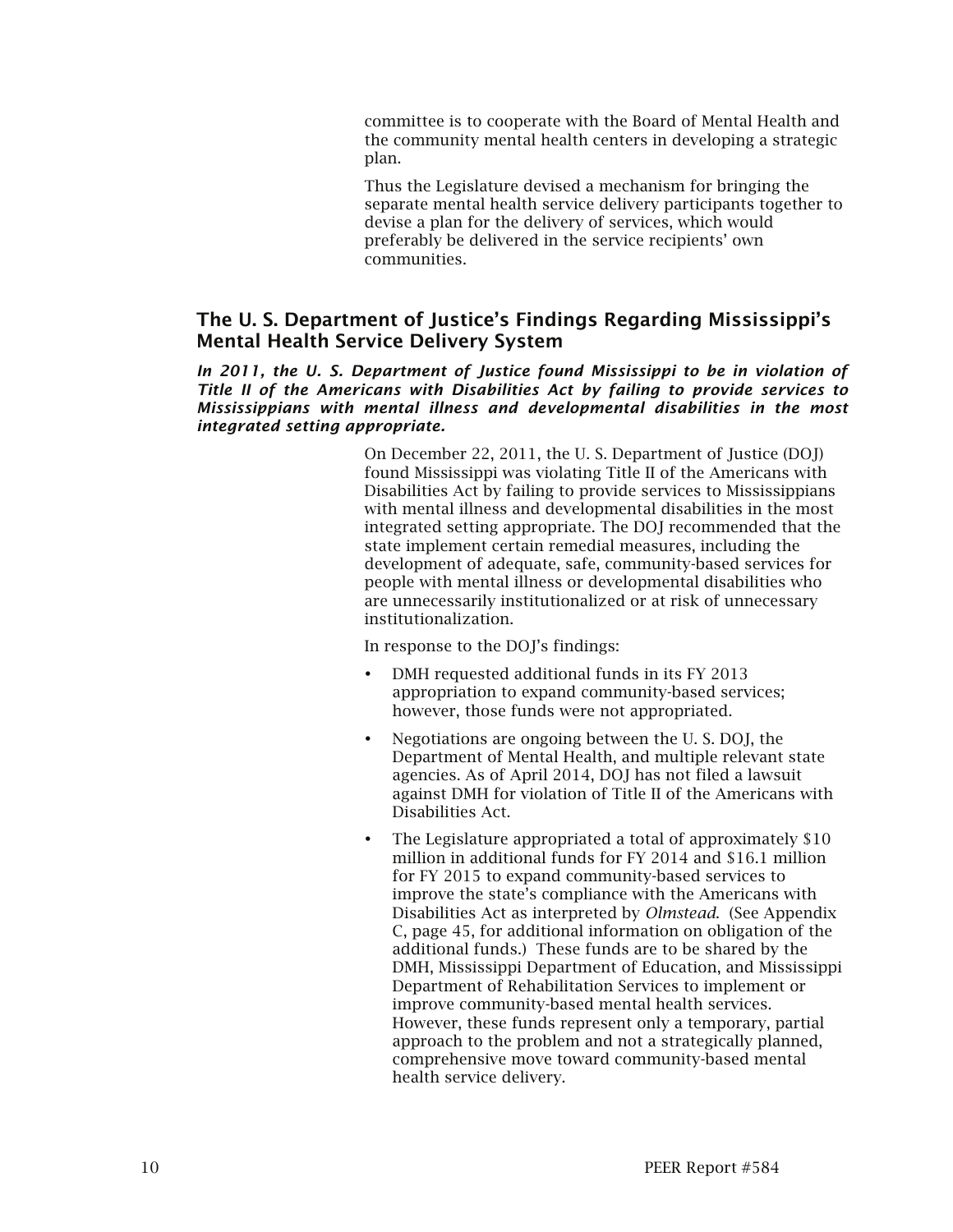See Appendix C, page 45, for additional detail on the DOJ's findings and the state's subsequent response.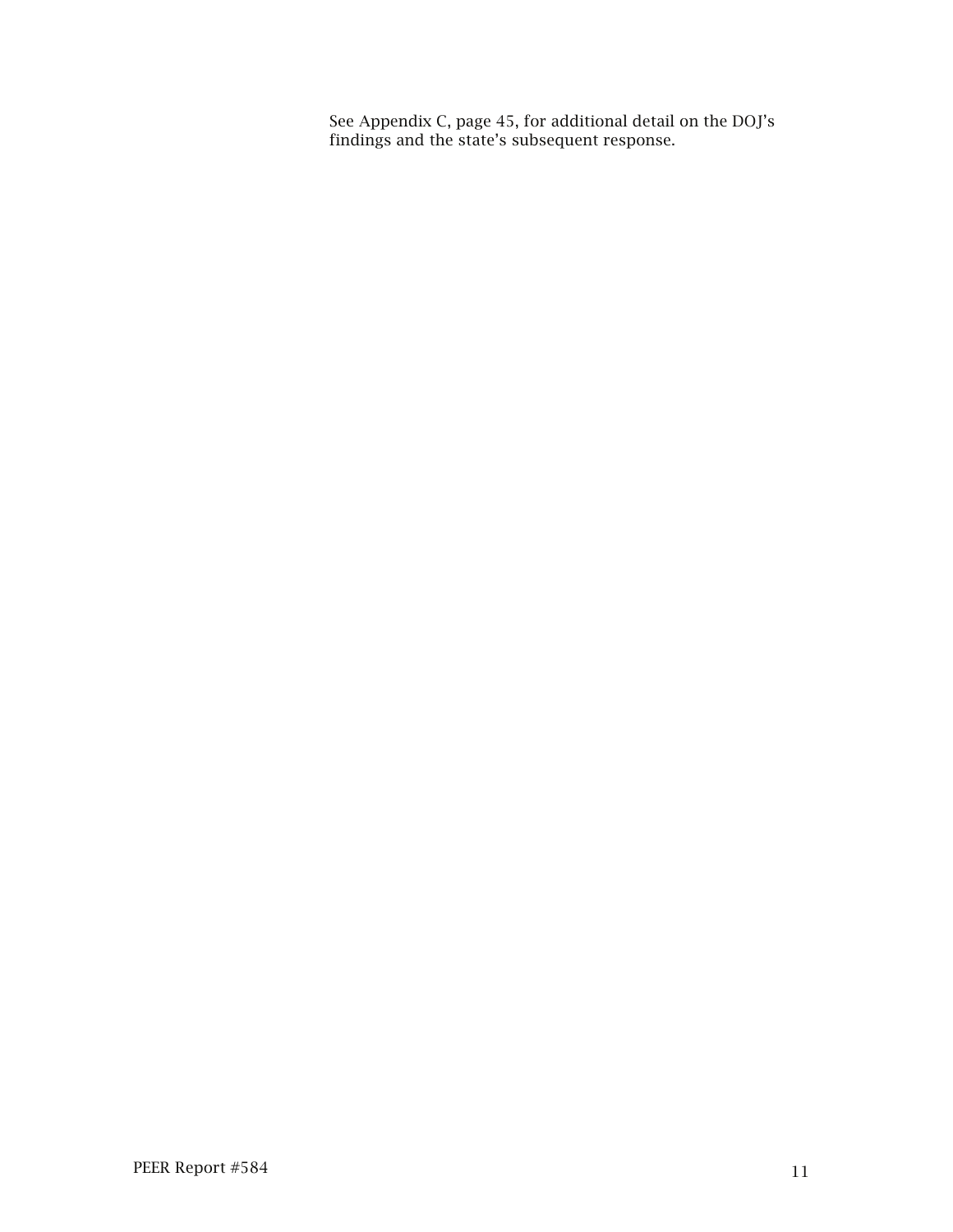# Why did the Mississippi State Hospital close its Community Services Division?

According to DMH officials, one reason MSH closed its Community Services Division was because the division's function did not comply with the mission of the Mississippi State Hospital. The department and hospital officials also agreed that closing the division would help financially sustain MSH's acute inpatient operations.

This chapter will address the following:

- What was the role of the MSH's Community Services Division in delivering mental health services in Mississippi?
- Why did MSH close its Community Services Division?

What was the role of the Mississippi State Hospital's Community Services Division in

#### delivering mental health services in Mississippi?

*For approximately thirty years, the MSH's Community Services Division provided community mental health services to persons eighteen years and over residing in Mississippi who had a serious mental illness.* 

> The Mississippi State Hospital (MSH) is located on a 350-acre campus in Whitfield, fifteen miles southeast of Jackson. MSH serves an area covering fifty-one of the state's eighty-two counties that includes approximately 1.6 million people.

In addition to residential psychiatric services and nursing home services, MSH has operated a Community Services Division that ceased to function on May 1, 2014. For approximately thirty years, the MSH Community Services Division provided community mental health services to persons eighteen years and over who reside in Mississippi and who had a serious mental illness (according to the most recent version of the *Diagnostic and Statistical Manual of Mental Disorders*).

MSH's Community Services Division provided outpatient mental health services for individuals admitted to both the case management and residential programs with the goal of promoting successful independent functioning and recovery while enhancing the resilience of individuals receiving services. The length of enrollment in programs varied depending on the individual's needs, wishes, and personal goals. When individuals were discharged from MSH CS, the division made referrals for continued service needs when necessary. See Exhibit 1, page 13, for a list and brief descriptions of the programs and services that were available through the Mississippi State Hospital's Community Services Division.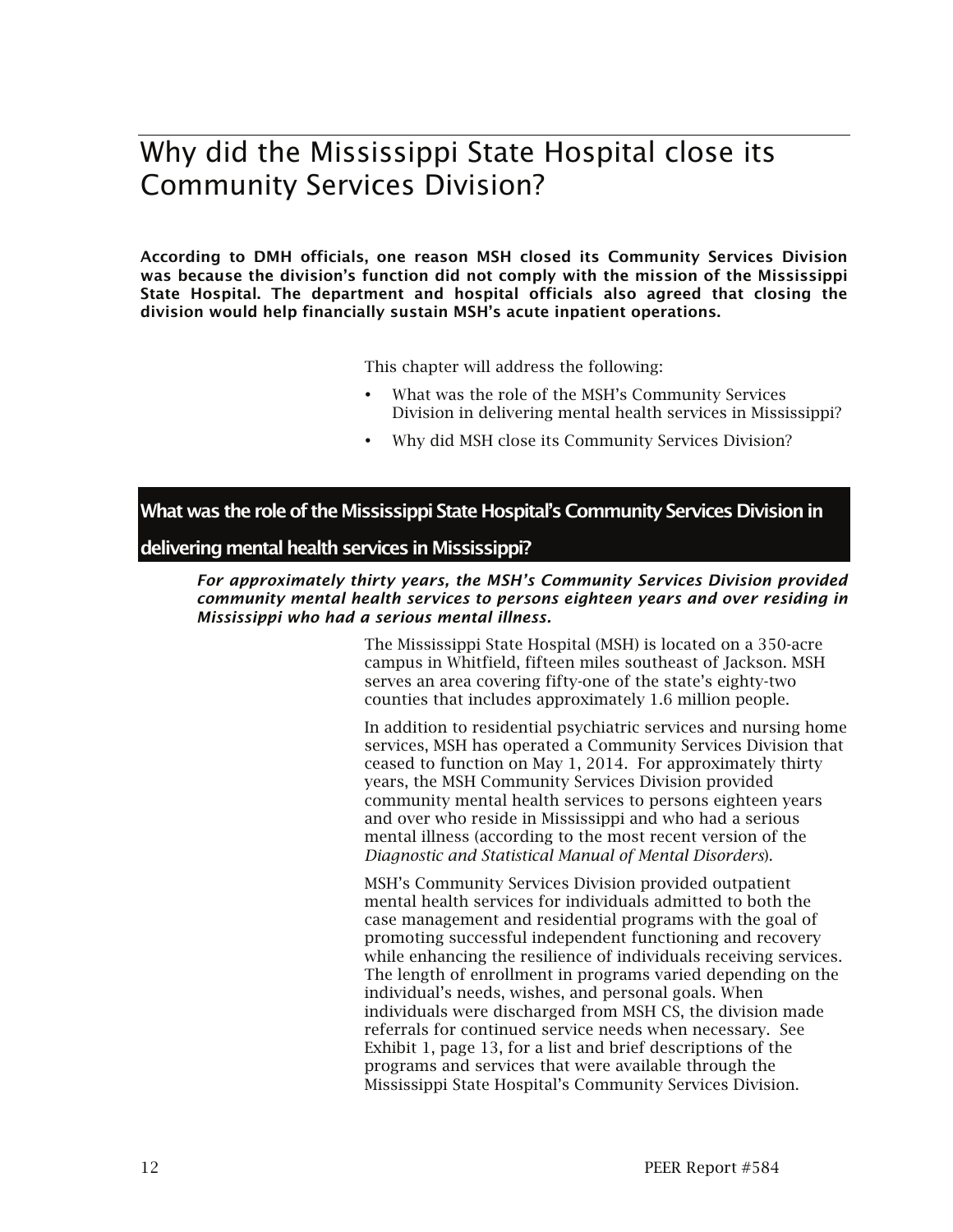| Exhibit 1: Mississippi State Hospital's Community Services Division* Programs and |  |
|-----------------------------------------------------------------------------------|--|
| Services, as of April 30, 2014                                                    |  |

| Program                                                           | Description                                                                                                                                                                                                                                                                                                                                                                                                               |
|-------------------------------------------------------------------|---------------------------------------------------------------------------------------------------------------------------------------------------------------------------------------------------------------------------------------------------------------------------------------------------------------------------------------------------------------------------------------------------------------------------|
| Support and Therapeutic Services                                  | Included case management, nursing, psycho-<br>educational counseling, transportation,<br>psychosocial rehabilitation, community living,<br>community integration, and psychiatric<br>medication evaluation/monitoring. Services were<br>available during regular office hours Monday-<br>Friday, with the exception of community living,<br>which was available twenty-four hours a day,<br>seven days a week.            |
| <b>MSH CS Community Living Services</b><br>(CLS)                  | CLS consisted of two group homes, Villa Hope (a<br>fifteen-bed facility) and Crossroads (a ten-bed<br>facility). Both facilities accommodated both men<br>and women. CLS also included MICARE (Mental<br>Illness and Chemically Addicted Recovery<br>Environment), a transitional substance abuse<br>rehabilitation and treatment home that<br>accommodated twelve male adults.                                           |
| <b>MSH CS Community Integration</b><br>Program (CIP)**            | CIP served individuals who received services from<br>MSH Inpatient Services or Jaquith Nursing Home.<br>This program provided both day and overnight<br>services. The overnight program accommodated<br>sixteen male and female adults. Depending on the<br>number of individuals participating in the<br>overnight program, CIP provided day<br>programming that could accommodate up to<br>twenty individuals.          |
| Project for Assistance and Transition<br>from Homelessness (PATH) | PATH was a case management program for<br>homeless and mentally ill individuals. Also known<br>as the Jimmy Stubbs House, this program offered<br>intensive outreach, psychiatric medication<br>monitoring, and case management services. PATH<br>also provided "drop-in" services, including access<br>to laundry and bathing facilities, referral and<br>information services, and other basic therapeutic<br>services. |

\* The Mississippi State Hospital closed this division on May 1, 2014.

\*\*MSH's CIP is the only community program that will continue after the elimination of MSH's Community Services Division

SOURCE: Mississippi State Hospital.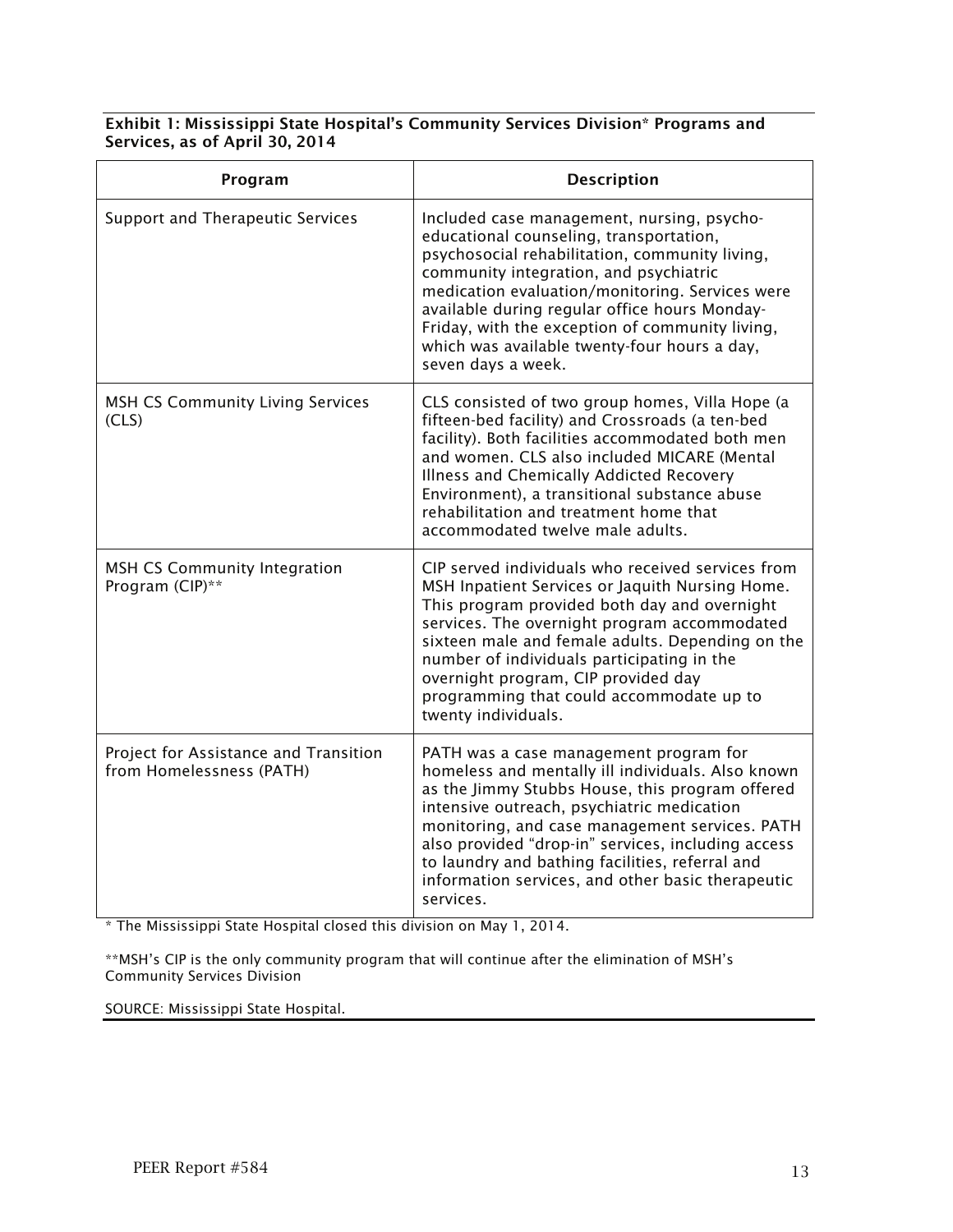#### Why did MSH close its Community Services Division?

*According to DMH officials, the following were primary reasons for closing MSH's Community Services Division:* 

- *the department's and hospital's staff perceived that the Community Services Division was outside the hospital's primary mission; and,*
- *MSH's appropriations had experienced recurring annual decreases in recent years and the department believed that redirecting resources from community mental health services to acute inpatient care at MSH was the best use of resources for the department.*

In 2013, DMH and MSH officials agreed to close the MSH CSD and transition the clients it served to other providers. According to DMH officials, the elimination of the CSD would help MSH align more closely with its budget and not sacrifice the quality of services provided.

# DMH and MSH Officials Perceived that the Division was Outside of MSH's Mission

*One reason given by DMH and MSH for the closure of the MSH Community Services Division, which had been established approximately thirty years ago, was that the division's function did not comply with the mission of the Mississippi State Hospital.*

> DMH and MSH officials stated that one reason for the closure of the Community Services Division was because its function did not comply with the mission of MSH, which the staff believes to be a focus on inpatient mental health care. DMH staff related to PEER that although the Community Services Division at MSH began approximately thirty years ago, the hospital should have never started providing such services. According to DMH, MSH only began providing community mental health services because no other entities were providing the services in the area. DMH and MSH officials stated that they believed that redirecting resources from community mental health services to acute inpatient care at MSH was the best use of resources for the department.

According to DMH, the decision to contract for the services provided by the MSH Community Services Division was not presented to the Board of Mental Health, because it did not believe that board action was required for the contract or the elements therein.

# DMH and MSH Officials Agreed that Closing the Division Would Provide Additional Resources for Inpatient Care

*DMH officials assert that one of MSH's reasons for seeking closure of the State Hospital's Community Services Division was so that MSH could financially sustain its acute inpatient operations after recurring decreases in the hospital's annual appropriations. The hospital is not eliminating any of the division's positions and plans to transfer its employees to MSH inpatient care positions. Because DMH did not*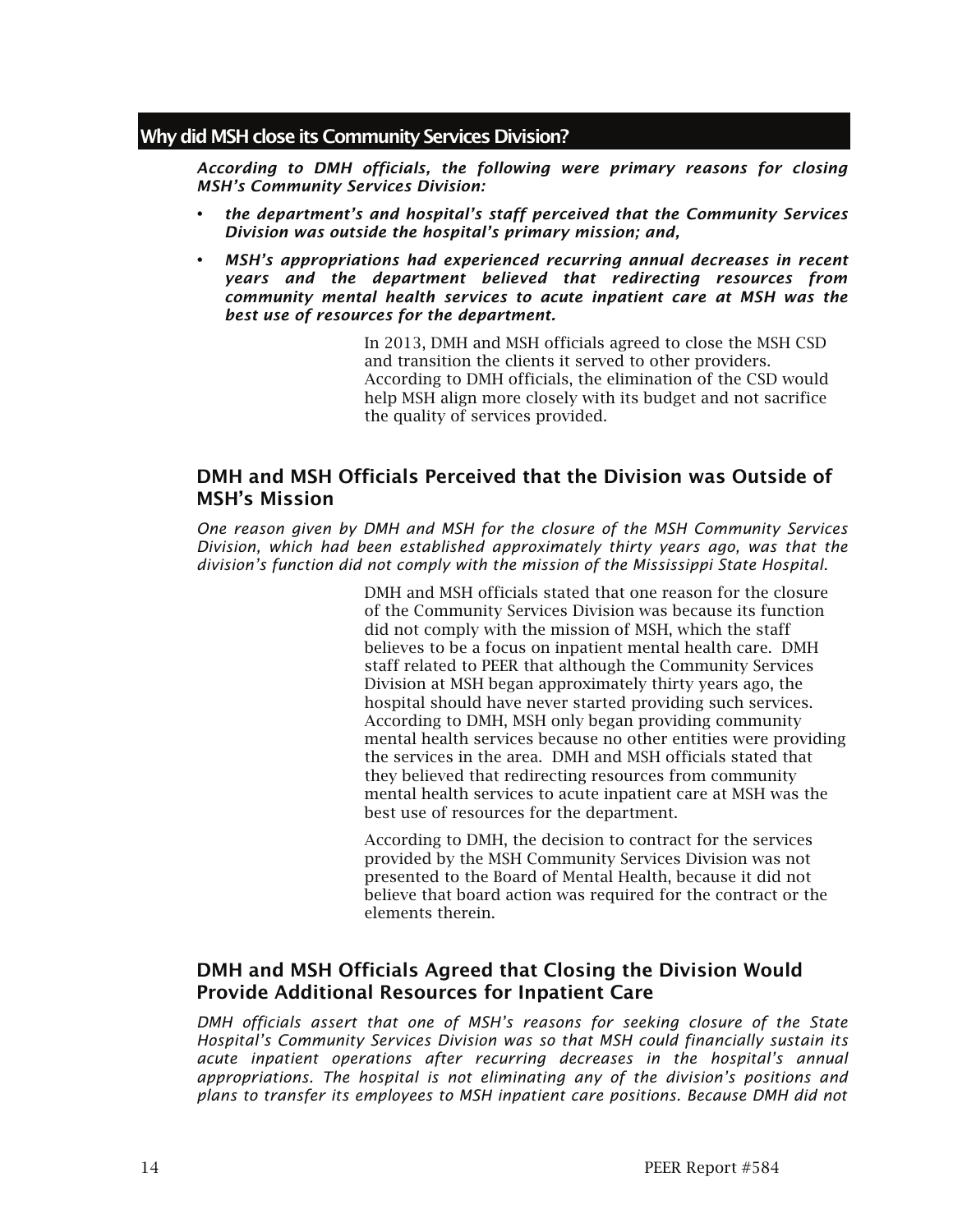*require the hospital to execute a process for eliminating positions, the department has forgone the opportunity to redirect the resources yielded from closure of the division into providing community-based care.*

> DMH's officials stated that the Mississippi State Hospital, like other public entities, has struggled due to the lingering effects of the recession and a reduction in its legislative appropriations over the last few fiscal years. DMH and MSH stated that the reason for transitioning the functions of the Community Services Division to other providers was due in part to recurring budget cuts for the State Hospital since 2008 that have impacted acute inpatient care. Appropriations bills for fiscal years 2008 through 2014 show that the Mississippi State Hospital's appropriations declined from approximately \$139.2 million to \$122.8 million during that period, a decline of twelve percent.

DMH and MSH planned to close MSH's Community Services Division, which employed fifty-three staff as of March 4, 2014. Rather than eliminating those positions through a reduction in force (RIF)<sup>3</sup> and redirecting the funds associated with these positions to provide additional community mental health services as envisioned by the MAC Plan (see page 6) and the Rose Isabel Williams Mental Health Reform Act, the department chose to transfer the employees to MSH acute inpatient care positions.

If the Mississippi State Hospital had filed a RIF plan that documented a "shortage of funds" as its justification and the plan had been approved, the hospital could have reduced the number of employees that would have been necessary to absorb the amount of the budget reductions. Instead, the hospital retained the division's staff and planned to move them into inpatient care positions at MSH. By doing so, the hospital in effect eliminated the services of the division but retained the costs associated with its staff, did not improve its financial position, and the department could not use those resources to move toward providing additional community-based services.

MSH was not required to file a RIF plan with the State Personnel Board (SPB) in this situation because it planned to transfer positions to another unit within MSH and not eliminate positions. According to MSH and SPB staff interviews, SPB had

- shortage of funds or work;
- material change in duties or organization; or,
- a merger of agencies.

l

<sup>3</sup> MISS. CODE ANN. Section 25-9-127 (1972) and State Personnel Board policies make provision for a reduction in force (RIF) procedure when an agency needs to eliminate positions due to:

One advantage of an SPB-approved RIF for employees is that it provides certain protections for permanent state service employees, including preferred consideration for re-employment by that agency or another agency. Also, it provides the agency with a legally defensible method of reducing its personnel expenses.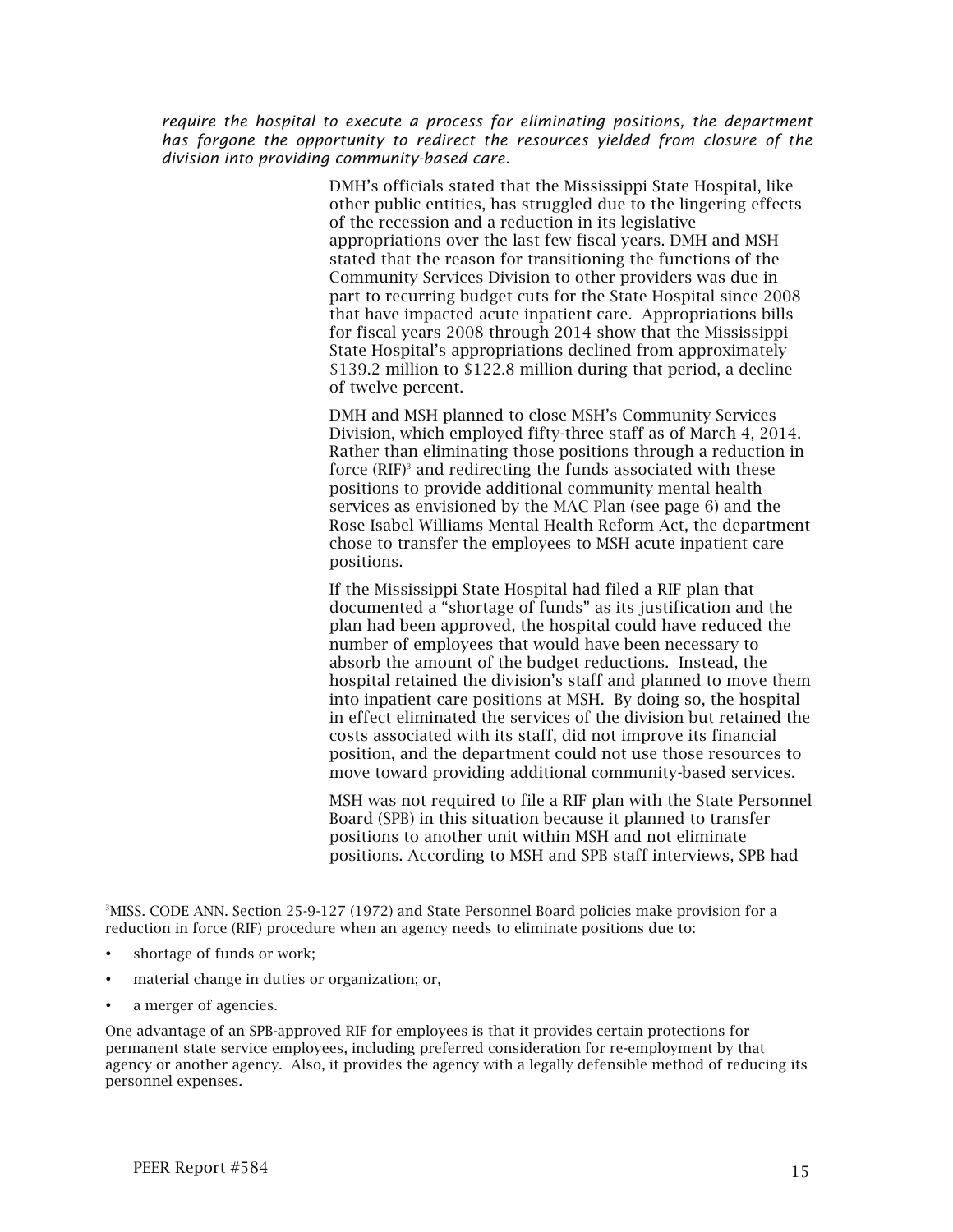no knowledge of the decision to transfer more than fifty positions from the Community Services Division to acute inpatient care until the *Clarion Ledger* published an article about the transfer.

Due to the fact that a RIF plan was not required because no positions were eliminated, the method MSH followed to transfer Community Services Division employees was left completely to the agency's discretion. As of March 4, 2014, the division's employees had received little communication from MSH managers regarding what positions would be available for them to transfer to and whether those positions would be suitable for these employees' backgrounds and experience.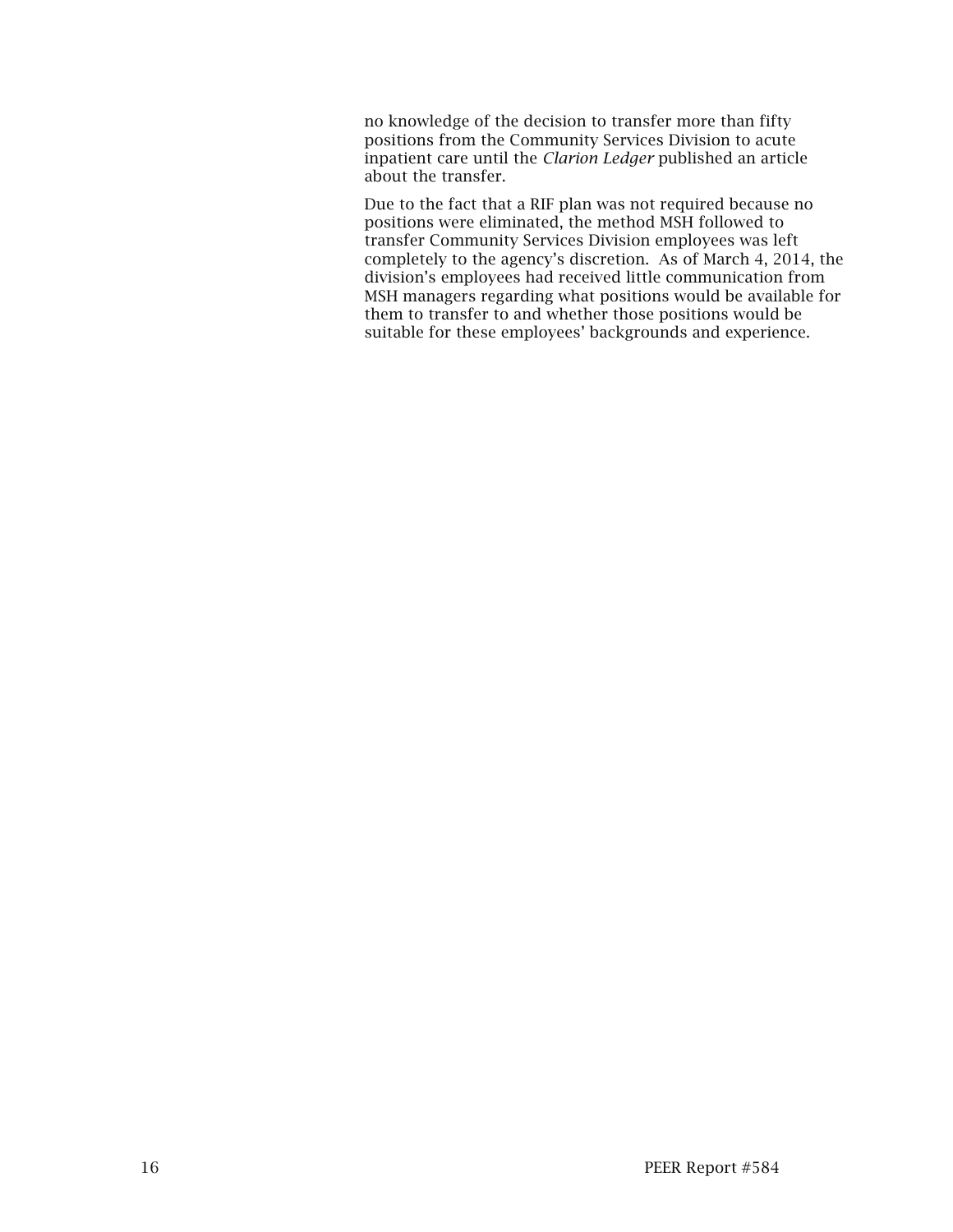How did the Department of Mental Health and the Mississippi State Hospital plan to handle the transitioning, tracking, and future care of clients formerly served by the Mississippi State Hospital's Community Services Division?

In December 2013, MSH contracted with Guided Steps Healthcare to implement a transition of clients from the Community Services Division to other mental health care providers. The Department of Mental Health did not ensure that Guided Steps complied with some of the requirements for certification as a provider and did not verify during the application process that its Executive Director met the education requirements for a certified provider. Also, under the terms of the contract, Guided Steps received additional benefits or incentives beyond the actual value of the contract. DMH maintained that the termination of the Guided Steps contract should not change the transition process and that MSH Community Services staff would continue to perform their duties of providing placements for individuals.

This chapter will address the following:

- How did MSH plan to transition clients out of the MSH Community Services Division?
- Did the Department of Mental Health and the Mississippi State Hospital exercise due diligence in the decision to contract for the transition of clients formerly served by the Mississippi State Hospital's Community Services Division?
- What was the plan for transitioning and tracking clients formerly served by the Community Services Division?
- How did DMH and MSH plan to handle the transition of MSH Community Services Division clients after the contract with Guided Steps was terminated?

#### How did MSH plan to transition clients out of the MSH Community Services Division?

*In December 2013, MSH contracted with Guided Steps Healthcare to implement a transition of clients from the Community Services Division to other mental health care providers.*

> In December 2013, the Mississippi State Hospital entered into a contract with Guided Steps Healthcare (Guided Steps) to "ensure a safe, therapeutic and orderly transition of services" from January 6 through June 30, 2014, in assuming the care of individuals currently being served by MSH's Community Services Division. Guided Steps' Mississippi coverage areas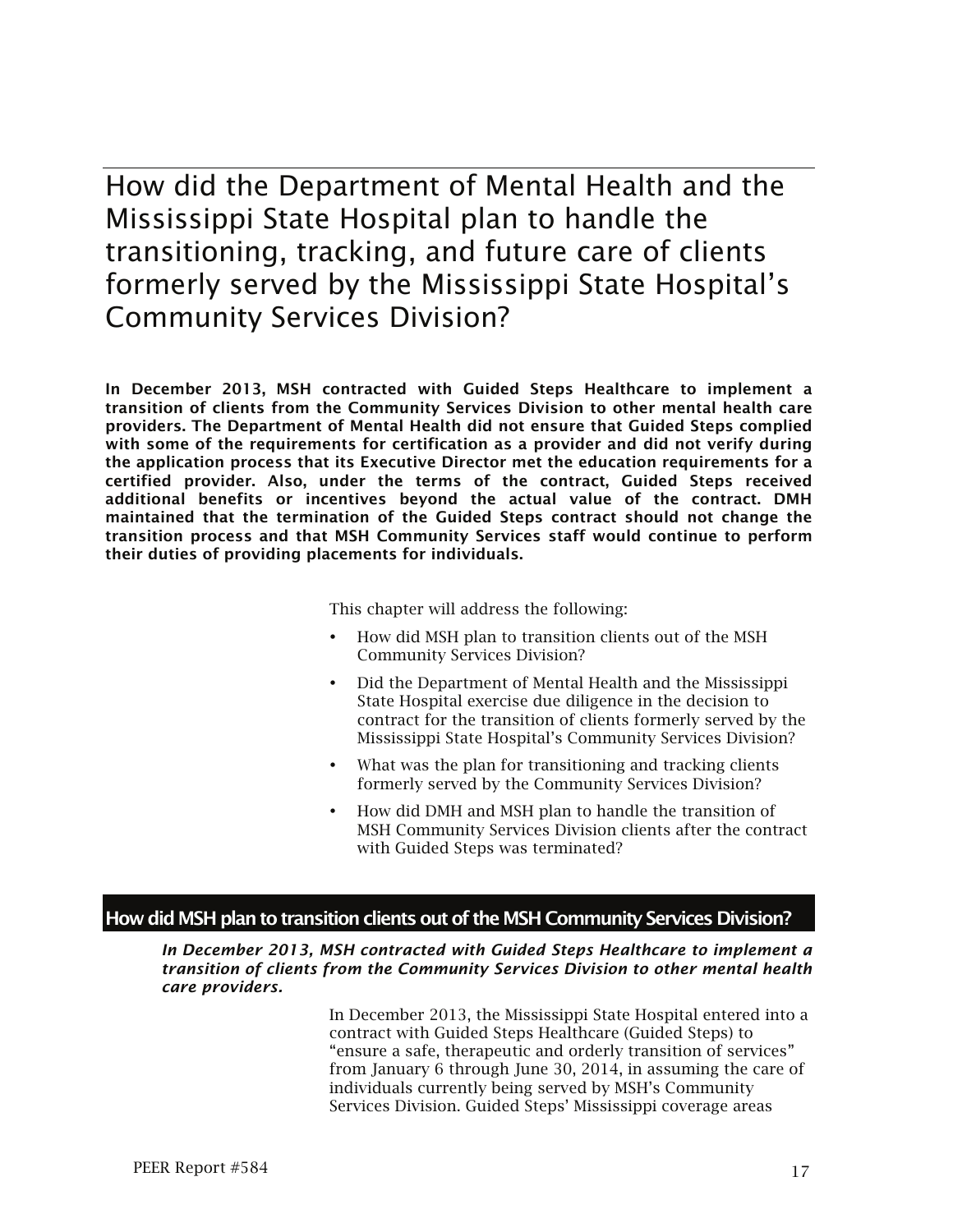included Hinds, Madison, Yazoo, Claiborne, Rankin, Warren, Copiah, and Simpson counties, including those individuals who were formerly served by the Community Services Division. According to PEER's analysis, this was 120 individuals as of February 19, 2014 (see Exhibit 2, below).

According to the contract, MSH was to pay Guided Steps Healthcare the Medicaid rate for services rendered to individuals who did not have a pay source via third party payer, such as Medicaid, or an agreed-upon rate if the services were not reimbursable, for an amount not to exceed \$45,000, for the period May 1 through June 30, 2014.4 The contract provided "incentives" that would allow the provider to expand its business in the state by delivering adult community mental health services in order to carry out the responsibilities under the contract (see page 31 for a discussion of the incentives). MSH planned to continue to pay salaries and benefits for MSH Community Services Division staff (fifty-three employees as of March 4, 2014) until April 30, 2014 (see page 31).

Due to Guided Steps Healthcare's "failure to comply with DMH Operational Standards" and "inappropriate and unethical conduct," the department terminated Guided Steps' certification, which resulted in MSH terminating its contract with Guided Steps on April 12, 2014 (see page 27). PEER concurs that this was good cause for terminating the contract.

#### Exhibit 2: Number of Clients Transitioning Out of the Mississippi State Hospital Community Services Division, by Program, as of February 19, 2014

| Program                              | Number of Individuals (18 and Over) |
|--------------------------------------|-------------------------------------|
| <b>Community Living Services</b>     | 13                                  |
| <b>MICARE</b>                        | 3                                   |
| <b>Community Case Management</b>     | 61                                  |
| <b>PATH Case Management</b>          | 12                                  |
| Psychosocial Rehabilitation          | 31                                  |
| Total                                | 120                                 |
| SOURCE: Department of Mental Health. |                                     |

-

<sup>&</sup>lt;sup>4</sup> Although the December 2013 contract period was from January 6 through June 30, 2014, the contractual amount of \$45,000 was payable for services rendered by Guided Steps Healthcare only between May 1 through June 30, 2014. For the period from January 6 to May 1, 2014, MSH Community Services Division clients were to receive discharge planning services, placements for new services, and help to secure a pay source. The period from May 1 to June 30, 2014, was the time when services with Guided Steps would begin and the money associated with the contract would be utilized.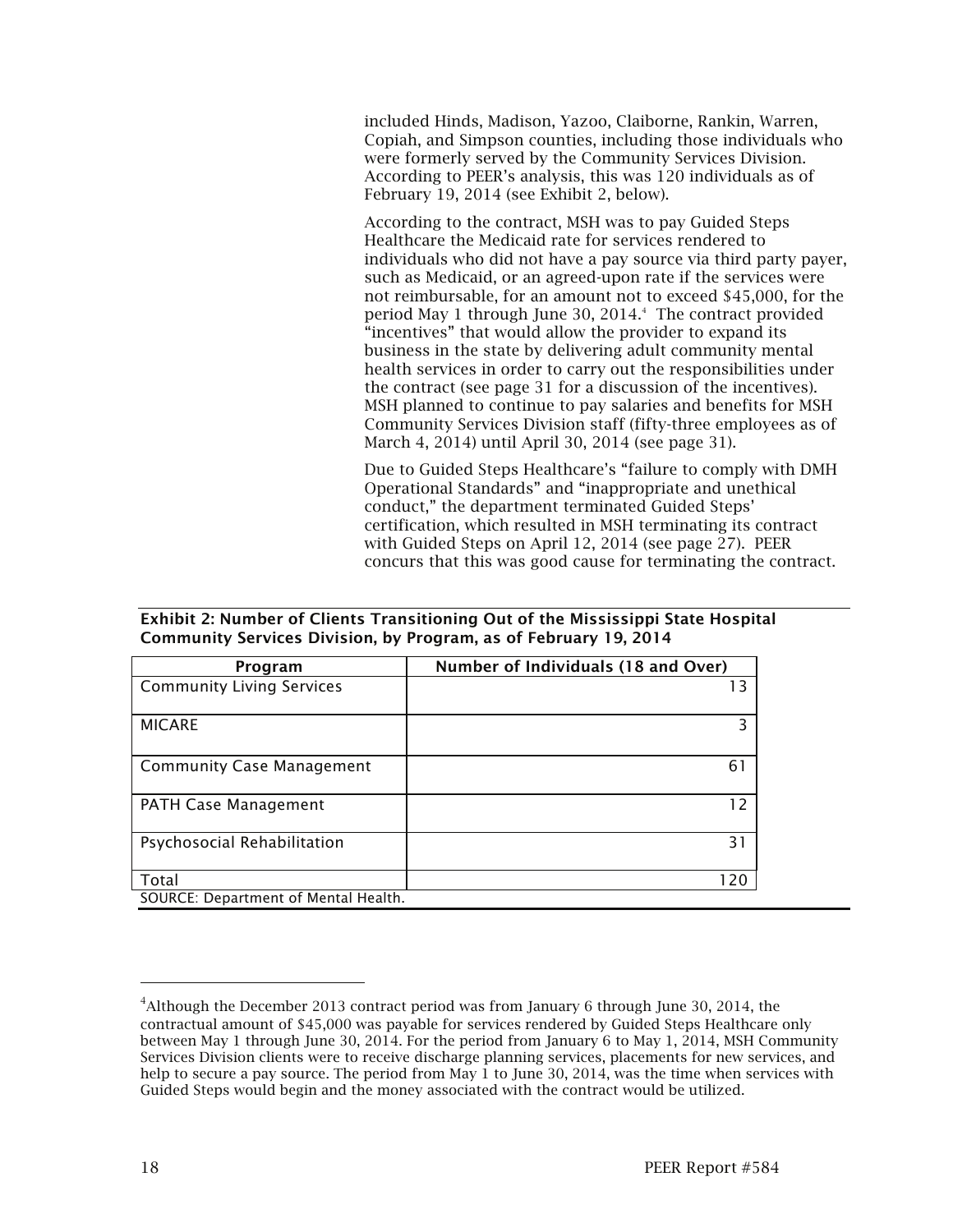Did the Department of Mental Health and the Mississippi State Hospital exercise due

diligence in the decision to contract for the transition of clients formerly served by the

Mississippi State Hospital's Community Services Division?

*The Department of Mental Health did not ensure that the contractor, Guided Steps Healthcare, complied with some of the requirements for certification as a provider and did not verify during the application process that Guided Steps' Executive Director met the education requirements for a certified provider. Also, under the terms of the contract, Guided Steps received additional benefits or incentives beyond the actual value of the contract.* 

> PEER does not find fault with the decision to separate MSH's institutionalized care services from community care by transitioning those community services to another provider. However, in making such a change in the delivery of services, DMH and MSH must have an accountable process to choose and vet a contractor that could best render the needed community mental heath services for those clients affected.

> To determine whether DMH and MSH exercised due diligence in contracting with Guided Steps Healthcare, PEER addressed the following questions:

- Did DMH's Bureau of Community Mental Health Services provide the already established community mental health center system with the opportunity to assist in the transition or to provide services to clients of the former Community Services Division?
- Did DMH adhere to its own certification process for the contractor (Guided Steps Healthcare)?
- Did the department verify the credentials of Guided Steps' Executive Director during the provider application process?
- Did DMH and MSH ensure that the contract with Guided Steps Healthcare protected the state's interests and the interests of clients?

## Did DMH's Bureau of Community Mental Health Services provide the already established community mental health center system with the opportunity to assist in the transition or to provide services to clients of the former Community Services Division?

*Despite the implications of the Olmstead decision, the MAC Plan, and the Rose Isabel Williams Mental Health Reform Act of 2011, the department chose not to provide the already established community mental health centers with the opportunity to assist in the transition of service delivery.*

> PEER notes that providers--the community mental health centers--already exist and are positioned to provide the types of services needed for these clients. According to DMH's 2013 annual report, the state's community mental health centers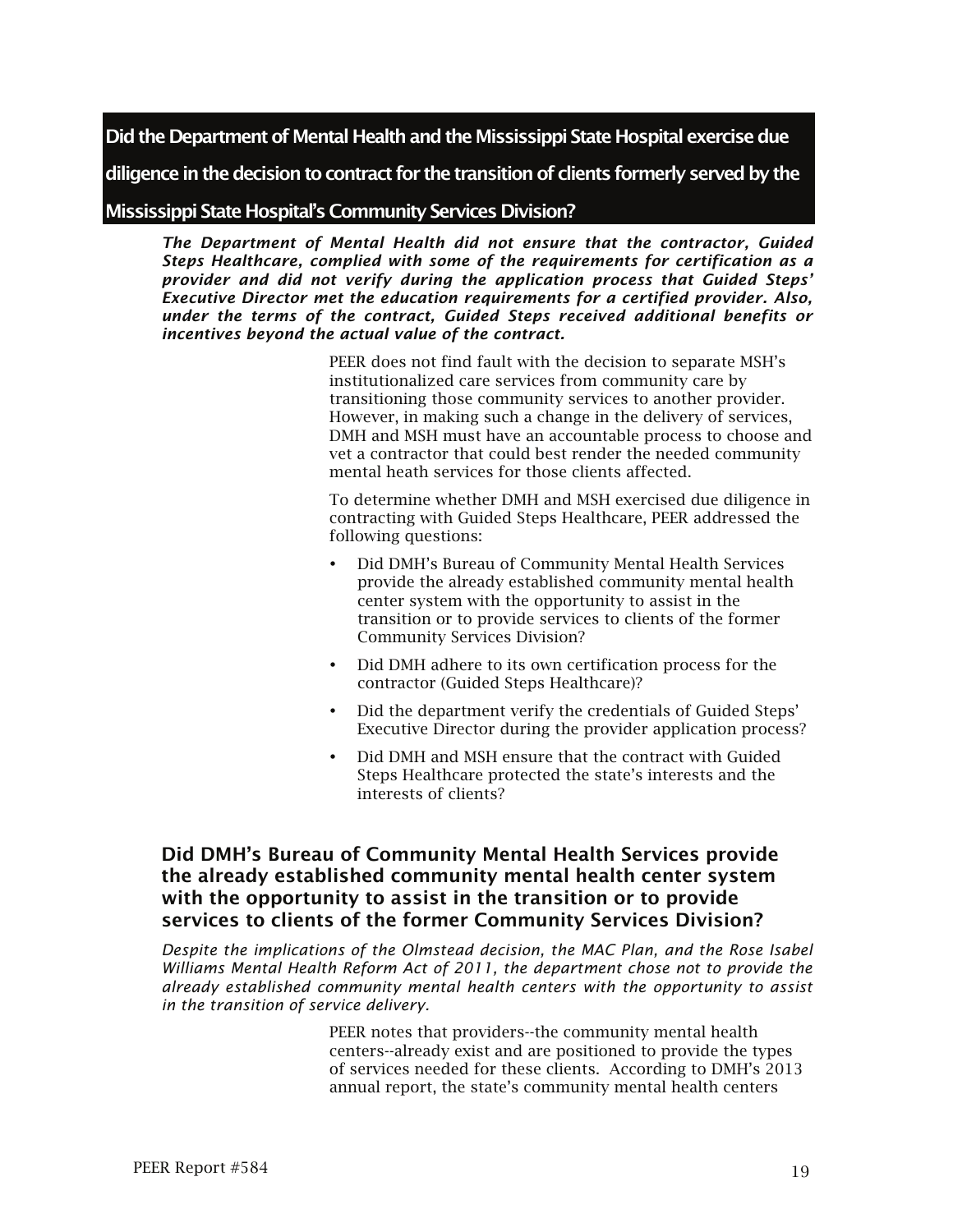(CMHCs) are the primary providers with whom DMH contracts to provide community mental health services in the state.

When PEER inquired as to why the CMHCs were not involved in the transition, DMH staff related to PEER that the department did not contact the CMHCs--specifically, Regions 8 and 9, which serve Hinds, Madison, Rankin, Copiah, Lincoln, and Simpson counties--to transition clients from the MSH Community Services Division because the CMHCs had declined opportunities offered by the department in the past and these interactions led the department to believe the CMHCs "would not be interested" in the current venture.

Staff from Regions 8, 9 and  $12<sup>5</sup>$  confirmed to PEER that neither MSH nor DMH approached them about becoming a provider for the MSH Community Services clients. The executive directors of regions 8 and 9 informed PEER that they would have been willing to facilitate the transition of community services and able to provide any of the services that MSH Community Services clients needed.

The Board of Mental Health's response to the 2008 PEER report (*Planning for the Delivery of Mental Health Services in Mississippi: A Policy Analysis*) stated:

> *The Executive Director has shown his commitment to partnering with the CMHCs to provide mental health services through the creation of the new Bureau of Community Mental Health Services […] In addition, the members of the newly formed Association of Community Mental Health Centers are in regular dialogue with our staff about plans for future services.*

According to DMH staff, the Bureau of Community Mental Health Services, which began in June 2007 after restructuring of the DMH bureaus, has the primary responsibility for the development and implementation of community-based services to meet the needs of adults with serious mental illness and children with serious emotional disturbance, as well as to assist with the care and treatment of persons with Alzheimer's disease and other dementia. The bureau certifies communitybased programs, including CMHCs' programs and other providers' programs that possess a DMH certification. DMH allows programs to have the autonomy to administer all its activities as long as they follow the DMH operational standards for DMH-certified programs. The bureau makes site visits to certify facilities, sends out information on funding opportunities to agencies, and provides trainers who go to facilities and train staff on specific work-related topics. The bureau did not have any involvement in the closure of the Community Services Division.

-

<sup>5</sup> Region 8 serves Copiah, Lincoln, Madison, Rankin, and Simpson counties; Region 9, Hinds County; and, Region 12, Covington, Forrest, Greene, Jefferson Davis, Jones, Lamar, Marion, Perry and Wayne counties.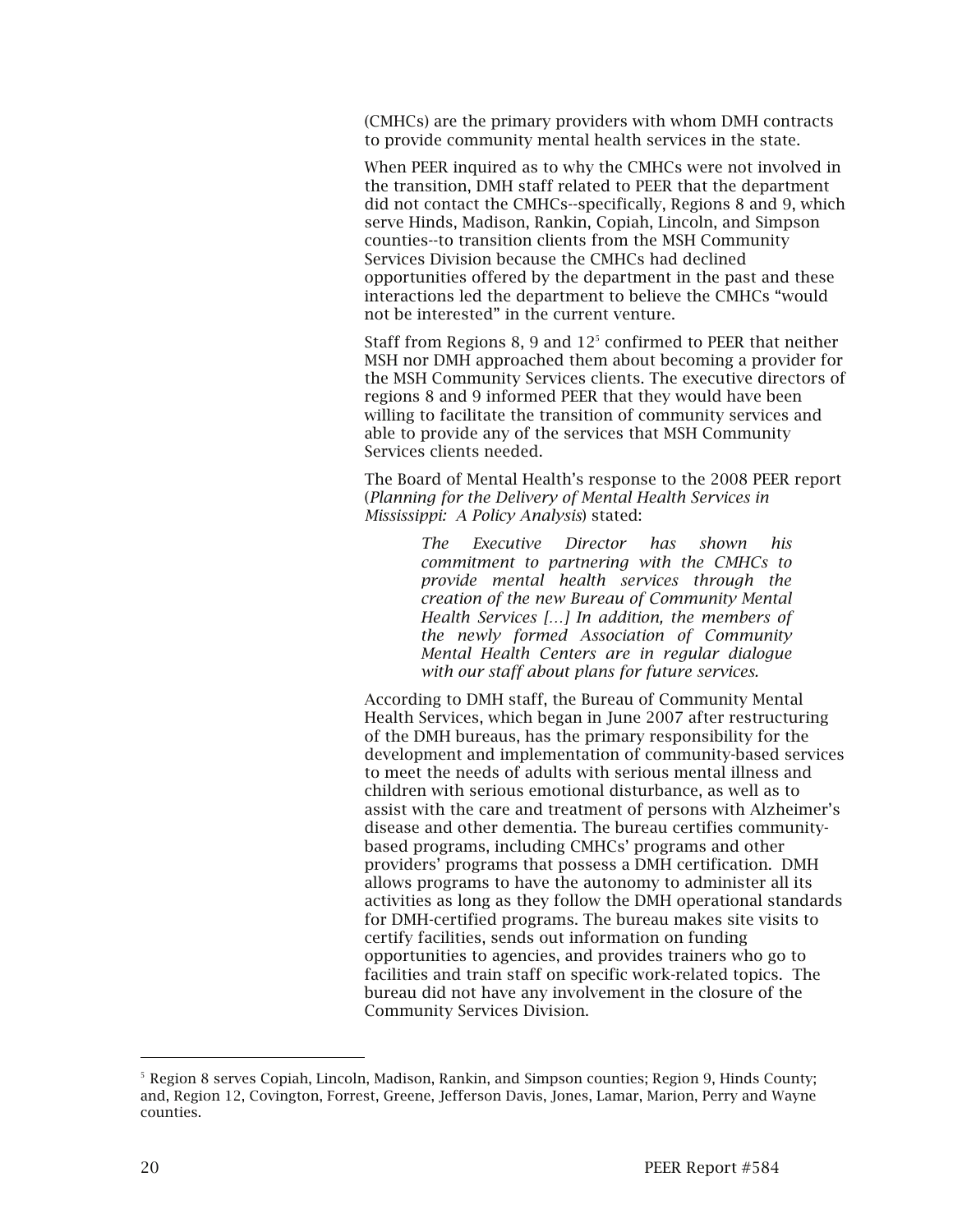The local CMHCs' acknowledgment of no prior knowledge related to this contract, or even MSH's decisionmaking process leading to the ultimate decision to eliminate the Community Services Division, demonstrates the insufficient communication between DMH and the CMHCs. When PEER questioned regions 8 and 9 CMHC staffs about their interest and ability in transitioning MSH Community Services clients, their response was that they were not only willing, but they were able to serve these individuals.

### Did DMH adhere to its own certification process for the contractor (Guided Steps Healthcare)?

*The Department of Mental Health requires that a DMH-certified mental health provider obtain provider certification, certification of the services it seeks to provide, and certification of the program locations at which the services will be provided. DMH did not ensure that Guided Steps complied with some of the requirements for certification as a mental health care service provider.*

> The Department of Mental Health requires that DMH-certified mental health providers obtain provider certification, certification of the services it seeks to provide, and certification of the program locations at which the services are provided. DMH-certified providers must comply with the department's operational standards, regulations, and other requirements and must submit documentation of specified requirements.

According to DMH Operational Standards, new service providers interested in DMH certification must complete DMH provider orientation prior to seeking certification, submit the required DMH application and supporting documentation, and adhere to the timelines and procedures for application.

DMH certification for all new service provider organizations is a two-step process:

- The service provider must obtain DMH provider certification.
- The DMH-certified provider must then apply for DMH certification of the services it seeks to provide and the applicable program locations at which the services are provided. (Not all services require a physical program location.)

DMH issues provider, service, and program certifications for a three-year certification cycle unless stated otherwise at the time of certification. DMH providers must comply with current DMH Operational Standards, special guidelines, DMH regulations, the DMH Record Guide, and requirements of DMH Provider Bulletins. Certification is based on the following:

- provision of applicable required services in all required locations for desired certification option;
- adherence to DMH standards, DMH grant requirements (if applicable), guidelines, contracts, memoranda of understanding, and memoranda of agreement;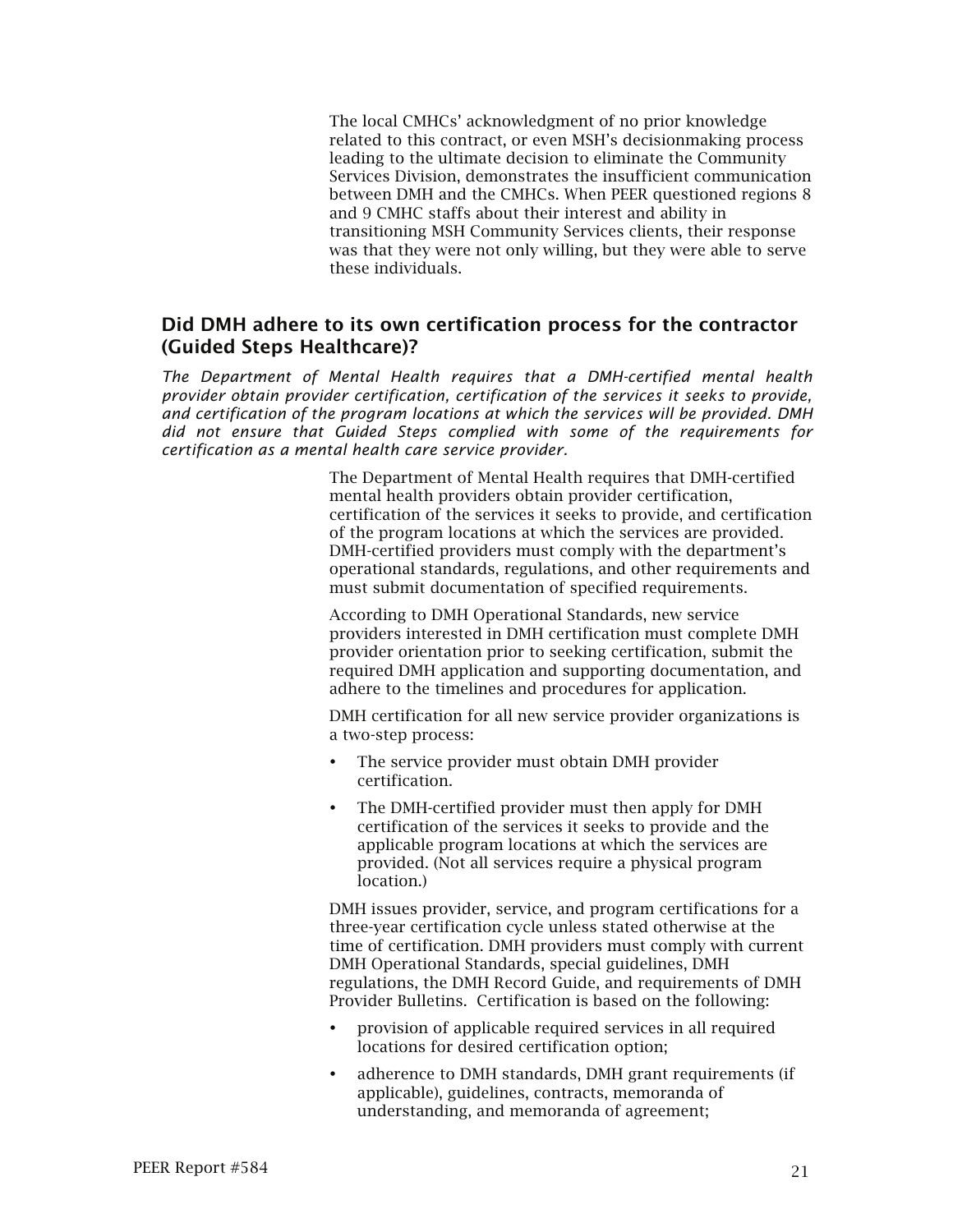- compliance with DMH fiscal management standards and practices;
- evidence of fiscal compliance/good standing with external (other than DMH) funding sources;
- compliance with ethical practices/codes of conduct of professional licensing entities related to provision of services and management of the organization; and,
- evidence of solid business and management practices.

Providers must maintain current and accurate data for submission of all reports and data, within established time frames, as required by DMH according to the DMH Manual of Uniform Data Standards (i. e., standards designed to promote consistency in the collection, processing, submission, and reporting of data within DMH).

Providers must also put in place quality management strategies that, at a minimum:

- allow for the collection of performance measures as required by DMH; and,
- develop a Quality Management Committee with responsibility for the oversight of collection and reporting of DMH-required performance measures, written analysis of serious incidents, periodic analysis of DMH-required client level data collection, and oversight for the development and implementation of DMH-required plans of compliance.

Applicants must include the following enclosures with their applications:

- proof of legal status of organization;
- proof of incorporation in Mississippi;
- proof of physical location in Mississippi;
- policy and procedure manual for their organization;
- site-specific permits, licenses, inspection reports, other similar documents;
- a staffing plan that includes job descriptions with qualifications;
- a record of staff training and/or staff training plan(s); and,
- floor plan(s) for their physical location(s) with dimensions for all included sites and service areas.

*DMH did not ensure that Guided Steps complied with some of the requirements for certification as a mental health care service provider. The department certified Guided Steps and MSH entered into a contract with the company despite the fact that Guided Steps did not have a permanent adult program location or a staff that could provide all of the services required of a DMH-certified provider. Also, DMH did not verify Guided Steps' references, require a plan to transition MSH Community Services*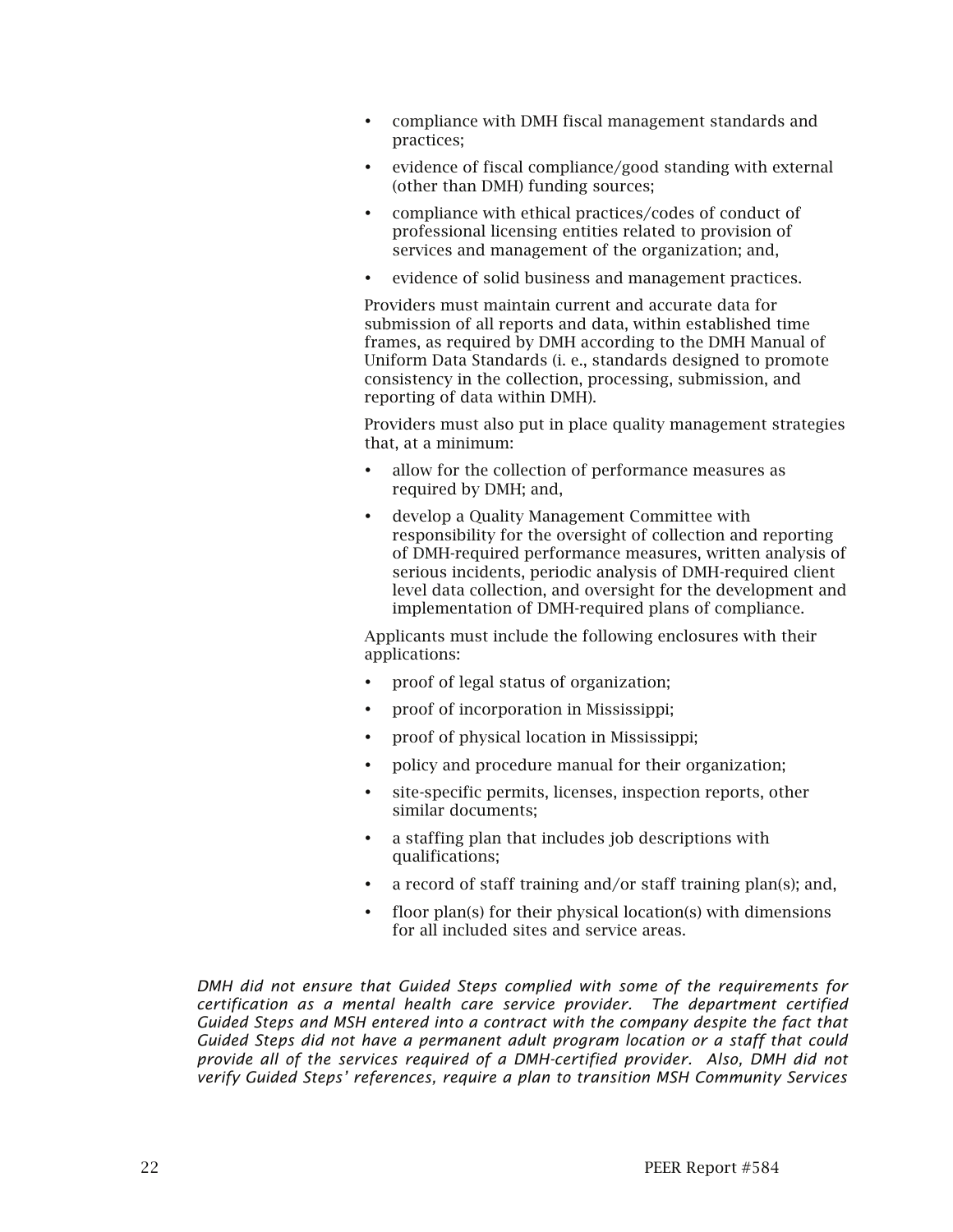*clients, or a plan to ensure that clients without pay sources would continue to receive services.*

> As explained below, DMH did not ensure that Guided Steps complied with some of its own requirements for certification as a mental health care service provider--specifically, proof of physical location, a staffing plan, and evidence of solid business and management practices.

 *Proof of Physical Location (where transitioning clients would receive services)*--As noted previously, DMH requires that applicants for certain certifications include proof of physical location in Mississippi for providing services. Although not every type of service provider would have to have a physical location for service provision, Guided Steps would because it sought to become certified to provide substance abuse, outpatient prevention, IDD, community support, day treatment, and emergency/crisis services for both the child and adult populations.

At the time that DMH certified Guided Steps, Guided Steps did not have a location in place at which it would offer adult community mental health services. DMH planned to allow Guided Steps to use the state-owned facility on Capers Avenue in Jackson while it was transitioning clients and included this stipulation in the contract. The contract stated that Guided Steps would have to provide documentation that it had secured a new location by June 30, 2014.

 *Staffing Plan*--The DMH application process requires that a staffing plan be submitted. DMH Operational Standards state:

> *Other community mental health service providers operated by entities other than the DMH that meet DMH requirements of and are determined necessary by DMH to be a designated and approved mental health center must provide the following core services in each county in the CMHC's entire catchment area:*

*Adult Mental Health Services:*

- *Outpatient Therapy*
- *Community Support Services*
- *Psychiatric/Physician Services*
- *Emergency/Crisis Services*
- *Psychosocial Rehabilitation*
- *Inpatient Referral*
- *Peer Support Services*
- *Targeted Case Management Services*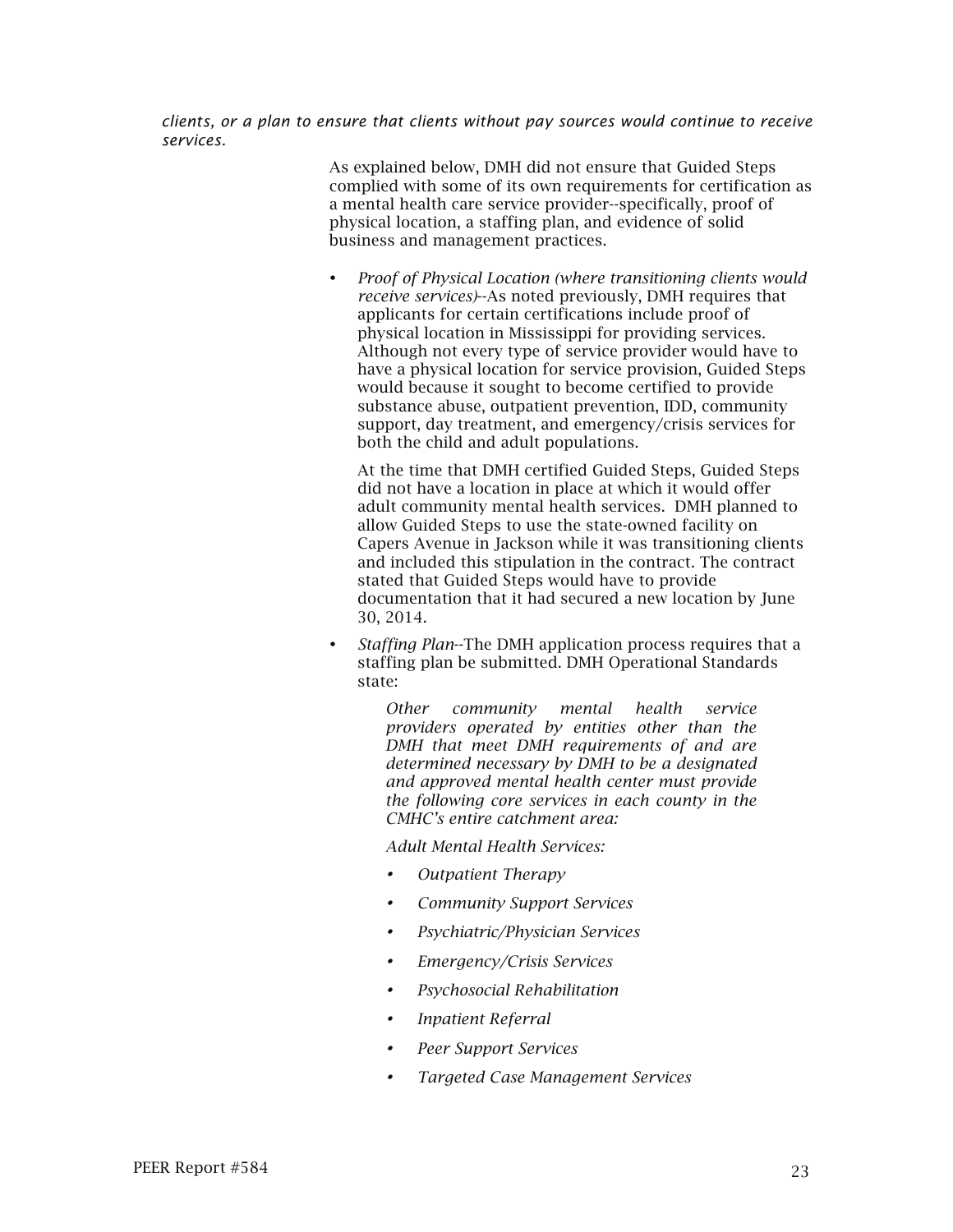*Support for Recovery/Resiliency Oriented Services*

PEER could not determine from the personnel documentation provided (i. e., organization chart) by DMH that Guided Steps would be able to provide all of the required adult core services (see page 7).

 *Evidence of Solid Business and Management Practices*--As noted previously, one of the requirements for DMH certification is "evidence of solid business and management practices."

DMH staff noted that it considered Guided Steps' presence as a certified provider in Louisiana as determinant of its ability to offer services in Mississippi. DMH staff requested budget information from Guided Steps and noted that they had concerns with the budget, noting that it did not seem "reasonable or achievable" and requested a revised budget.

Also, DMH was never able to make contact with any of the references listed on Guided Steps' application. The questions that would have been posed to the recommenders were related to whether Guided Steps had established a reputation to provide quality mental health services to clients, but DMH was never able to make contact with these individuals. DMH documented that on January 4, 2013, calls were made to Guided Steps' listed references. None of the calls were answered and DMH staff left messages. When PEER questioned DMH about why the references of this interested provider were never contacted, the response was that such references were "subjective" and that in lieu of checking these, the Division of Certification utilizes other licensing/certifying entities (such as other state agencies) to check information on the provider.

Since Guided Steps also reported providing services in Louisiana, the Division of Certification utilized the provider search for Magellan Health Services to determine that Guided Steps Healthcare was an approved provider of mental health services in Louisiana.<sup>6</sup> PEER notes that such a check only confirms that an organization was initially approved as a provider, not whether the organization has provided quality services.

Guided Steps' limited history in other states would have made it difficult to determine its ability to provide quality services in Mississippi. Key Behavior Essentials had previously operated in North Carolina and Georgia, but Key Behavior Essentials DBA Guided Steps Healthcare is no

-

 $6$ According to Louisiana's Secretary of State's Office, Key Behavior Essentials is not currently "in good standing" due to its failure to submit an annual report. As noted on page 1 of this report, the contract under discussion was between the Mississippi State Hospital and Key Behavior Essentials DBA Guided Steps Healthcare.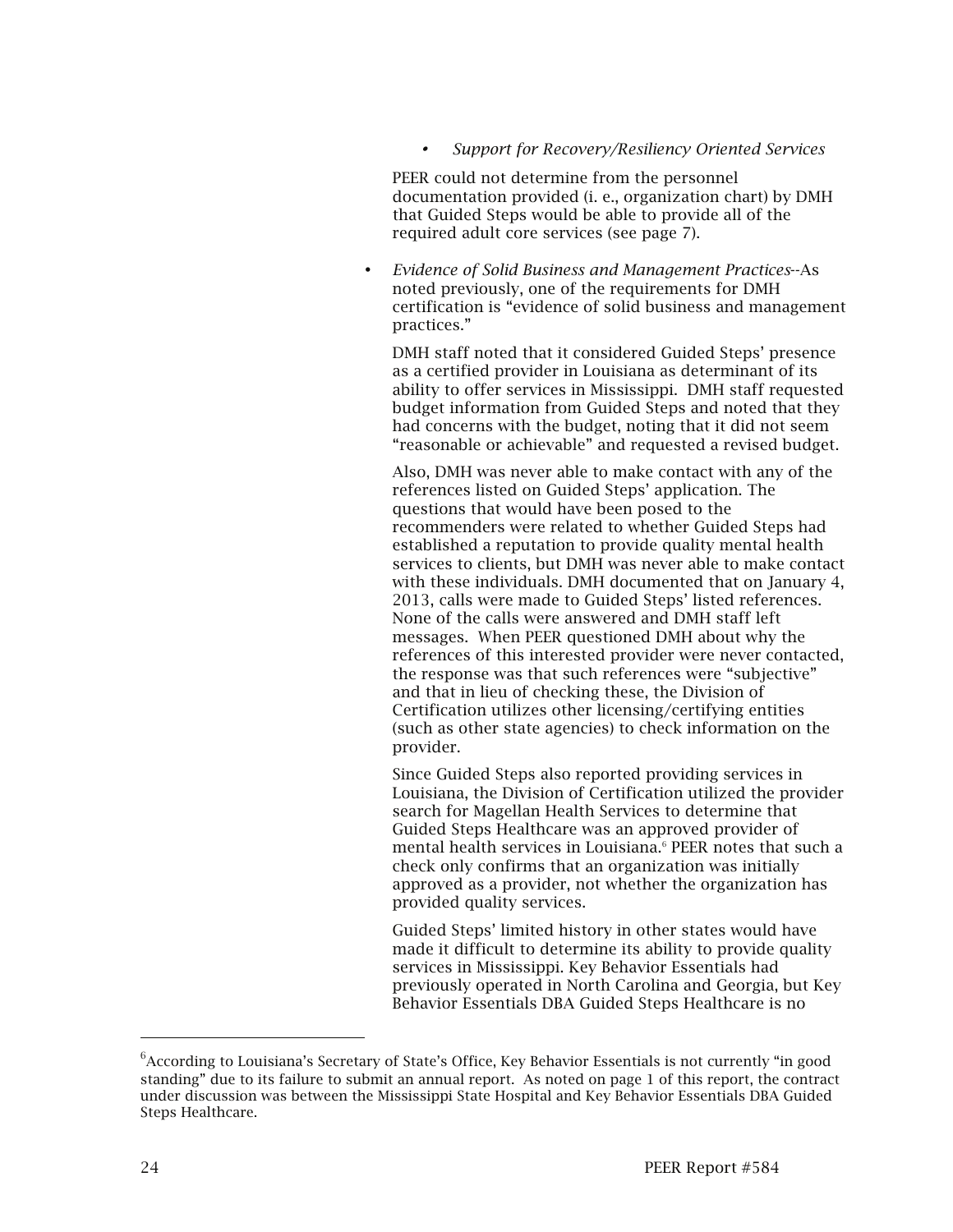longer affiliated with those agencies. The only agency on which to base Guided Steps Healthcare's ability to provide quality services is in Louisiana.

MSH did send a staff member to New Orleans to observe Guided Steps' delivery of services there. Although the MSH staff member did not provide documentation to support his observations, he stated that he interviewed three Guided Steps staffers at the New Orleans location regarding their knowledge of mental health services and delivery, their efforts to provide services in the community for those they served, and their passion for and knowledge of these individuals and that he was "very impressed with their [Guided Steps'] program."

#### *According to DMH officials, Guided Steps was an available "willing provider" to handle the transition. DMH hoped that other private providers would be encouraged to apply for DMH certification to provide community mental health services in the future.*

According to DMH officials, two private providers, Guided Steps Healthcare and Marion Counseling Services, received DMH provider certification in April 2013. In December 2013, MSH contracted with Guided Steps Healthcare as the provider to transition clients from the MSH Community Services Division to its services or the services of other providers. Neither DMH nor MSH provided to PEER an explanation of how Guided Steps was selected for further consideration of the contract--i. e., site review (see page 20)--as opposed to Marion or any other private provider. (See Exhibit 3, below, for a profile of Guided Steps Healthcare.) DMH staff mentioned that they liked Guided Steps' "enthusiasm, passion, and willingness to serve the community mental health population." According to DMH staff, the department hoped that by using Guided Steps Healthcare for the transition and to provide services for some of the clients, that other providers would be encouraged to come forth and apply for DMH certification to provide community mental health services to these individuals.

## Exhibit 3: Profile of Guided Steps Healthcare

Key Behavior Essentials DBA Guided Steps Healthcare is a for-profit organization that renders a variety of mental health services to both children and adults.

Key Behavior Essentials first began in Raleigh, NC, on October 30, 2008. On July 30, 2013, the company filed an Article of Dissolution with the North Carolina's Secretary of State's Office, citing that the company no longer had members. In 2010, Key Behavior Essentials DBA Guided Steps Healthcare began operating in New Orleans, Louisiana. Guided Steps currently renders community mental health services in Louisiana for the child and adult populations.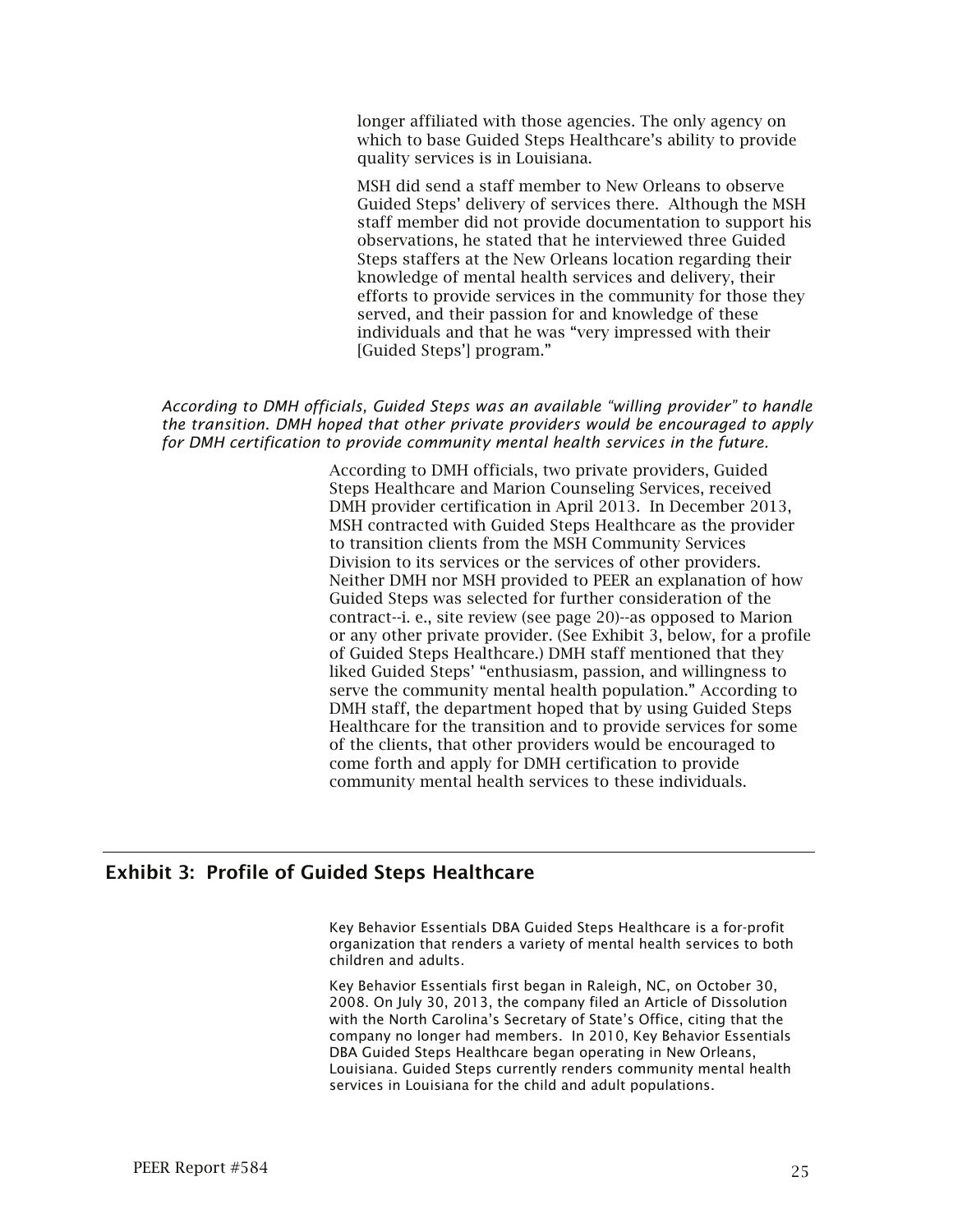Guided Steps stated that it would provide a variety of services, including:

| Individual Psychotherapy          | <b>Crisis Management Services</b>    |
|-----------------------------------|--------------------------------------|
| <b>Family Counseling</b>          | Day Treatment (Child)                |
| Group Therapy                     | Psychosocial Rehabilitation          |
|                                   | (Adults)                             |
| Children's Therapy                | <b>Assertive Community Treatment</b> |
|                                   | (Adults)                             |
| Intensive Outpatient Therapy      | Parent Counseling                    |
| <b>Community Support Services</b> | Peer Support Services                |
| <b>Targeted Case Management</b>   |                                      |

Guided Steps aims to help clients address the following issues:

| <b>Attention Deficit Disorder</b> | <b>Eating Disorders</b>       |
|-----------------------------------|-------------------------------|
| Attention Deficit Hyperactive     | <b>Grief and Loss</b>         |
| Disorder                          |                               |
| Oppositional Defiant Disorder     | Mood and Anxiety Disorders    |
| Conduct Disorder                  | Obesity                       |
| Bipolar Disorder                  | Obsessive-Compulsive Disorder |
| <b>Bulimia</b>                    | Panic Disorder                |
| Depression                        | Self-Esteem Issues            |
| <b>Stress Management</b>          |                               |

Guided Steps received its certification from the Mississippi Department of Mental Health in April 2013. The timeline below shows Guided Steps' entry into Mississippi's mental health market.

| Date      | Event                                                                                                                                                                                                                                                                                                                                                                                                  |
|-----------|--------------------------------------------------------------------------------------------------------------------------------------------------------------------------------------------------------------------------------------------------------------------------------------------------------------------------------------------------------------------------------------------------------|
| 6/4/2012  | Guided Steps submitted documentation to DMH's<br>Bureau of Quality Management, Operations and<br>Standards to provide the following:<br>Child/Adolescent Day Treatment<br>Child Case Management<br>Child/Youth Mental Health Services<br>Individual Therapeutic Supports<br><b>Outpatient Services</b><br>Adult Mental Health Services PACT<br>Adult Case Management<br>Clinical Diagnostic Assessment |
| 4/29/2013 | Guided Steps received DMH/P certification for the<br>Dunbarton Street location                                                                                                                                                                                                                                                                                                                         |
| 5/13/2013 | Guided Steps received certification to provide<br>specific services at the Dunbarton Street location:<br>Prevention and Early Intervention<br><b>Respite Care Services</b><br>Intensive Outpatient Services for Children<br>and Youth                                                                                                                                                                  |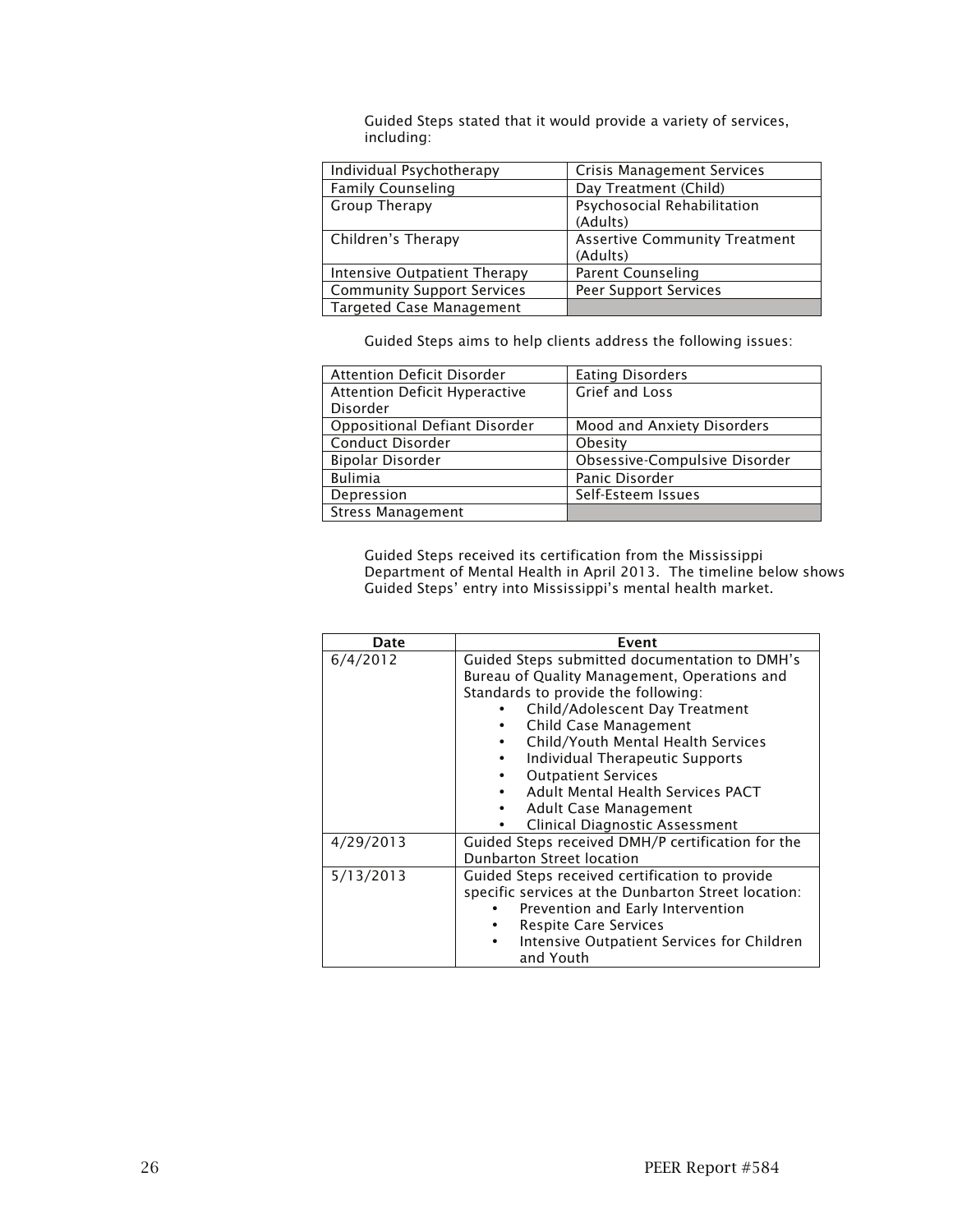| Guided Steps was certified to provide Day  |
|--------------------------------------------|
| Treatment Services for Children and Youth  |
| at Winter Street location (grades K-12)    |
| Guided Steps was certified to provide Day  |
| Treatment Services for Children and Youth  |
| at Dunbarton Street location (grades 3-12) |
| Guided Steps closed its Winter Street      |
| location due to potential breaches in      |
| confidentiality <sup>7</sup>               |
| Program change: Guided Steps was           |
| certified to provide Day Treatment         |
| Services for Children and Youth at the     |
| Dunbarton Street location (grades K-8)     |
|                                            |

\*Guided Steps shared its facility with other organizations that would use adjoining rooms for practices, meetings, and other events. Guided Steps felt that it could not successfully conduct its sessions when other events were taking place. These events disturbed them and potentially jeopardized Guided Steps' confidentiality that is promised during therapy sessions.

SOURCE: DMH.

As of February 2014, Guided Steps stated that it had filled the following positions on its staff:

- Clinical Director;
- Director of Adult Services;
- Director of Children's Services;
- Administrative Director;
- Corporate Compliance Officer; and,
- Office Manager.

As noted previously, effective April 12, 2014, the Department of Mental Health terminated Guided Steps' certification due to Guided Steps' failure to comply with DMH Operational Standards and "inappropriate and unethical conduct by the provider." The Mississippi State Hospital voided the contract with Guided Steps because it was no longer a DMH-certified community mental health provider.

 $^7$ Guided Steps shared its facility with other organizations that would use adjoining rooms for practices, meetings, and other events. Guided Steps felt that it could not successfully conduct its sessions when other events were taking place. These events disturbed them and potentially jeopardized the confidentiality that is promised during therapy sessions.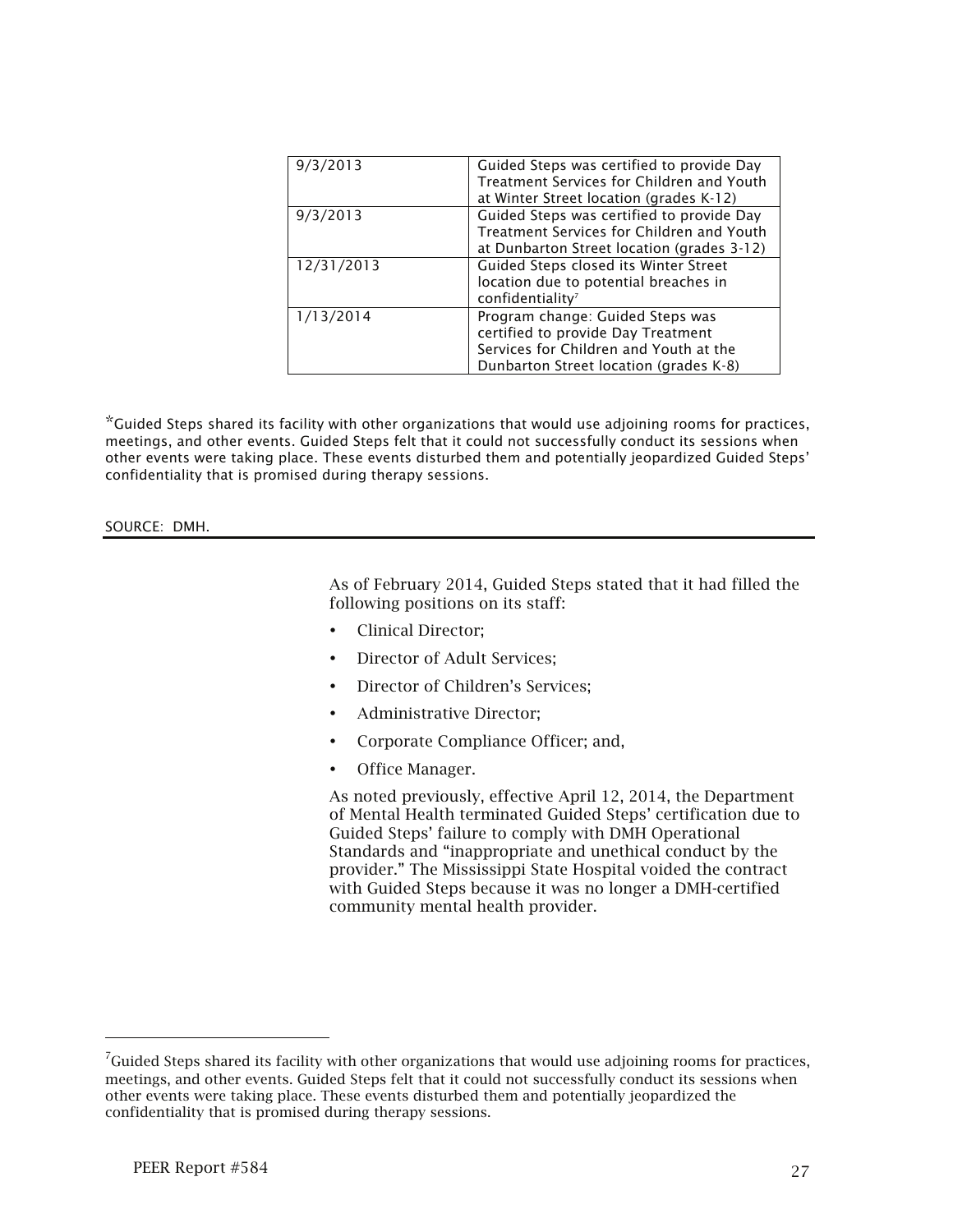## Did the department verify the credentials of Guided Steps' Executive Director during the provider application process?

*DMH did not verify during the provider application process that Guided Steps' Executive Director had a master's degree in a mental health or related field, which is the department's education requirement for certified mental health care providers. Thus DMH did not ensure that community mental health care clients were protected.* 

> As stated previously, mental health care providers certified by DMH must comply with current DMH Operational Standards. Those standards stipulate the following:

> > *The provider must have one full-time Executive Director who has a minimum of a Master's degree in a mental health or related field with a minimum of three (3) years administrative experience in programs related to mental health, intellectual/developmental disabilities, or substance abuse services and/or programs OR a minimum of a Bachelor's degree in nursing and current licensure as a Registered Nurse (RN) for DMH/H Providers only that primarily serve as providers of In-Home Nursing Respite Services and Home and Community Supports.*

DMH's certification application specifically asks whether the Executive Director of the potential provider has a master's degree in a mental health or related field. On Guided Steps' application, signed by its Executive Director, this item was marked "yes."

PEER sought information from DMH's staff to determine whether it could verify the credentials of Guided Steps' Executive Director, but the department's staff could not do so. Subsequently, PEER contacted Guided Steps' Executive Director to ask for verification, including the signing of a transcript release, which would have allowed PEER to request an official transcript from the university from which the Executive Director claimed to have received a degree. Following PEER's request for information, the department sought further information from Guided Steps to ensure that the Executive Director had the necessary credentials. As a result of the department's follow-up efforts, its staff determined that the certified provider had violated certain departmental operating standards regarding certification and MSH terminated its agreement with Guided Steps on April 12, 2014.

While ultimately DMH's process ensured the desired end that only properly credentialed staff and organizations were certified by the department, it appears that this end was only achieved after PEER became involved in the process and sought to document independently the credentials of Guided Steps' Executive Director. The Department of Mental Health did not verify the credentials during the application process and thus did not assure that the provider complied with the department's operating standards and possessed the qualifications that had been previously determined by the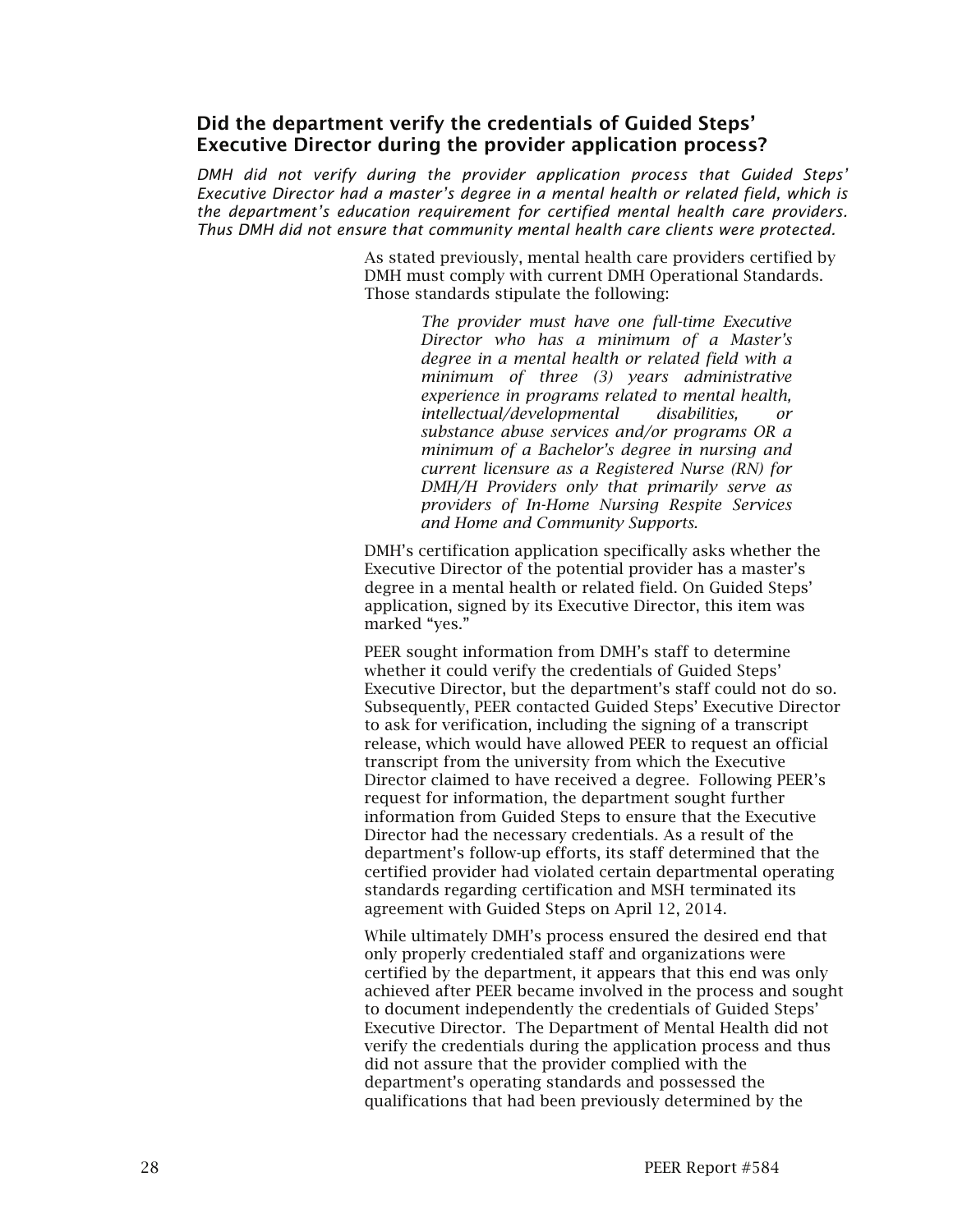department as being necessary for a mental health care service provider.

## Did DMH and MSH ensure that the contract with Guided Steps Healthcare protected the state's interests and the interests of clients?

*Neither DMH nor MSH used a competitive process to select the contractor for the Community Services transition. Under the terms of the contract, Guided Steps received additional benefits or incentives--use of state buildings, equipment and staff- -beyond the actual value of the contract. Essentially, this allowed Guided Steps to expand its business in the state in preparation for fulfilling the terms of the contract by using state resources, as opposed to its own resources.*

#### *No Competitive Selection of Contractor*

Although the amount of the contract with Guided Steps Healthcare fell below the threshold for the Personal Service Contract Review Board's requirement for competitive selection, neither the Department of Mental Health nor the Mississippi State Hospital could provide evidence to PEER that they had obtained "adequate and reasonable competition" when selecting the contractor, which is required for contracts of any amount.

> Mississippi's state agencies are required to follow regulations of the Personal Service Contract Review Board (PSCRB) when arranging contracts for personal services. As required by MISS. CODE ANN. Section 25-9-120 (1972), the PSCRB has established rules and regulations for state agencies' solicitation and selection of contractual service personnel when such agencies are not excluded statutorily from the scope of the board's authority. As one of the behavioral health programs of the Department of Mental Health, MSH is subject to the requirements of the PSCRB.

MSH's contract with Guided Steps was for the amount of \$45,000. The PSCRB requires state agencies to employ competitive practices to obtain personal services contracts for contracts of \$50,000 or more; thus, the contract was not subject to PSCRB's approval.

However, even for contracts of \$50,000, the PSCRB's regulations require the following:

> *The Agency Head shall adopt operational procedures for making small purchases of \$50,000 or less. Such operational procedures shall provide for obtaining adequate and reasonable competition and for making records to properly account for funds and to facilitate auditing of the Purchasing Agency.*

In this context, "obtaining adequate and reasonable competition" should, according to best practices, include (at a minimum) ensuring fair and open competition and documentation of how the agency justified the contract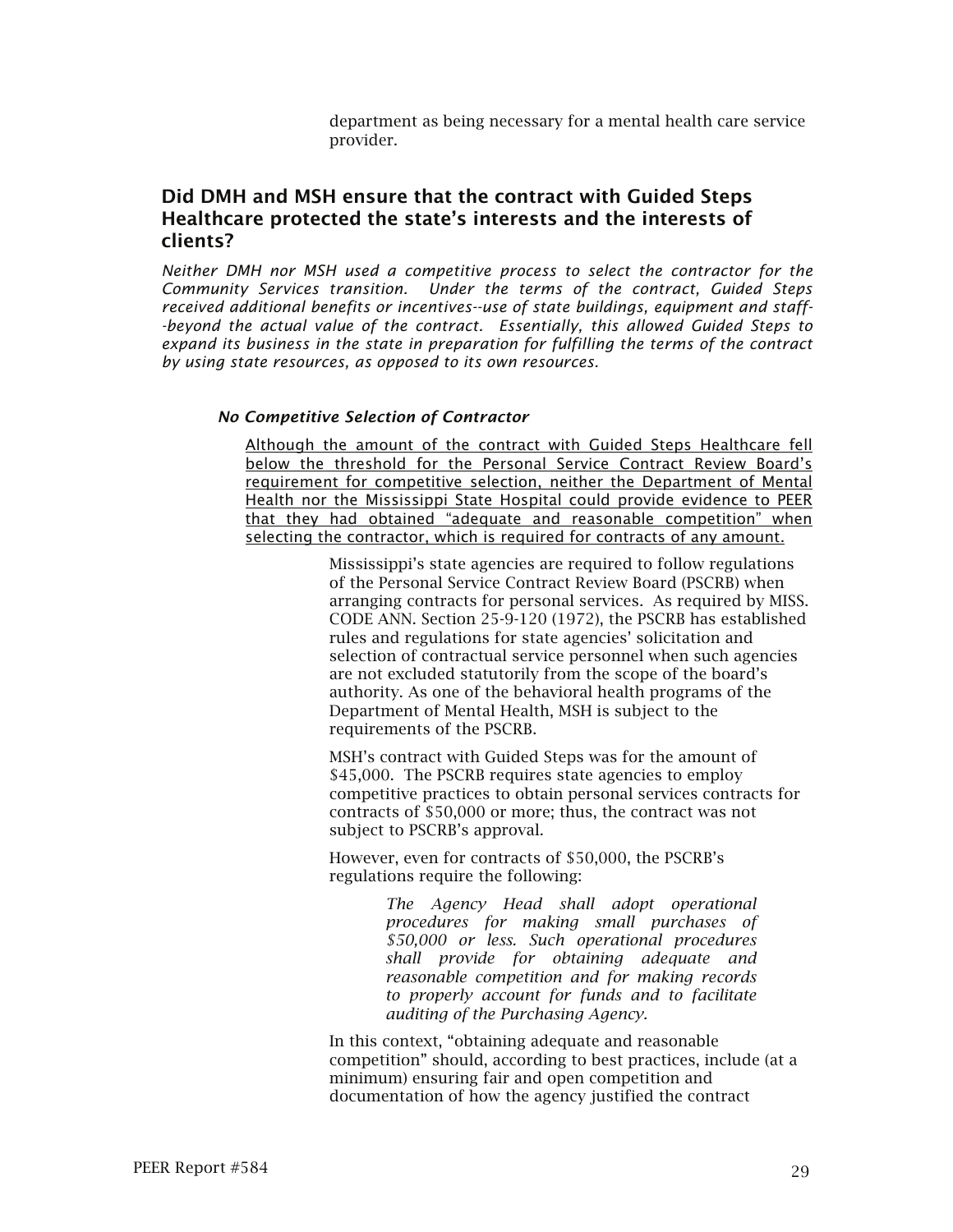decision. This should be the practice of a public body regardless of specific requirements for contractor selection. However, when PEER inquired regarding how Guided Steps was selected as the contractor, neither DMH staff nor MSH staff could provide an explanation of the selection process other than the fact that Guided Steps Healthcare was a "willing provider."

DMH and MSH officials acknowledged that the hospital neither employed a formal process in procuring the contract nor maintained any documentation that identified other vendors who were considered for procurement or explained the basis on which the hospital decided to contract with Guided Steps.

When entities do not exercise fair, open, and competitive procurement practices, they risk criticism. If a third party questions an outcome such as a contractor's selection, the lack of a competitive selection system leaves the entity open to criticism that favoritism, as opposed to competitiveness, was the basis for the selection.

### *Terms of the Department's Contract with Guided Steps*

The terms of the contract between the Mississippi State Hospital and Guided Steps Healthcare provided "incentives" that would allow the provider to carry out its responsibilities.

> The Mississippi State Hospital executed a contract with Guided Steps Healthcare, a recently certified provider, to facilitate a transition of clients from the Community Services Division to other mental health care providers, including Guided Steps. The terms of the contract provided "incentives" that would allow the provider to expand its business in the state to deliver adult community mental health services in order to carry out the responsibilities under the contract.

Per the contract:

- Guided Steps could use MSH's Community Services Division vehicles, if permitted by the Department of Finance and Administration's Bureau of Fleet Management, and assume liability for personal or property damage, until June 30, 2014, after which Guided Steps was to purchase vehicles necessary to carry out its programs and services.
- Guided Steps could bill other entities<sup>8</sup> for services provided through a Program of Assertive Community Treatment (PACT)9 beginning January 6, 2014. These PACT teams were to provide individualized care and services for individuals who resided in MSH Community Services group homes and were being transitioned out.

-

 ${}^{8}$ The contract identified "Magnolia Health Plan, United Healthcare Community Plan, Medicaid, etc." as billable entities.

 $\rm{PThis}$  billing option is available through Medicaid for any certified provider that provides PACT team services.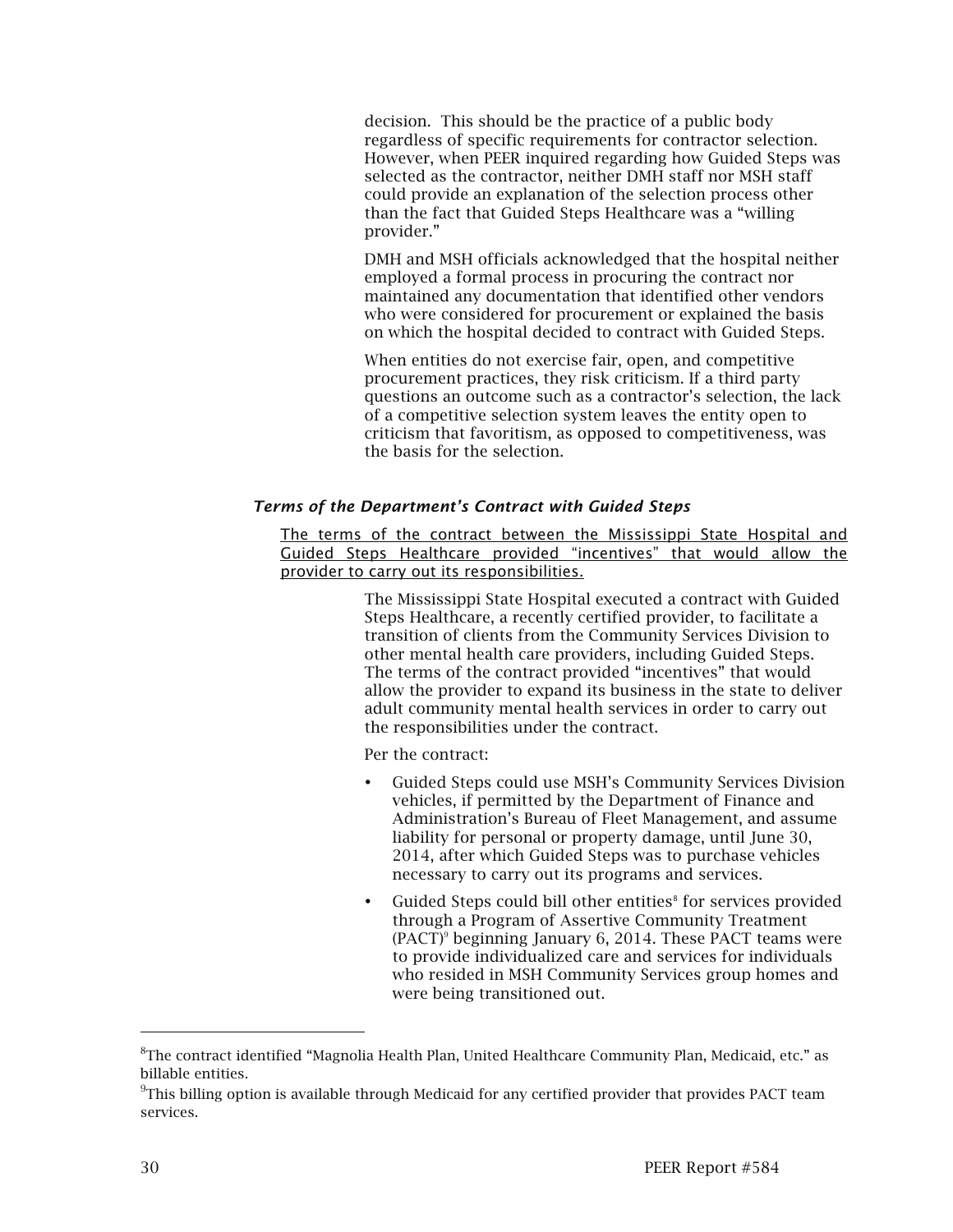- Guided Steps could use MSH Community Services computers and printers, if approved by the Department of Information Technology Services, to provide network services from May 1 through June 30, 2014, and furnish its own computers, printers and network services after June 30, 2014.
- Guided Steps could use MSH Community Services buildings and equipment and pay utilities and maintenance costs until June 30, 2014.
- Guided Steps was exempt from all costs associated with the operation of MSH Community Services group homes until June 30, 2014.
- MSH was to continue to employ staff and pay salaries and benefits for MSH Community Services staff until April 30, 2014.

PEER notes that according to DMH officials, the Personal Services Contract Review Board's rules and regulations did not require that the Board of Mental Health approve the contract between Guided Steps and MSH because the contract was for an amount less than \$50,000 (as noted on page 29 of this report). Also, DMH officials stated that "the State Board of Mental Health has given the Executive Director the necessary authority for the administration and all its activities and divisions."

### *Contract Incentives Would Have Provided Additional Benefit to Guided Steps*

The incentives that Guided Steps received under the terms of its contract with the Mississippi State Hospital (e. g., use of state buildings, equipment, and staff) provided additional benefit to Guided Steps beyond the actual value of the contract. Essentially, the contract would have allowed Guided Steps to expand its business in the state to deliver adult mental health services in preparation for fulfilling the terms of the contract by using state resources, as opposed to its own resources.

> Under the terms of MSH's December 2013 contract with Guided Steps, the company was set to receive more than the actual value of the contract (\$45,000) due to additional benefits or incentives. These incentives would have permitted Guided Steps essentially to expand its business in the state to deliver adult mental health services in preparation for fulfilling its responsibilities under the contract by using state resources, as opposed to its own resources. PEER believes that this type of contract is not good public policy, because it uses taxpayer dollars to fund private enterprise.

> As noted previously, if approved by appropriate state agencies such as the Department of Finance and Administration and the Department of Information Technology Services, the terms of the contract permitted Guided Steps to use all buildings, equipment, vehicles, and staff of the MSH Community Services program for specific time frames. Guided Steps was responsible only for building/equipment utilities and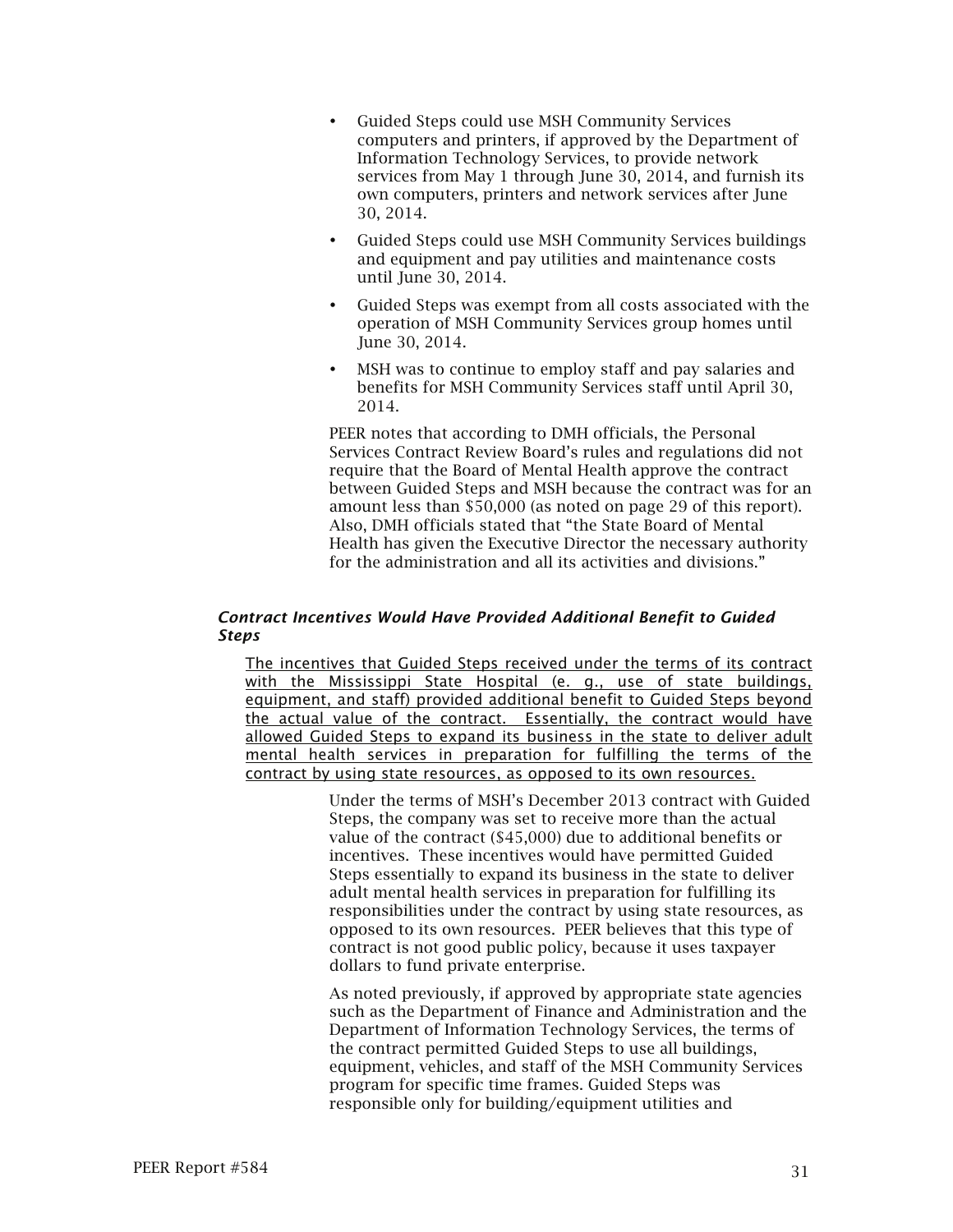maintenance and vehicle liability insurance. (As of February 25, 2014, the Department of Finance and Administration had not yet permitted vehicle usage to Guided Steps.)

The contract would have allowed Guided Steps to use the MSH Community Services facilities on Capers Avenue from May 1, 2014, through June 30, 2014. According to DMH's estimates, costs and utilities for the facilities on Capers Avenue for that period would have been approximately \$18,800.

In addition to use of the group home and equipment, the contract allowed Guided Steps to utilize MSH Community Services program staff until April 30, 2014, to help transition clients as well as to secure third-party pay sources for clients.

The contract also permitted Guided Steps to bill other entities for services provided by its PACT teams. Although DMH could not determine an estimate of the amount Guided Steps Healthcare could invoice, according to DMH, PACT team services would require prior authorization from and must be submitted to the Division of Medicaid. According to the Mississippi Division of Medicaid Administrative Code, as of July 1, 2013, PACT teams may bill \$27.50 per fifteen-minute unit per person. PACT services are limited to 1,600 units (fifteenminute units) per state fiscal year and forty units per day. Billing PACT teams is an option available through Medicaid for any certified provider that provides PACT team services.

As a result of the incentives provided by the December 2013 contract, Guided Steps received additional benefits beyond the actual value of the contract. In essence, the contract would have allowed Guided Steps to expand its business in the state by delivering adult community mental health services in preparation for fulfilling the terms of the contract by using state resources, as opposed to its own resources.

## What was the plan for transitioning and tracking clients formerly served by the

### Division of Community Services?

*Neither DMH nor MSH could provide evidence to PEER that DMH staff or MSH Community Services Division staff were involved in the development, review, or approval of the plan Guided Steps created to facilitate the transition of MSH Community Services clients. Although MSH designated a staff member as being responsible for tracking the transition of MSH Community Services clients, MSH had no system in place to track these individuals and MSH could not readily determine where clients were located or where they were going.*

## Development of the MSH Community Services Client Transition Plan

*Neither DMH nor MSH could provide evidence to PEER that DMH staff or MSH Community Services staff were involved in the development, review, or approval of the plan Guided Steps created to facilitate the transition of MSH Community Services*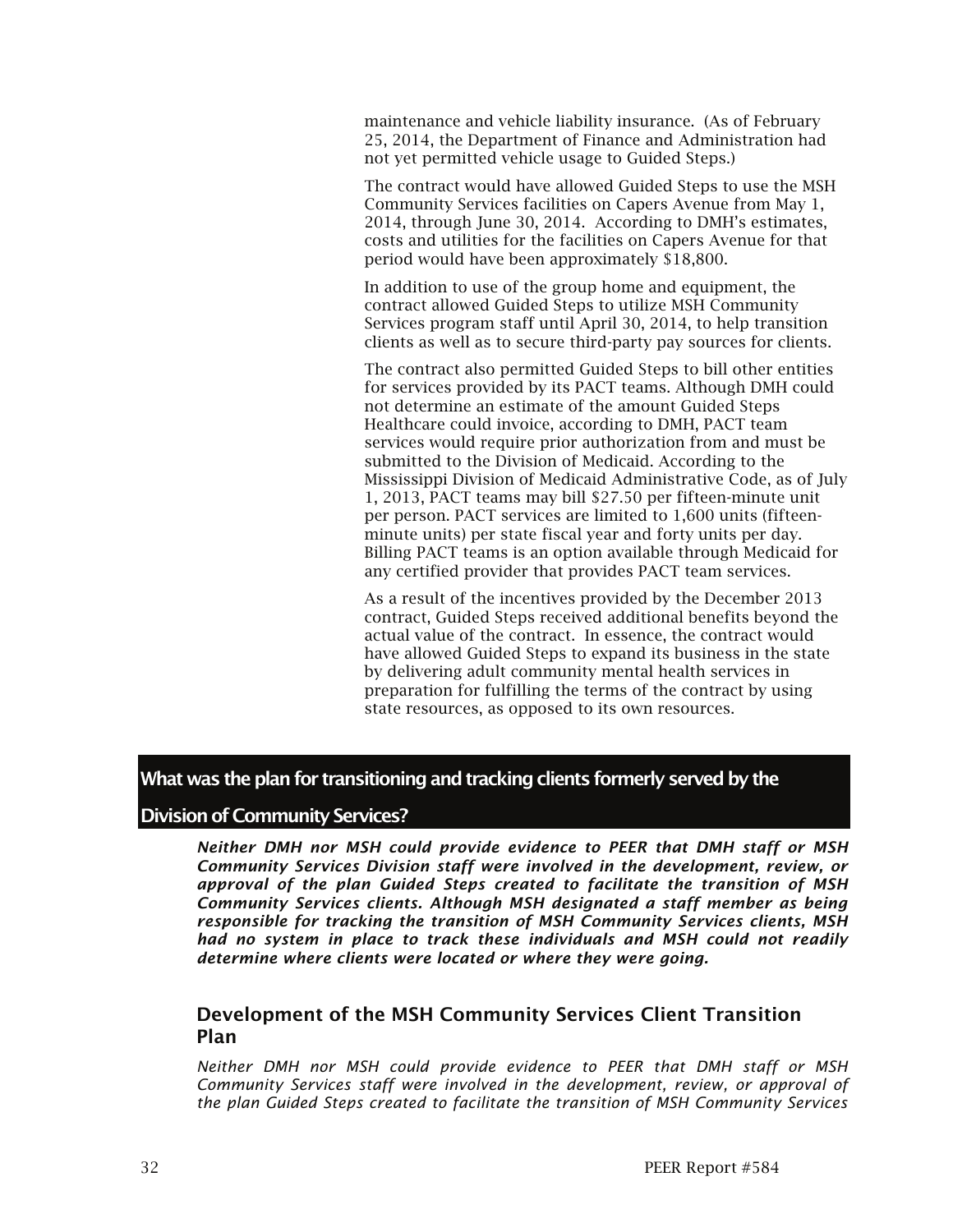*clients. Because of DMH's and MSH's presumed lack of involvement in the development of Guided Steps' transition plan, the needs and wants of MSH's Community Services clients did not appear to be the top priority.*

> Due to the elimination of a service of this magnitude, PEER expected to receive an overarching plan developed by MSH and DMH that outlined the necessary actions for the closure of MSH's Community Services Division--i. e., client transition action plans, staffing plans, and contract requirements that ensured continued services for clients. Because such a plan was not developed, PEER sought to determine MSH's and DMH's involvement in the development of Guided Steps' transition plan, which would indicate the degree to which clients' needs were considered. Neither DMH nor MSH could provide evidence to PEER of DMH staff or MSH staff meeting with Guided Steps during the development of Guided Steps' transition plan, including what elements of the plan were discussed. MSH gave Guided Steps full responsibility to transition MSH's Community Services clients out of the program, although MSH Community Services staff could have been instrumental in planning the transition due to their knowledge of the clients.

> In a meeting with the Community Services Division staff, PEER inquired about any research that might have been conducted to help MSH determine how to facilitate a transition of this scale. MSH administration was not aware of any such research.

> Many of the clients transitioning out of the division have been receiving care from the MSH Community Services Division for years and because of DMH's and MSH's presumed lack of involvement in the development of Guided Steps' transition plan, the needs and wants of MSH's Community Services clients did not appear to be the top priority.

> When PEER requested documentation regarding a transition plan and specific transition action steps, Guided Steps provided PEER with a quality assurance plan for the Capers transition. This plan included the following nine goals:

- Goal #1: Ensure Consumer Access to Provider and Appropriate Care
- Goal #2: Timeliness of determination for care
- Goal #3: Patient safety: Improve consumer safety and identifying potentially high-risk behavior that may threaten consumer safety and monitoring/trending information
- Goal #4: Adhering to the legal and ethical standards that govern our business of providing care to clients
- Goal #5: Quality Management activities that involve consumers, provider and community in the ongoing evaluation and improvement of services
- Goal #6: Training and licensure: monitor and ensure compliance with CARF/State training and licensure standards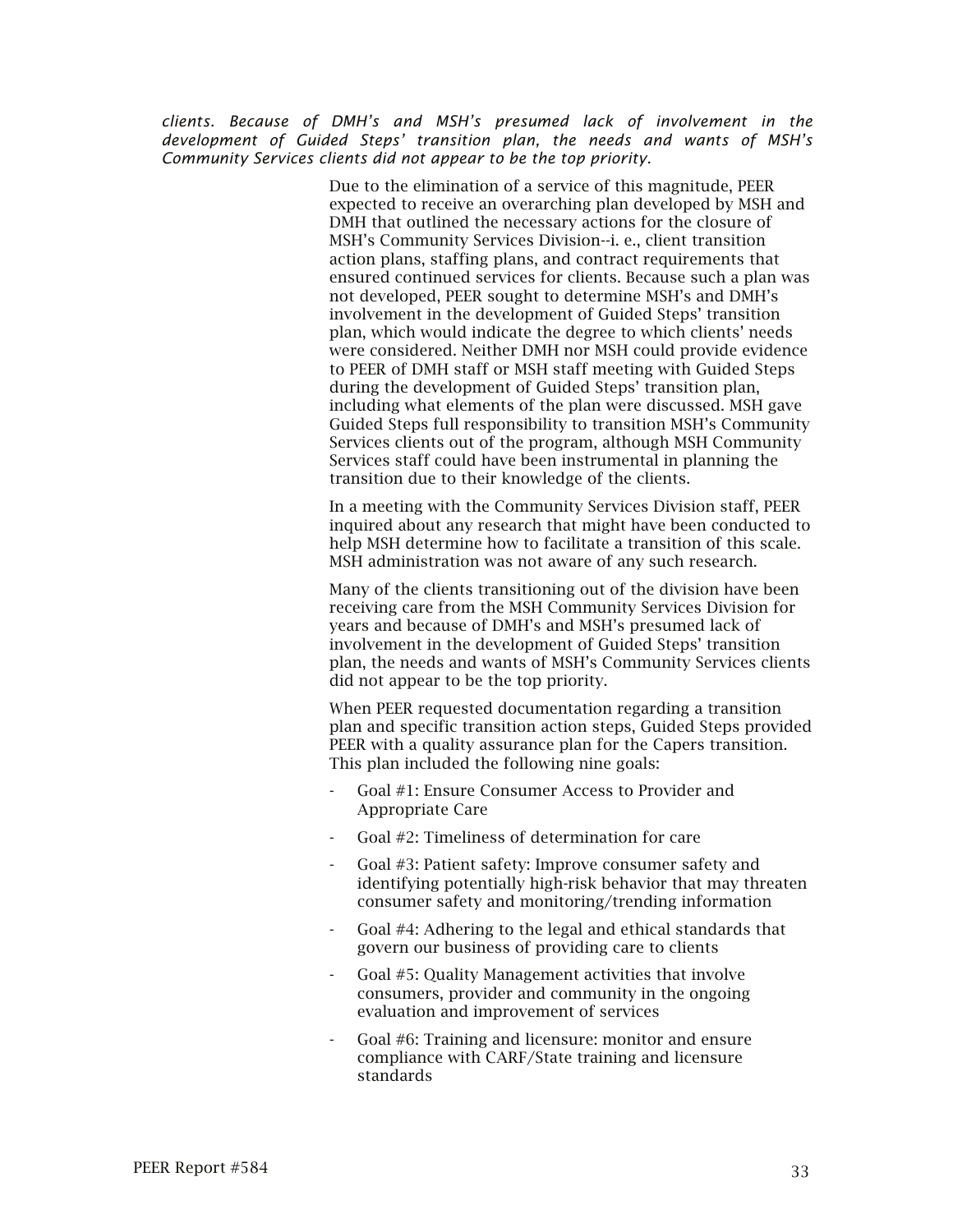- Goal #7: Monitor service delivery of professionals providing direct service of care
- Goal #8: Personnel record compliance
- Goal #9: Ensure compliance with CARF accreditation

Each listed goal included targeted activities, key measures, responsible persons, and the date due. When DMH staff were asked about what involvement they and MSH had with the above plan (and applicable supporting documentation), the response was:

"There were multiple staff at MS DMH, MSH hospital leadership and MSH Community Services staff who had multiple discussions with [Guided Steps] about multiple elements of the transition plan. All of the individuals involved, all of the conversations that were had, and all the elements of those conversations are not known. You will have to ask [Guided Steps] to find out exactly who he talked with and the content of those discussions."

DMH's and MSH's inability to recall meetings, or the details of those meetings, and document their involvement in the development of the transition plan demonstrates that the department might not have had the needs of Community Services Division clients as its highest priority in making the decision to eliminate the division. DMH and MSH officials could not provide information to PEER related to any plan created by DMH or MSH that was geared directly toward the needs of the transitioning clients. Many of the MSH Community Services Division clients had received services from that division for several years. Undergoing a transition such as this would be understandably difficult for any person, especially for persons suffering from mental illness.

## No Statewide Mental Health Patient Tracking System

*Although the Mississippi Access to Care Plan and PEER's 2008 report on the delivery of mental health services both recommended implementing a system for tracking the state's mental health clients, DMH has not done so. To date, the hospital has relied on emails among Community Services Division staff and the MSH staff member identified as the transition coordinator to track clients transitioning out of the division. DMH* 

> The 2001 Mississippi Access to Care Plan (MAC Plan) recommended that Mississippi develop an ongoing, comprehensive data collection system for the identification of individuals with disabilities who are receiving or are in need of services and supports. The MAC plan noted that this system should include a multi-agency tracking system for persons who are receiving services, waiting on services, and who have left institutions.

> In its report *Planning for the Delivery of Mental Health Services in Mississippi: A Policy Analysis*, released in June 2008, the PEER Committee made the following recommendation: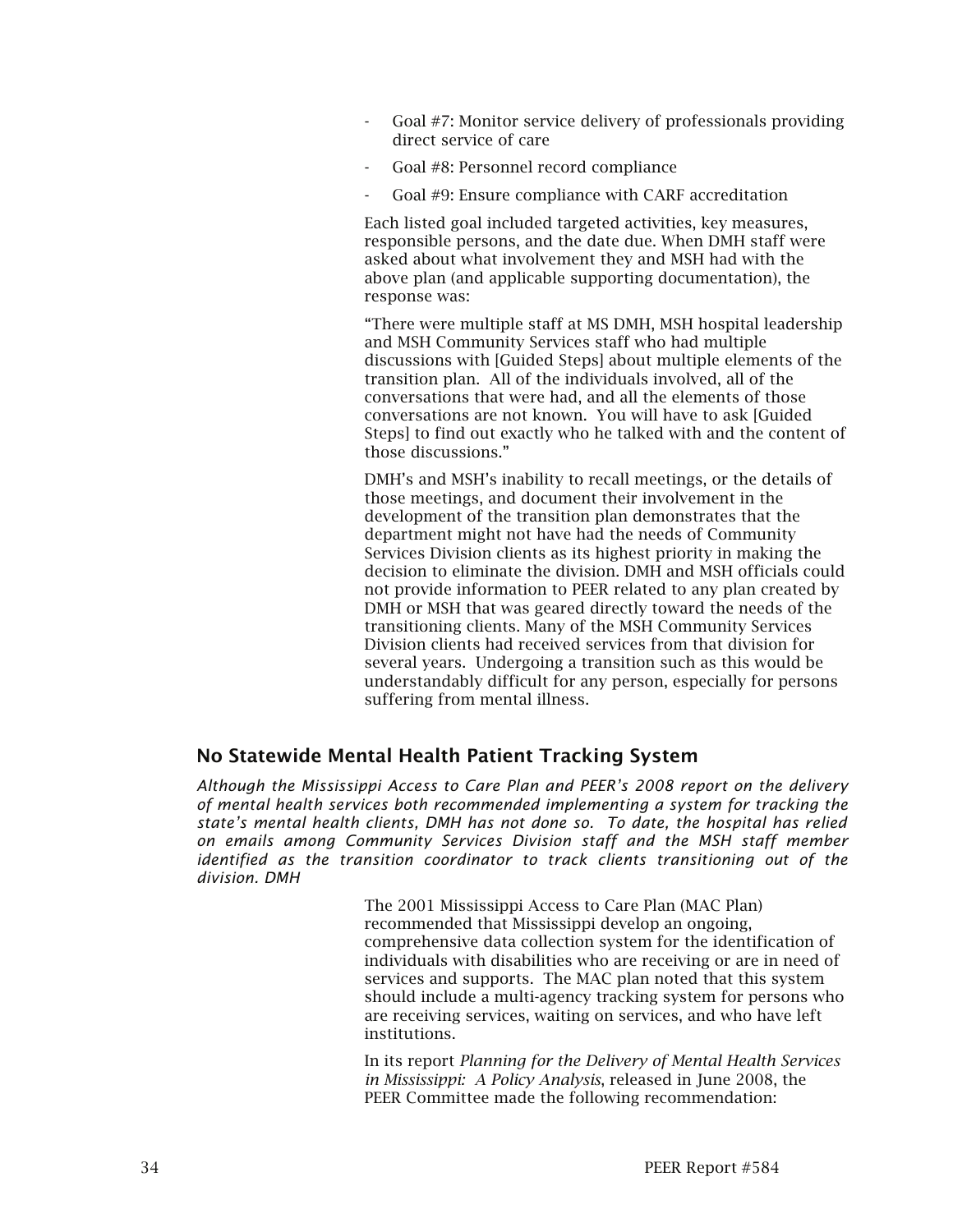*The Board of Mental Health should consider developing a patient tracking and management information system, in conjunction with the fifteen regional community mental health centers, to track patients within the state mental health system and to yield usable performance information for managing the Department of Mental Health and for providing mental health services throughout the state.*

The Board of Mental Health's response to PEER's 2008 report said that DMH had contracted with the Department of Information Technology Services (ITS) to begin the process of building an enhanced, system-wide patient tracking and management information program. PEER contacted ITS and its staff could not find any contract for such system during that time frame. DMH does utilize a system called CDR (Central Data Repository, created around 2004) that all facilities feed data into and that is able to develop specific reports to send to the federal government; however, it is not a statewide patient tracking system as was mentioned in the response to PEER's 2008 report. According to DMH officials and as evidenced by DMH's documentation reflecting changes, updates, and revisions to CDR, DMH is actively working with ITS to pursue this statewide tracking system.

Until February 18, 2014, MSH had decided that a designated person would follow only residential clients leaving the MSH Community Services Division's care for one year after transition. Subsequent to that date, after PEER's inquiry, MSH decided to follow all transitioning clients, but had no system in place in order to be able to track these individuals.

The contract between Guided Steps Healthcare and Mississippi State Hospital stated:

> *MSH will identify a transition coordinator for the specific purpose of following all individuals discharged from MSH CS group homes for a period of one year after discharge. The transition coordinator will regularly follow-up with the individuals and assist them with accessing any additional mental health services that they need.*

In a meeting with MSH Community Services Division leadership, PEER inquired why MSH was planning to track only the division's group home clients (approximately sixteen individuals) post-transition when MSH was providing services to approximately 120 individuals at the beginning of the transition. MSH did not have an answer as to why only residential individuals would be followed. The following day, PEER learned that MSH had decided to follow and assist all transitioning individuals for one year after the transition. However, MSH did not identify how it would track these individuals without a system in place to do so. MSH staff relied on emails sent back and forth among Community Services Division staff and the staff member identified as the transition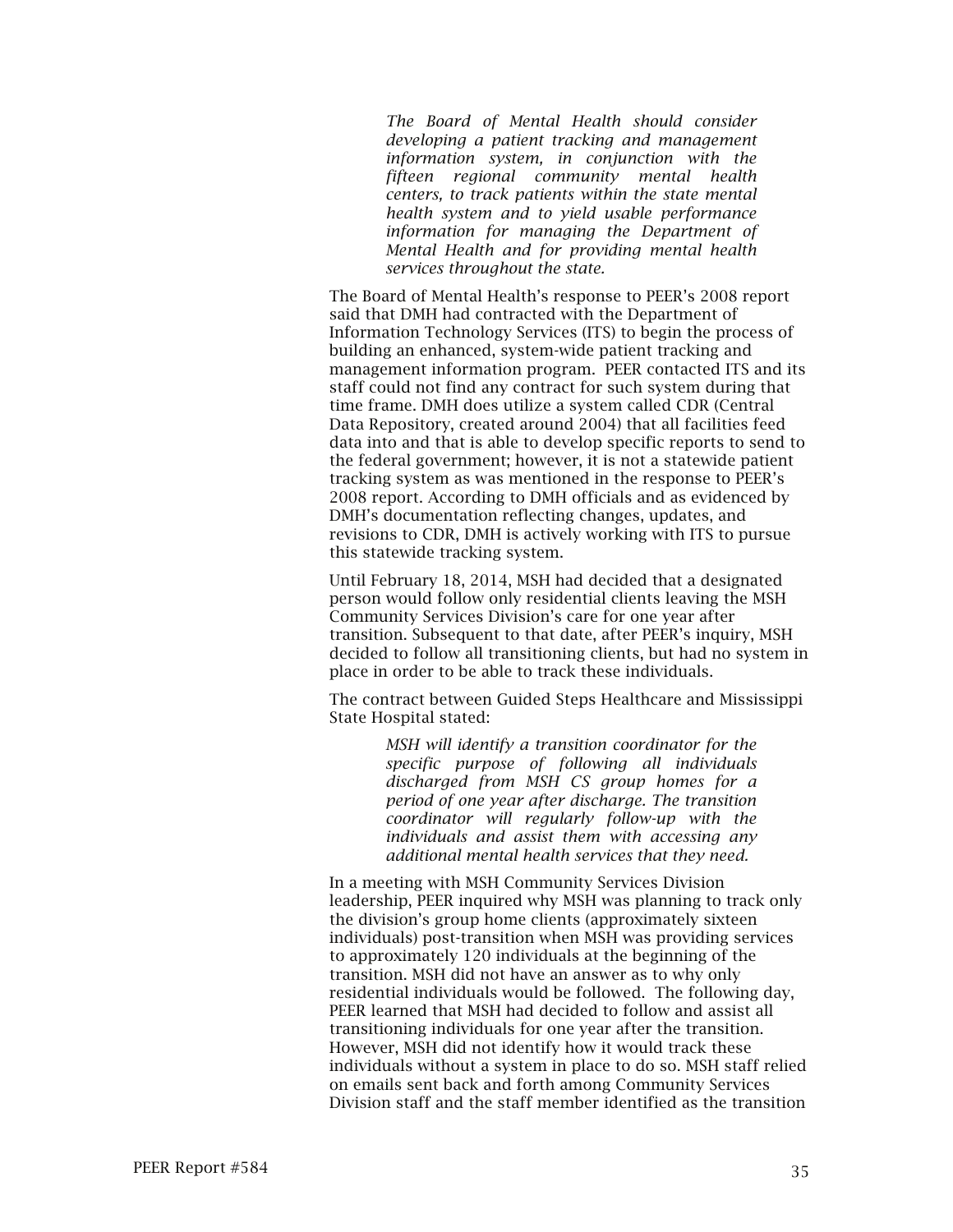coordinator. After some clients had already been discharged from MSH Community Services care, PEER was told that MSH would develop a way to track these individuals mid-transition.

MSH relied on Guided Steps to find providers for those clients with the inability to pay for their community mental health services. Guided Steps made it clear to PEER that from a business standpoint, it would not be able to provide services to clients who were unable to pay or who did not have an eligible pay source, such as Medicaid.

The inability to track transitioning individuals makes it impossible for the transition coordinator to complete her job function successfully and the department cannot ensure that former Community Services Division clients are receiving adequate services or any services at all.

DMH and MSH would have been better equipped to facilitate a smooth transition had it followed previous recommendations regarding tracking of mental health clients.

How did DMH and MSH plan to handle the transition of MSH Community Services

### Division clients after the contract with Guided Steps was terminated?

*DMH maintained that the termination of the Guided Steps contract should not change the transition process. MSH Community Services staff would continue to perform their duties of providing placements for individuals.*

> According to DMH, the termination of the contract with Guided Steps would not change the transition process because MSH employees would continue to transition the individuals served by MSH's Community Services Division. DMH states that the only change in this process would be that no referrals would be made to Guided Steps. According to DMH, treatment professionals would continue to seek alternate providers for the individuals.

> All former MSH Community Services Division clients should have been transitioned prior to May 1, 2014. If not, MSH stated that residential clients would go to the Newton residential facility for services.

After the contract termination, Guided Steps was to find placements for clients it had previously accepted for service delivery. However, Guided Steps would no longer seek pay sources for clients.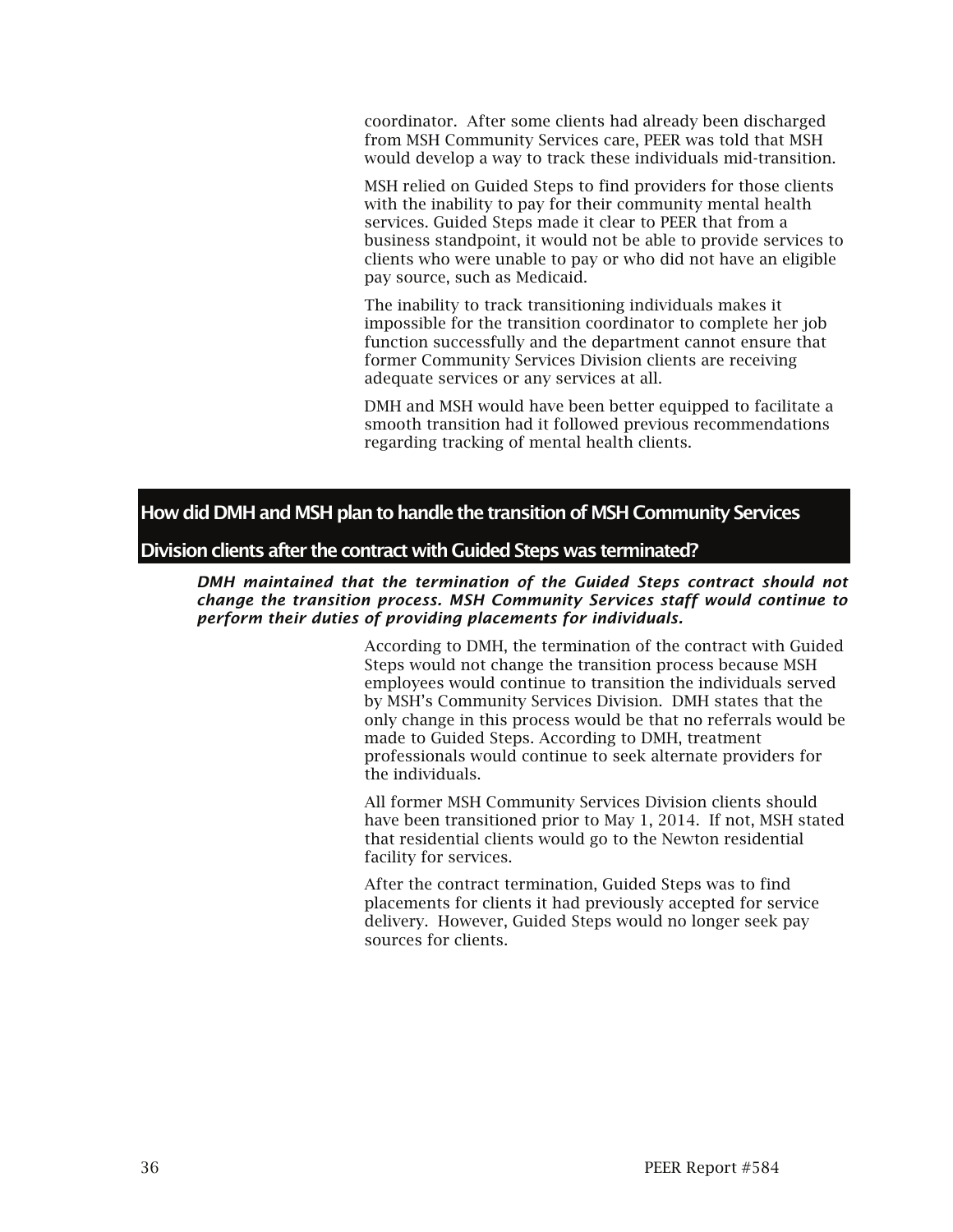# How should the state provide community-based mental health services in the future?

In providing community-based mental health services in the future, the state should recognize the continuing significance and obligation of the Rose Isabel Williams Mental Health Reform Act of 2011 to involve representatives of all sectors of the state's mental health system in planning for and delivering community-based mental health services. When contracting with private providers for community-based services, the Department of Mental Health should exercise due diligence and prudent contracting practices.

### Follow Mandates of State Law

*In the future, the Department of Mental Health should recognize the continuing significance and obligation of the Rose Isabel Williams Mental Health Reform Act of 2011 in planning for and delivering community-based mental health services.*

> As noted previously, the Legislature recently enacted a major mental health reform initiative entitled the Rose Isabel Williams Mental Health Reform Act of 2011. The goal of the act is for the state to provide core mental health services to those who need them, ensuring that such services are "accessible and delivered preferably in the communities where these citizens live."

> The act established a mechanism for joint planning that involves the Department of Mental Health, the local community mental health centers, and other participants in the state's mental health system. Community mental health centers participate in the planning of core services and then must agree to provide these services to be eligible to receive public funds in the future in compensation for service delivery.

The act also directed that the Department of Mental Health survey the community mental health centers, which are to report to the department which services they are capable of providing. The act authorizes the Board of Mental Health to promulgate regulations to ensure that core services are provided through the community mental health centers or other providers.

While the reform act contemplates that the department might use private providers to provide services anywhere in the state, and does not guarantee to the community mental health centers a monopoly within their service area, the act presumes that they are, and will continue to be, vital to the provision of mental health services in their geographic area.

In view of the recognized role of community mental health centers in law, any future contracting with private providers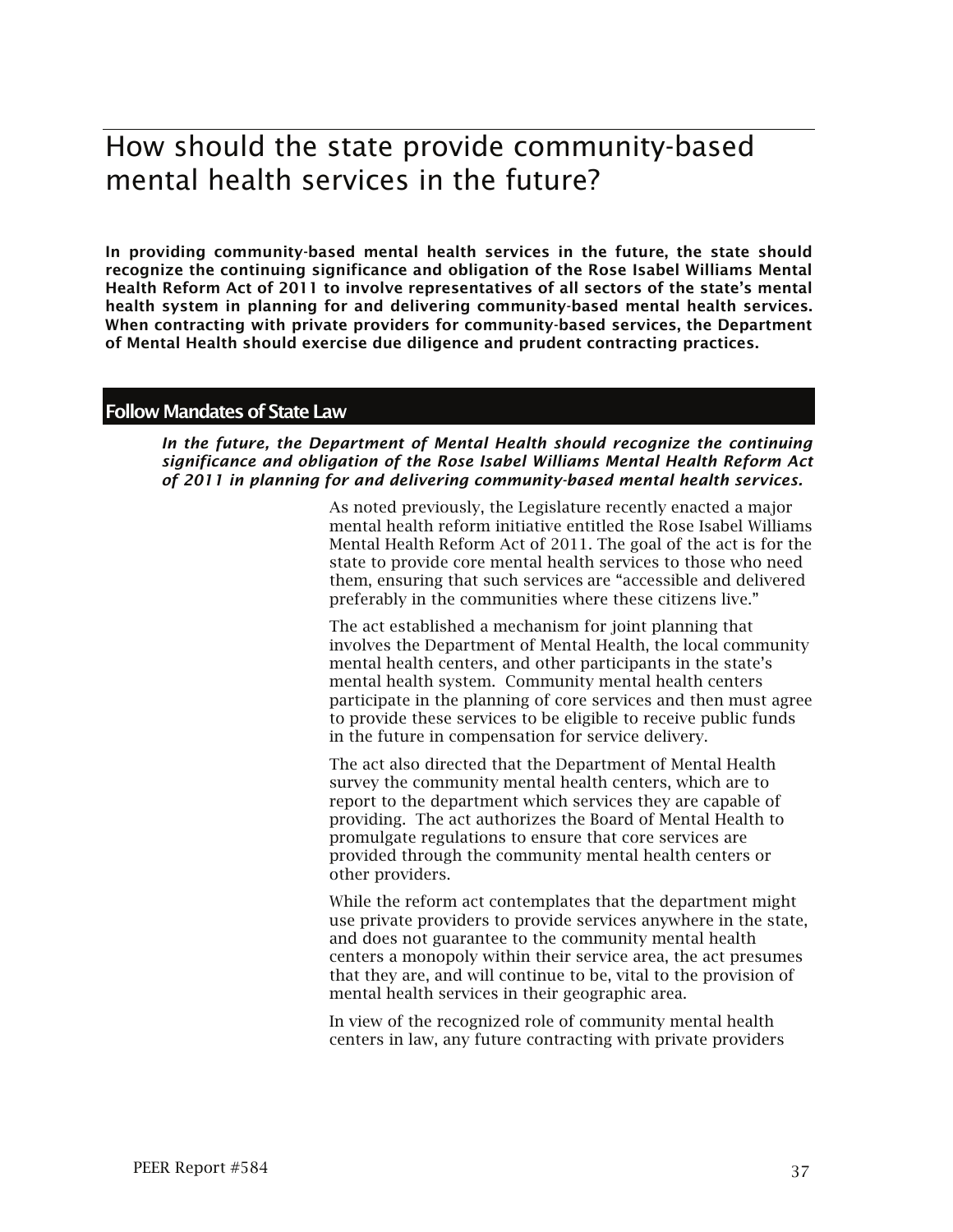that would make "cherry picking"10 possible would appear to conflict with an ongoing cooperative effort between the department and the community centers to provide services to the state's population in need. Actions that could impair a community mental health center would not be consistent with the cooperative ideal set out in the 2011 reform legislation.

As of June 30, 2013, the centers and other participants specified in law collaborated with the department in a joint strategic planning effort to identify the appropriate core services and measures to ensure effective service delivery. In doing so, the critical providers of mental health services collaborated in setting out a set of services that should be delivered to the state's citizens in need of such.

According to DMH staff, the reconstituted Strategic Planning and Best Practices Committee (whose composition was changed by the 2013 amendment to the Rose Isabel Williams Mental Health Reform Act [see page 8]) has not yet been appointed by the Governor.

### Utilize Prudent Contracting Practices

#### *In the future, the Department of Mental Health should exercise due diligence when contracting with private providers for community-based services.*

If the department determines that some community mental health centers are not equipped to provide some of the services needed in a particular area, it may choose to contract with providers in the future. DMH related to PEER that other states (i. e., Georgia, Tennessee, Florida, Louisiana, and Alabama) have contracted with private providers to provide community mental health services. These states cite various reasons for the decision to transition or privatize their community services programs (e. g., allows states to control costs, boosts efficiency, gives incentives to private providers to offer appropriate services). See Appendix D, page 51, for a description of other states' efforts in changing the delivery structure of mental health services.

If the department uses private providers, PEER suggests the following:

 *The Department of Mental Health should utilize a competitive process to identify potential contractors, thus ensuring the best "bang for the buck"--*As noted previously, the department did not seek competition, via solicitations of bids or a request for proposals, to consider what was available in the market with regard to potential private community mental health providers when contracting with Guided Steps Healthcare (see page 29).

-

 $10$ "Cherry picking" is a practice whereby a provider offers only the most highly profitable services and/or offers services to only those individuals with pay sources, thereby potentially excluding seriously mentally ill clients from necessary care.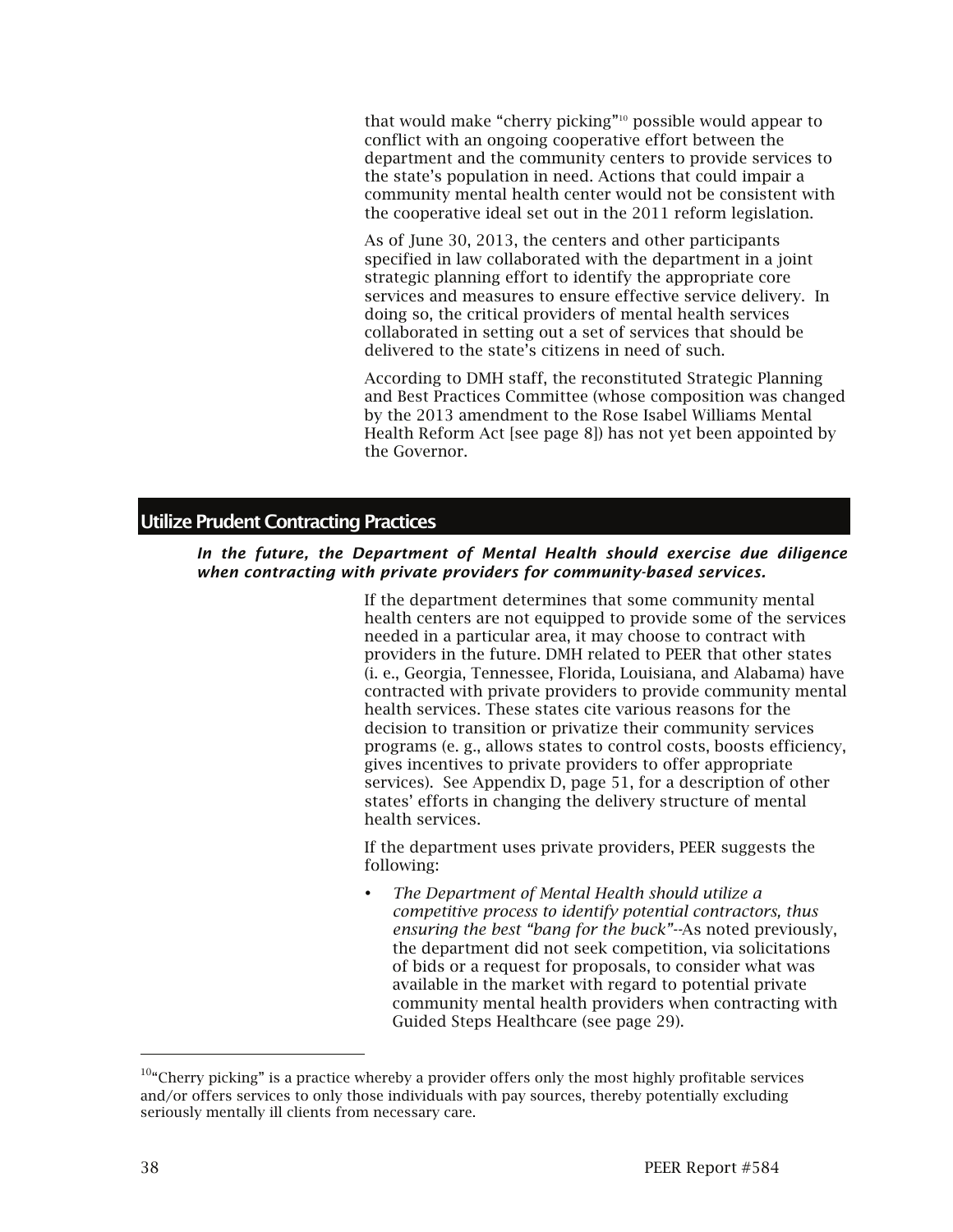*The Department of Mental Health should require private providers to document compliance with the department's certification requirements and operational standards*--DMH should ensure that private providers adhere to all requirements outlined in the department's operational standards and policies when procuring a professional contract and certifying a new agency.

For example, to verify the credentials of future providers, DMH should:

- o request to see the original copy of the executive director's degree, transcript, or professional certification and keep documentation on file that the original was witnessed;
- o contact the degree-granting academic institution to verify educational credentials or request a letter directly from the institution to the hiring organization stating educational qualifications;
- o contact the professional association or agency that licenses or regulates the profession to check the candidate's professional certification or credentials; and,
- o use a staffing checklist with a section that refers to proof of education, which attests that human resources personnel witnessed the original document.

In the case of the Guided Steps Healthcare contract, DMH did not exercise due diligence to obtain documentation showing that Guided Steps was qualified to perform the duties of the December 2013 contract in accordance with its terms (see pages 21-25). Lack of such diligence in the future could subject clients to receiving care from a provider whose staff does not possess the minimum qualifications that have been previously determined by the department as being necessary for a mental health care service provider.

 *The Department of Mental Health should require private providers to adhere to the same quality standards for services as are required for the community mental health centers*--In the future, the department's contracts with providers should include quality standards and accountability measures for the contractor in order to ensure that the clients' best interests are a priority.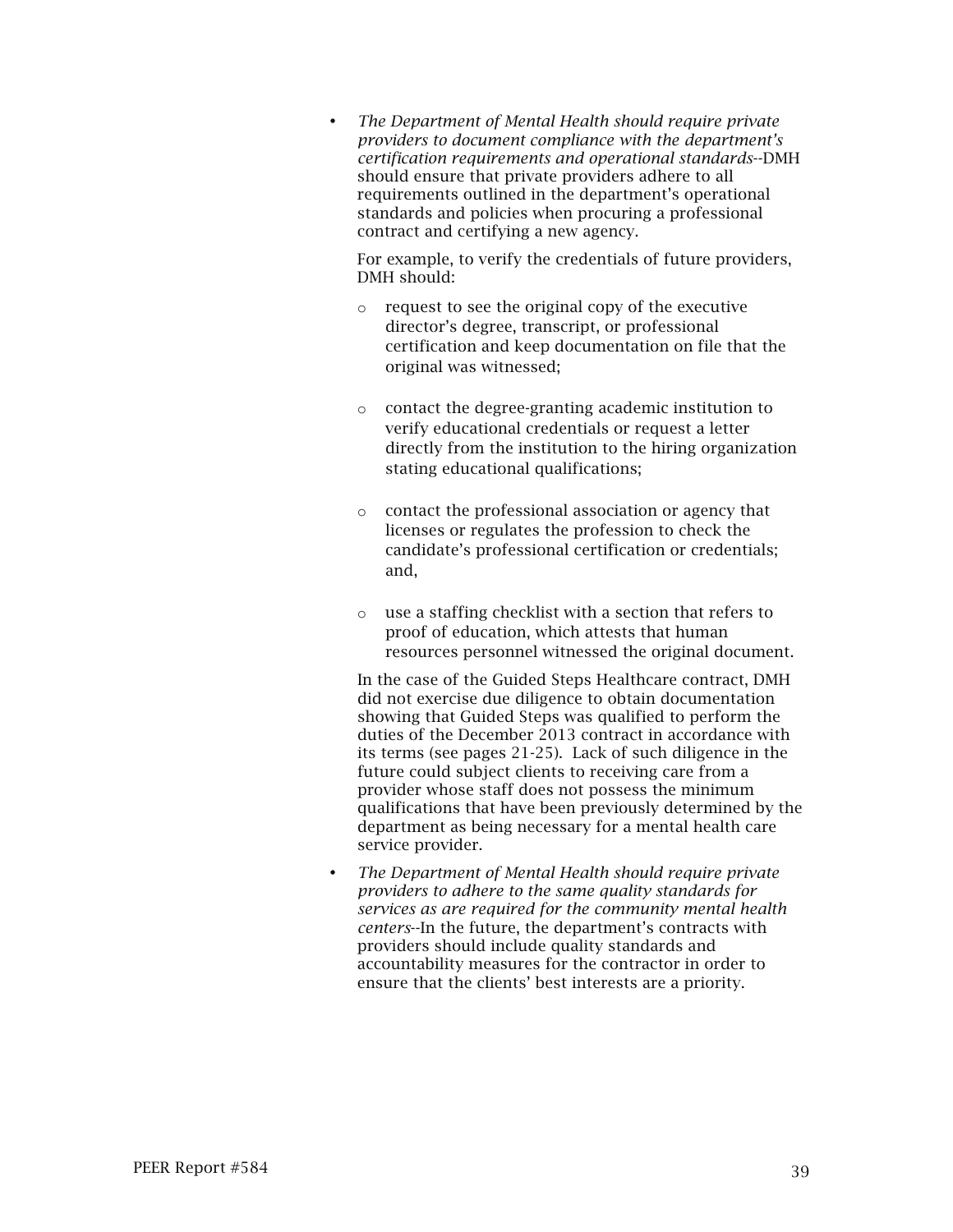## Recommendations

- 1. Using existing resources, DMH should develop a client tracking and management information system, in conjunction with the community mental health centers, to track patients within the state's mental health system.
- 2. DMH should adopt formal, written procedures that require department-certified mental health facilities and providers (e. g., MSH) to procure personal services contracts of \$50,000 or less that, at a minimum, comport with best practices in order to ensure fair and open competition.
- 3. The Governor should make appointments to the Strategic Planning and Best Practices Committee created by MISS. CODE ANN. Section 41-4-10 (1972) so that the committee can continue the collaborative efforts of strategic planning with the Board of Mental Health, the community mental health centers, and other interested parties. To inform the Governor of the need for such appointments, the PEER Committee will forward a copy of this report to his office for review. Because certain minor, technical corrections are needed to perfect Section 41-4-10, the Legislature should consider making these changes during the 2015 session. Appointments need not wait for these changes to be made.
- 4. Any future decisions of the Department of Mental Health or the Board of Mental Health to realign agency services in light of the department's and board's concept of the department's proper mission should be submitted to the Strategic Planning and Best Practices Committee for guidance on such recommendations and their impact on the operations of community mental health centers and other providers of mental health services in Mississippi.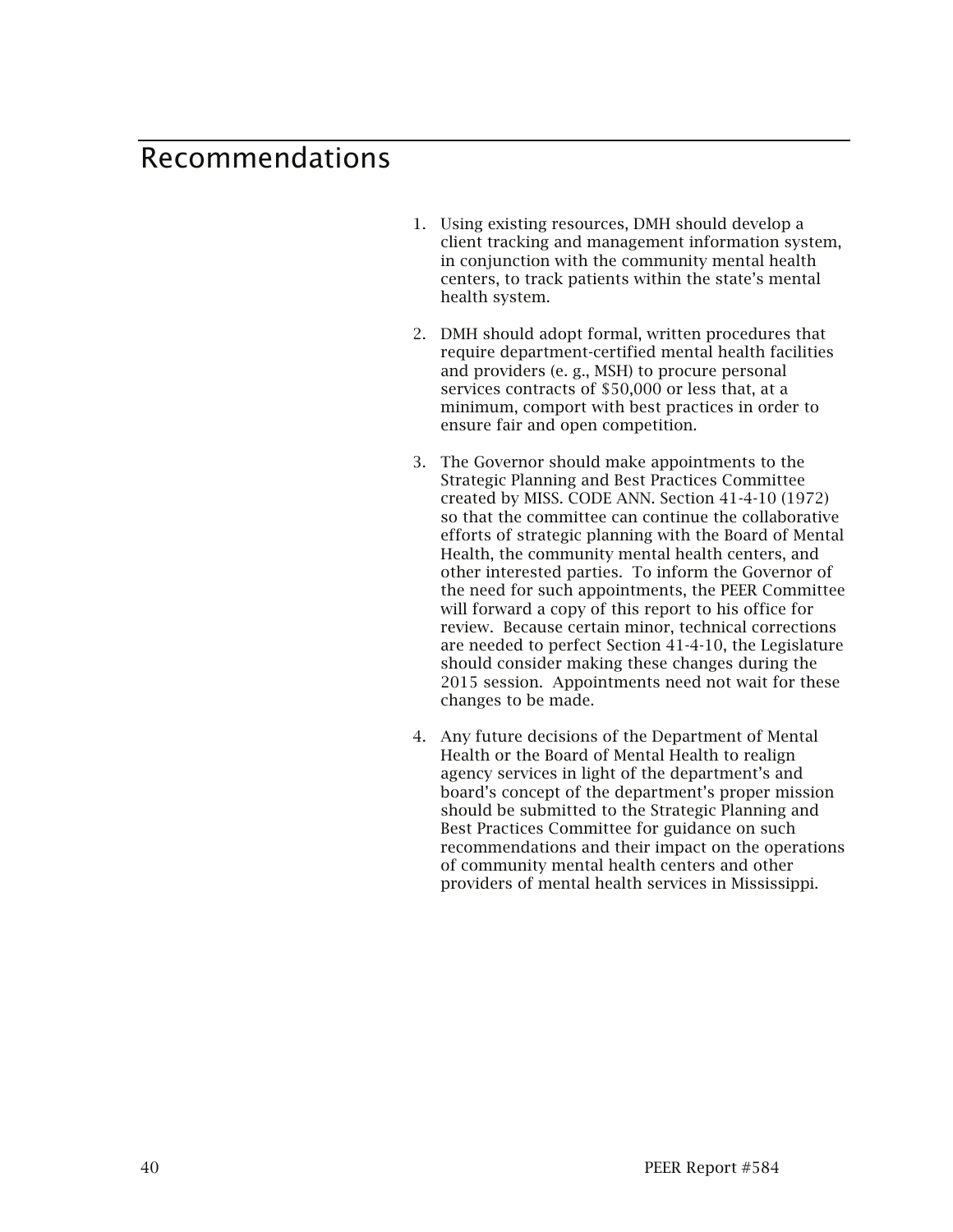# Appendix A: State-Operated Facilities for Behavioral Health and Treatment of Intellectual and Developmental Disabilities, 2014

*State-Operated Facilities for Behavioral Health*

These programs are administered by DMH and offer residential and/or community services for mental health, substance abuse, and Alzheimer's disease and other dementia.

- 1. Specialized Treatment Facility, Gulfport
- 2. South Mississippi State Hospital, Purvis
- 3. Mississippi State Hospital, Whitfield
- 4. Central Mississippi Residential Center, Newton
- 5. East Mississippi State Hospital, Meridian
- 6. North Mississippi State Hospital, Tupelo

*State-Operated Facilities for Treatment of Intellectual and Developmental Disabilities*

- A. South Mississippi Regional Center, Long Beach
- B. Boswell Regional Center, Magee
- C. Hudspeth Regional Center, Whitfield
- D. Ellisville State School, Ellisville
- E. North Mississippi Regional Center, Oxford
- F. Mississippi Adolescent Center, Brookhaven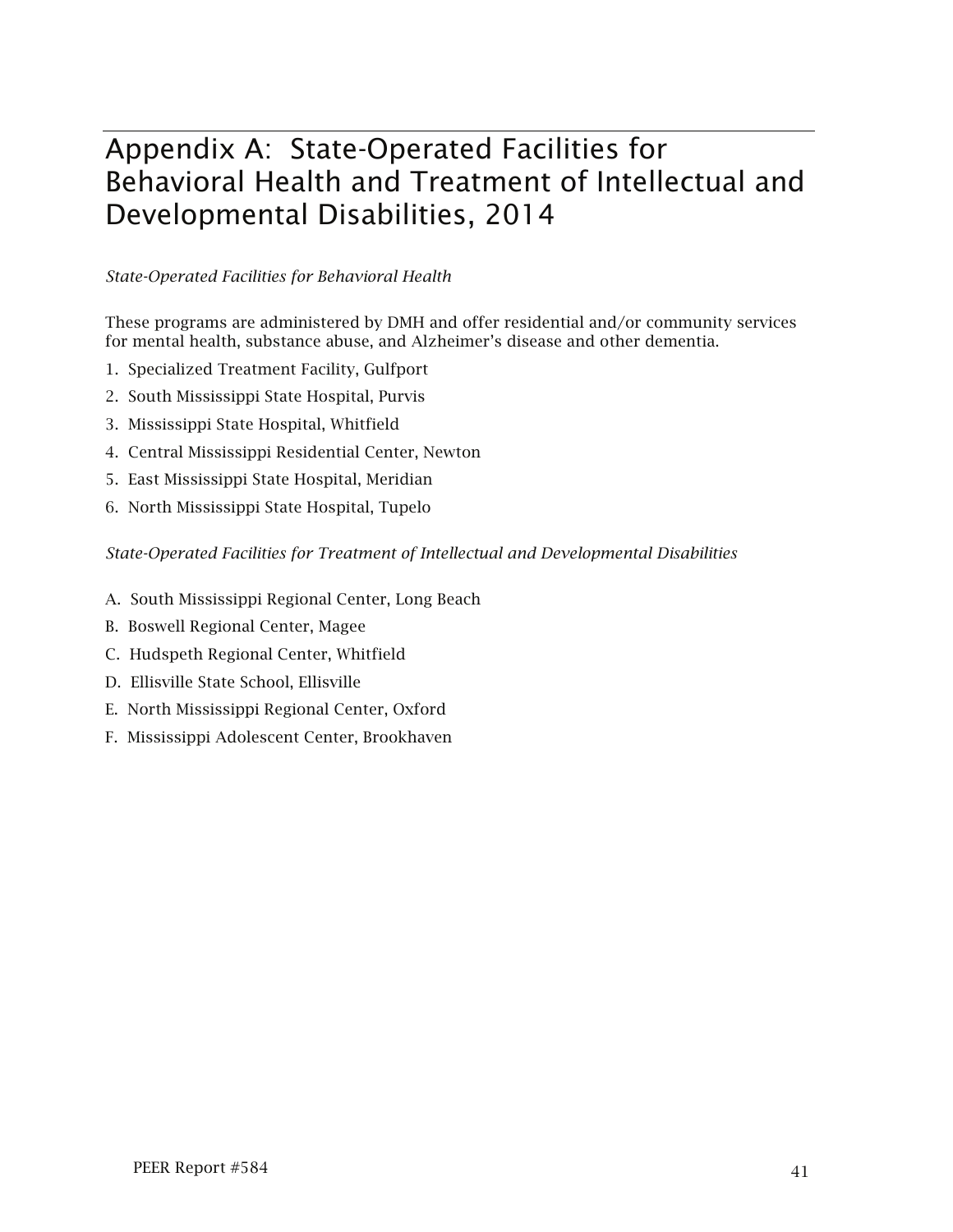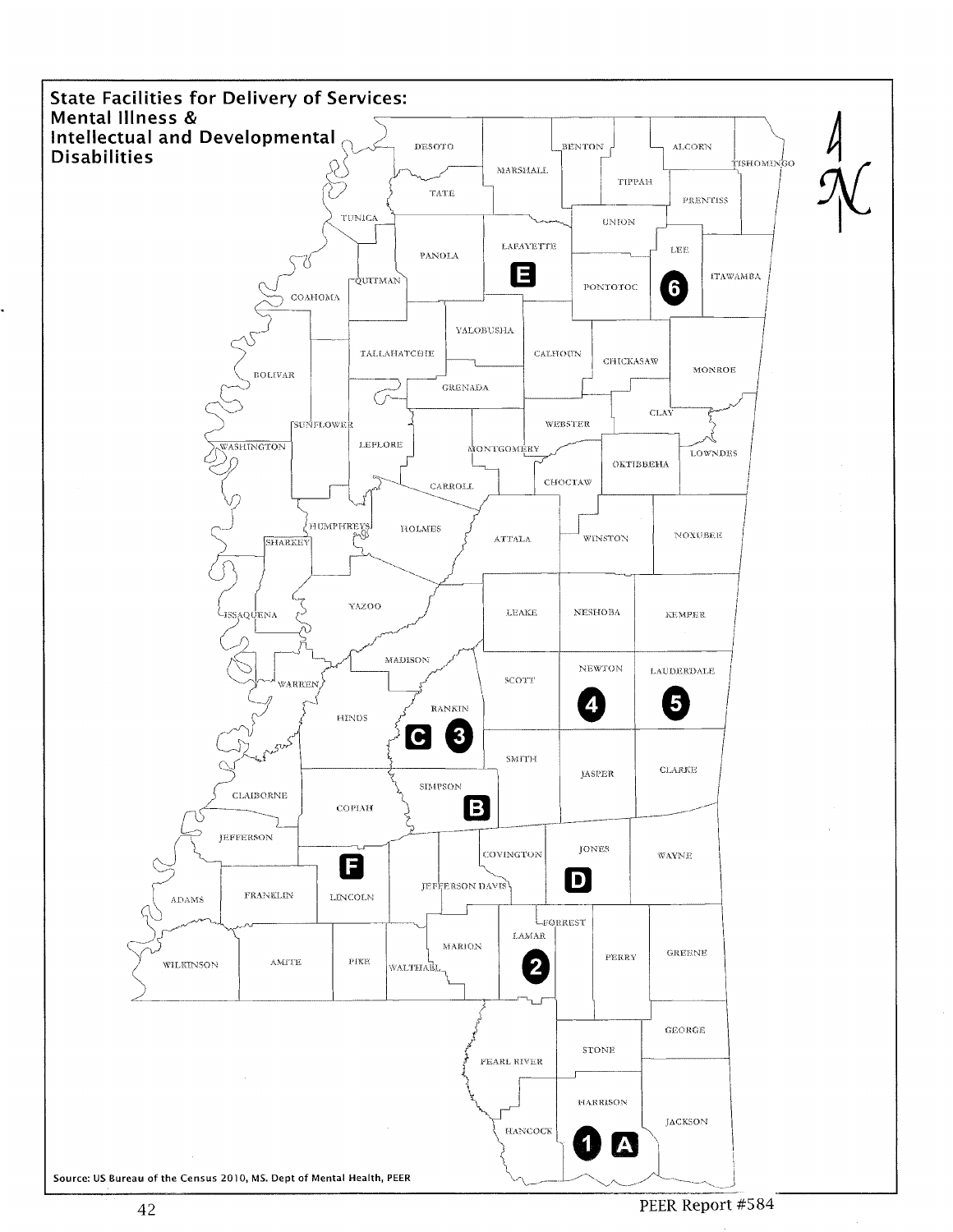# Appendix B: Mississippi's Regional Community Mental Health Centers, 2014<sup>\*</sup>

- Region 1: Region 1 Mental Health Center, Clarksdale
- Region 2: Communicare, Oxford
- Region 3: Region III Mental Health Center, Tupelo
- Region 4: Timber Hills Mental Health Services, Corinth
- Region 6<sup>∗</sup> : Life Help, Greenwood
- Region 7: Community Counseling Services, West Point
- Region 8: Region 8 Mental Health Services, Brandon
- Region 9: Hinds Behavioral Health Services, Jackson
- Region 10: Weems Community Mental Health Center, Meridian
- Region 11: Southwest MS Mental Health Complex, McComb
- Region 12: Pine Belt Mental Healthcare Resources, Hattiesburg
- Region 13: Gulf Coast Mental Health Center, Gulfport
- Region 14: Singing River Services, Gautier
- Region 15: Warren-Yazoo Mental Health Services, Vicksburg and Yazoo City

l

<sup>∗</sup> As of February 2014, Region 6 took over Region 5 due to Region 5's financial struggles.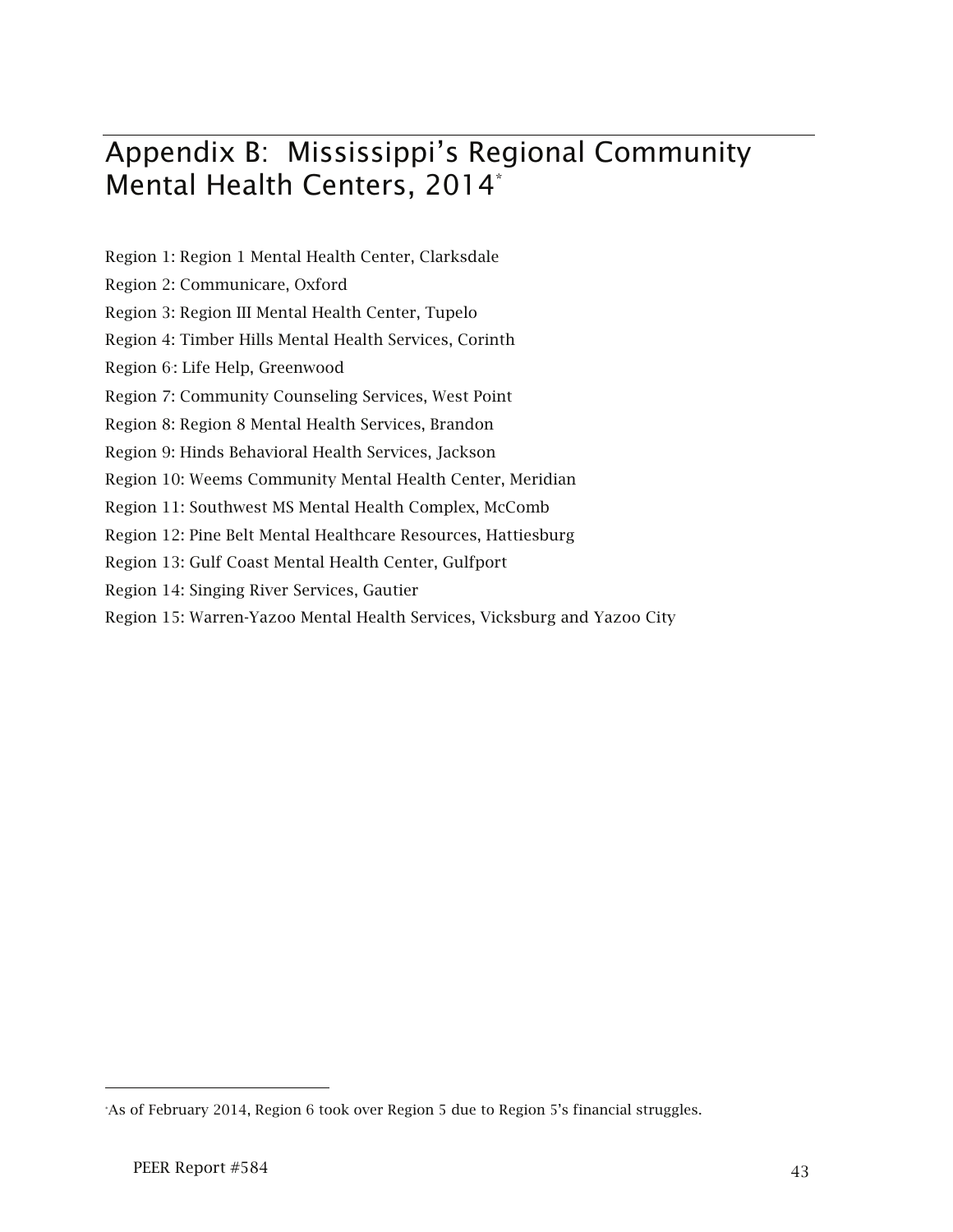

PEER Report #584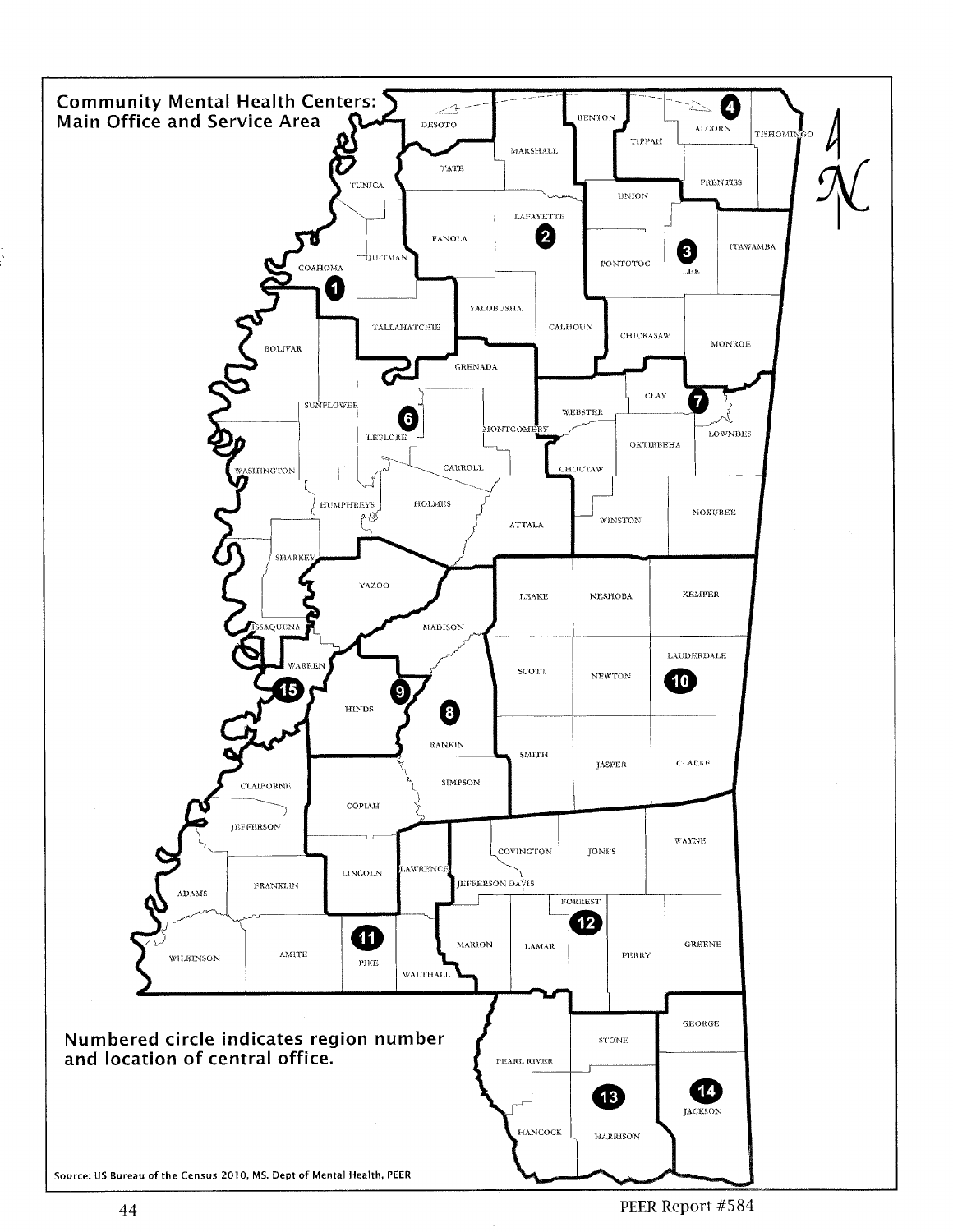## Appendix C: Additional Information on the U. S. Department of Justice's 2011 Findings Regarding Mississippi's Mental Health System and the State's Subsequent Response

Title II of the Americans with Disabilities Act includes the "integration regulation," which mandates that a "public entity shall administer services, programs and activities in the most integrated setting appropriate to the needs of qualified individuals with disabilities." Thus Mississippi is obligated to provide a mental health system with services, programs, and activities to address mental health needs in the most integrated setting that is appropriate.

## The U.S. Department of Justice's Findings Regarding Mississippi's Mental Health

### System

*On December 22, 2011, the U. S. Department of Justice found that the state was violating Title II of the Americans with Disabilities Act by unnecessarily institutionalizing Mississippians with disabilities, including mental illness and developmental disabilities.* 

> On February 25, 2011, the U. S. Department of Justice (DOJ) notified Governor Haley Barbour of an impending investigation of the state's mental health delivery system to determine whether the state was in compliance with Title II of the ADA, as interpreted in *Olmstead*, requiring individuals with disabilities, including mental illness or developmental disabilities, to receive services and supports in the most integrated settings appropriate to their needs.

> As noted in this report, on December 22, 2011, DOJ issued a Findings Letter to Governor Barbour that concluded that the state fails to provide services to qualified individuals with disabilities, including mental illness or developmental disabilities, in the most integrated settings appropriate to their needs, in violation of the integration mandate of the ADA. Key findings of the letter include:

- Mississippi serves too many in institutions and not enough in their homes and communities and has never fully funded or implemented its own Olmstead Plan (i.e., the MAC Plan).
- DOJ found, "This has led to needless and prolonged institutionalization of adults and children with disabilities who could be served in more integrated settings in the community with adequate services and supports."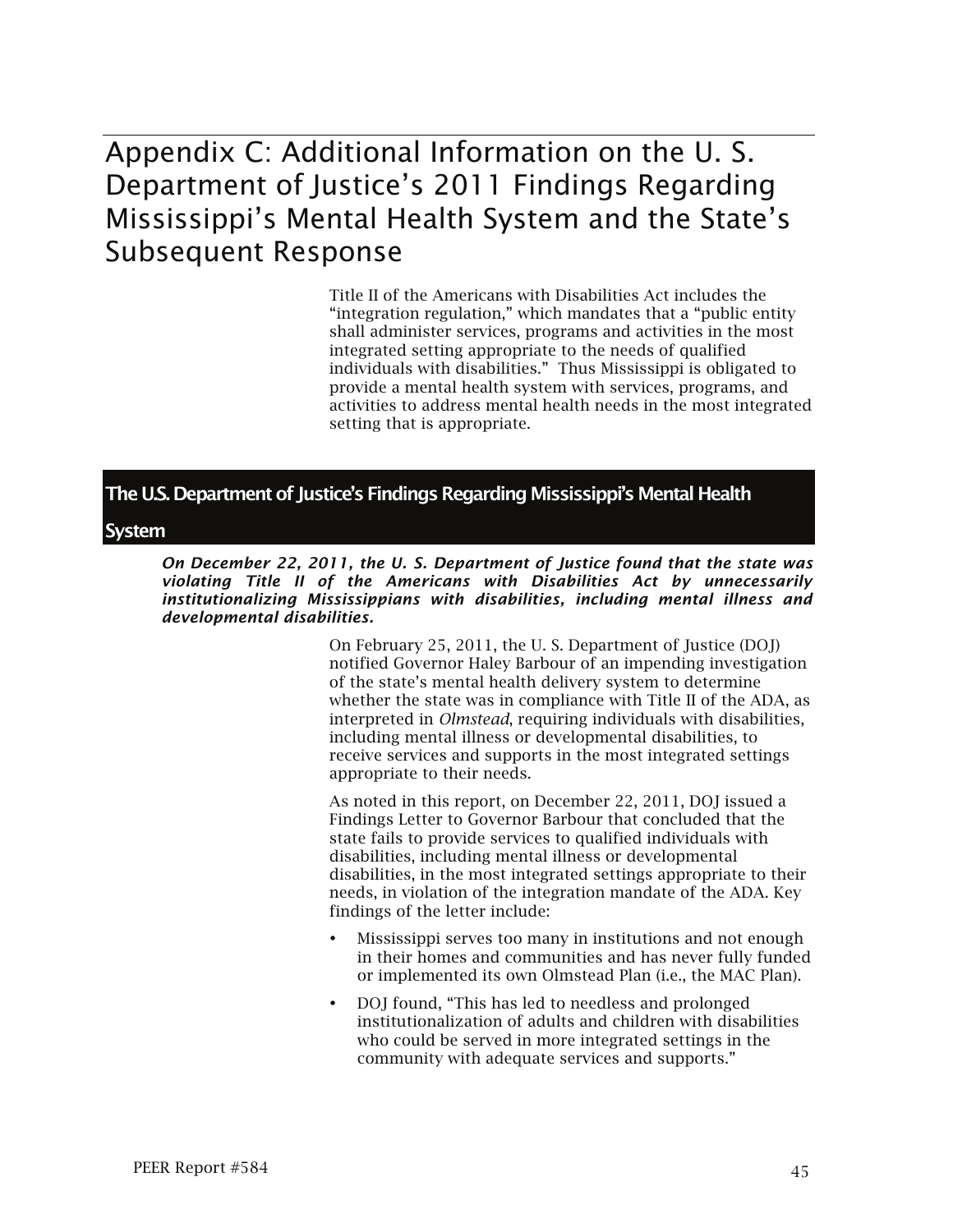- Compared to other states, Mississippi serves the highest percentage of individuals with developmental disabilities in large institutions.
- Mississippi spends more money proportionally on institutional care, and less on community services, than any other state. Our state is still in the process of opening new and expensive institutions, which runs counter to wellestablished professional and legal dictates.
- The state's reliance on unnecessary institutional care both violates the civil rights of people with disabilities and incurs unnecessary expense. Focusing on community services and supports would permit the state to support people with disabilities in settings appropriate to their needs in the most cost-effective manner.
- The lack of sufficient community services has forced families struggling to support loved ones with disabilities to choose between living without needed services and placing loved ones in institutional care. It also leads to individuals with disabilities being forced to obtain needed services at inappropriate and costly venues, such as emergency rooms or institutions. For some, the lack of community services, especially crisis intervention, leads to homelessness and incarceration.
- Mississippi has not taken full advantage of Medicaid support for community services. These programs would facilitate the transition of persons with disabilities to community settings with ongoing services supported by a generous federal contribution.

DOJ recommended that the state implement certain remedial measures, including the development of adequate, safe, community-based services for people with mental illness or developmental disabilities who are unnecessarily institutionalized or at risk of unnecessary institutionalization.

## DMH's Response to the ADA's Integration Mandate and the U. S. DOJ's Findings Letter

*The Department of Mental Health responded to the Olmstead decision and DOJ findings by requesting additional funds in its appropriation for FY 2013 in order to expand community-based services; however, the additional funds were not appropriated.* 

> According to DMH, in an effort to move Mississippi's mental health system forward and place even more individuals with mental illness or developmental disabilities in their communities, the department requested an additional \$49.8 million in its appropriation for FY 2013 to expand communitybased services; however, additional funds were not appropriated. These additional funds, according to DMH, would help the state move forward with more community placement of individuals through expanding services delivered by community service providers and enrolling more individuals on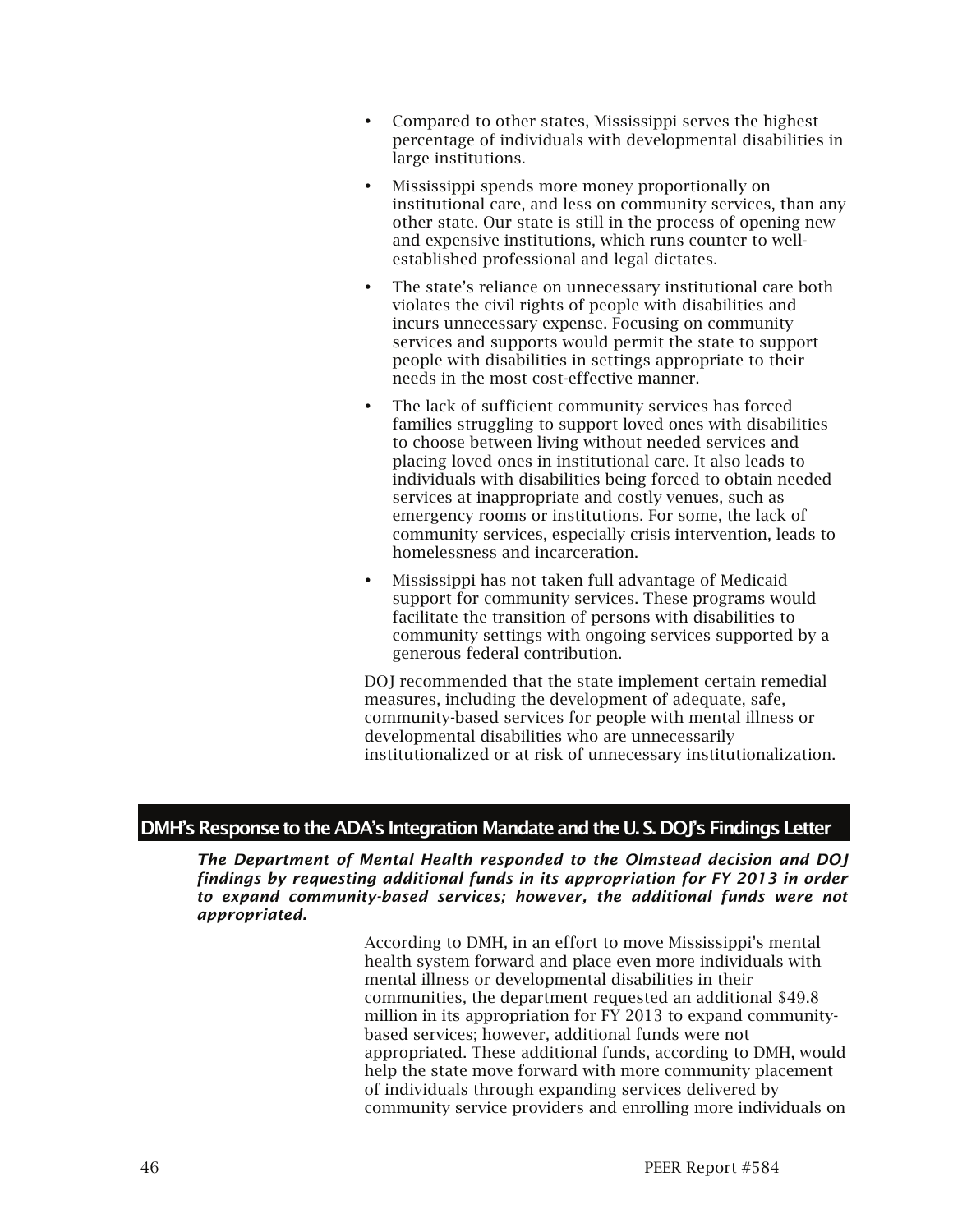the IDD waiver program, which would allow individuals to receive services in their communities. DMH asserts that these have been goals since the inception of DMH's strategic plan in 2009.

DMH has not developed any estimates of cost savings that might be derived from moving institutional residents to community-based services. DMH asserts that, "Because the additional demand for inpatient psychiatric care remains after an individual is discharged, there are no cost savings achieved when an individual who is inpatient is transferred to a community based service." PEER notes that some of this demand for inpatient care could be due to the scarcity of community-based options.

### Negotiations Between the U.S. DOJ, DMH, the Mississippi Attorney General's Office, and

### Relevant State Agencies

*Since the DOJ's findings were released, the Department of Mental Health, Mississippi Attorney General's Office, and other stakeholders have been in negotiations regarding a potential settlement agreement, but have not yet been successful.* 

> Since the release of the December 2011 findings letter, the Mississippi Attorney's General Office entered into negotiations with the U. S. Department of Justice in an effort to reach a written, enforceable settlement agreement that would set forth remedial actions to be taken within a specified period to address each outstanding area and also preclude costly and lengthy litigation with the federal government.

According to DMH, after receiving DOJ's findings letter, DOJ met on February 22-23, 2012, with DMH and the executive directors of Region 8 CMHC and the ARC to negotiate terms for a settlement agreement. Subsequent interactions with DOJ consisted of conference calls, emails, and face-to-face meetings, as well as the inclusion of various state agencies, including the Governor's Office, the Division of Medicaid, the Department of Rehabilitation Services, the Department of Education, and the Attorney General's Office.

Negotiations between these groups consisted of proposals, followed by counter-proposals, which, according to DMH, did not materialize into a settlement agreement. The last meeting between DOJ, DMH, the Attorney General's office, and other relevant state agencies occurred on February 13, 2013.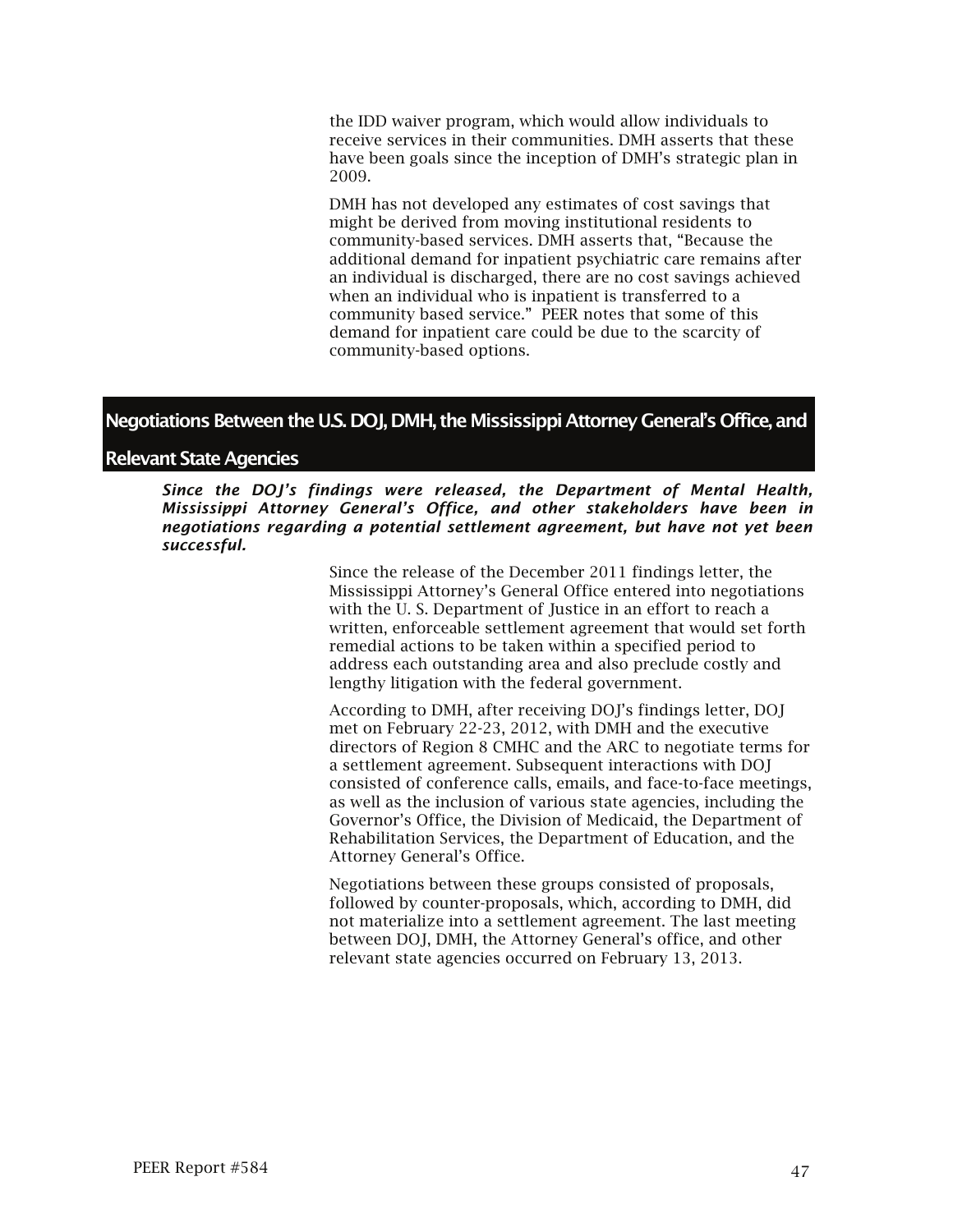### Legislation to Provide Additional Funds for Community-Based Mental Health Services

#### *The Legislature appropriated \$10 million for FY 2014 and \$16.1 million for FY 2015 to expand community-based mental health services to improve compliance with the Olmstead decision.*

Senate Bill 2874, 2013 Regular Session, appropriated \$10 million, and Senate Bill 2880, 2014 Regular Session, appropriated \$16.1 million for FY 2014 and FY 2015, respectively, to DMH "to expand those community based services that will improve the State of Mississippi's compliance with the *Olmstead* decision of the United States Supreme Court." The bills grant DMH the authority to transfer funds that "are necessary to implement or improve those community services that are more appropriately addressed by the Mississippi Department of Education and/or the Department of Rehabilitation Services."

DMH has obligated approximately \$9.7 million of the \$10 million appropriated for FY 2014, thus leaving the agency with approximately \$300,000 to award to the departments of Education and Rehabilitation Services. The balance, according to DMH staff, has been reserved, because the obligations are estimates. According to the department, if obligation estimates are too low, funds held in reserve will be able to offset those increases in actual costs. PEER notes, however, that although the department states that it is holding the remaining \$300,000 in reserve, as of February 2014, it had not obligated funds for three proposed programs/projects.

According to DMH, obligations for the \$10 million for FY 2014 will continue into FY 2015 and be funded via appropriations by Senate Bill 2880.

DMH has obligated funds to establish two Programs of Assertive Community Treatment (PACT) Teams<sup>11</sup> and to hire three staff to serve as quality liaisons with other staff from the Bureau of Quality Management Standards and Operations, as well as current and new providers.

Exhibit 4, page 49, outlines DMH's proposed obligations for the \$10 million appropriated for FY 2014, as well as progress made on each obligation as of February 2014.

-

<sup>&</sup>lt;sup>11</sup>PACT Teams are individual-centered, recovery-oriented, mental health service delivery models for facilitating community living, psychological rehabilitation, and recovery for persons who have the most severe and persistent mental illnesses.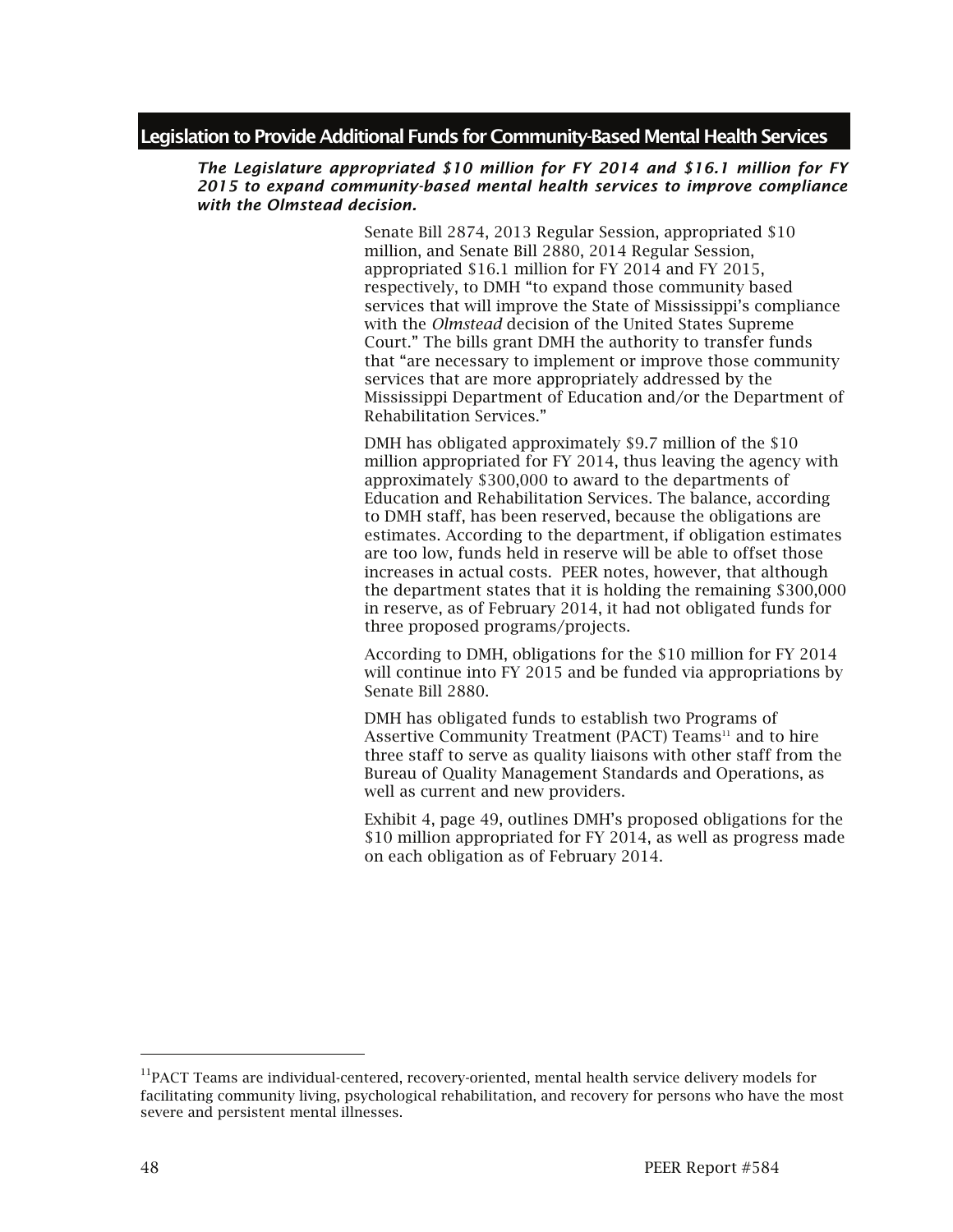### Exhibit 4: Department of Mental Health Obligations and Status Information as of February 2014, By Program/Project, for Funds Provided by SB 2874, 2013 Regular Session

| Program/Project                                                         | Amount                                 | <b>Status (as of February 2014)</b>                                                                                                                                                                                                         |
|-------------------------------------------------------------------------|----------------------------------------|---------------------------------------------------------------------------------------------------------------------------------------------------------------------------------------------------------------------------------------------|
| <b>Mobile Crisis Teams</b>                                              | \$4,000,000                            | Fourteen CMHCs responded to the<br><b>Funding Opportunity</b><br>Announcement <sup>12</sup> (FOA) and have<br>been awarded.                                                                                                                 |
| <b>Two PACT Teams</b>                                                   | \$1,200,000<br>(\$600,000 per<br>team) | One PACT Team will serve Regions 8<br>and 9 and one team will serve<br>Regions 13 and 14.                                                                                                                                                   |
| Three "out of home" regional<br>crisis beds for individuals with<br>IDD | \$1,000,000                            | DMH has expanded the number of<br>"out of home" crisis beds to 6 due to<br>greater demand for additional beds                                                                                                                               |
| 200 IDD Waiver Slots                                                    | \$2,000,000                            | 178 waiver slots have been added to<br>the Home and Community Based<br>Waiver (HCBW) and the department<br>anticipates adding the remaining 22<br>slots by the end of FY 2014.                                                              |
|                                                                         | \$200,000                              | Budgeted for Burns & Associates <sup>13</sup> to<br>conduct an IDD rate study for waiver<br>rates.                                                                                                                                          |
|                                                                         | \$77,025                               | DMH has trained 61 individuals<br>throughout the Public Mental Health<br>System via the Mandt System, which<br>is a program designed to build<br>healthy workplace relationships by<br>reducing incidents and violence in<br>the workplace. |
| Targeted Case Management/<br><b>Community Support Specialist</b>        | No award                               | DMH is working with the Division of<br>Medicaid to determine the amount<br>of funding for this project.                                                                                                                                     |

l

<sup>&</sup>lt;sup>12</sup>A *Funding Opportunity Announcement* (FOA) is a publicly available document by which an agency announces its intentions to accept applications for the awarding of grants or cooperative agreements, usually as a result of competition. According to DMH, the department has only announced one FOA to establish Mobile Crisis Teams. According to DMH, the FOAs were provided to the CMHCs with the right of first refusal.<br> $^{13}$ Burns & Associates is a health care consulting firm that works with public sector clients on strategic

planning, financial model development, evaluation and audit, rate setting and support of operations of health care programs.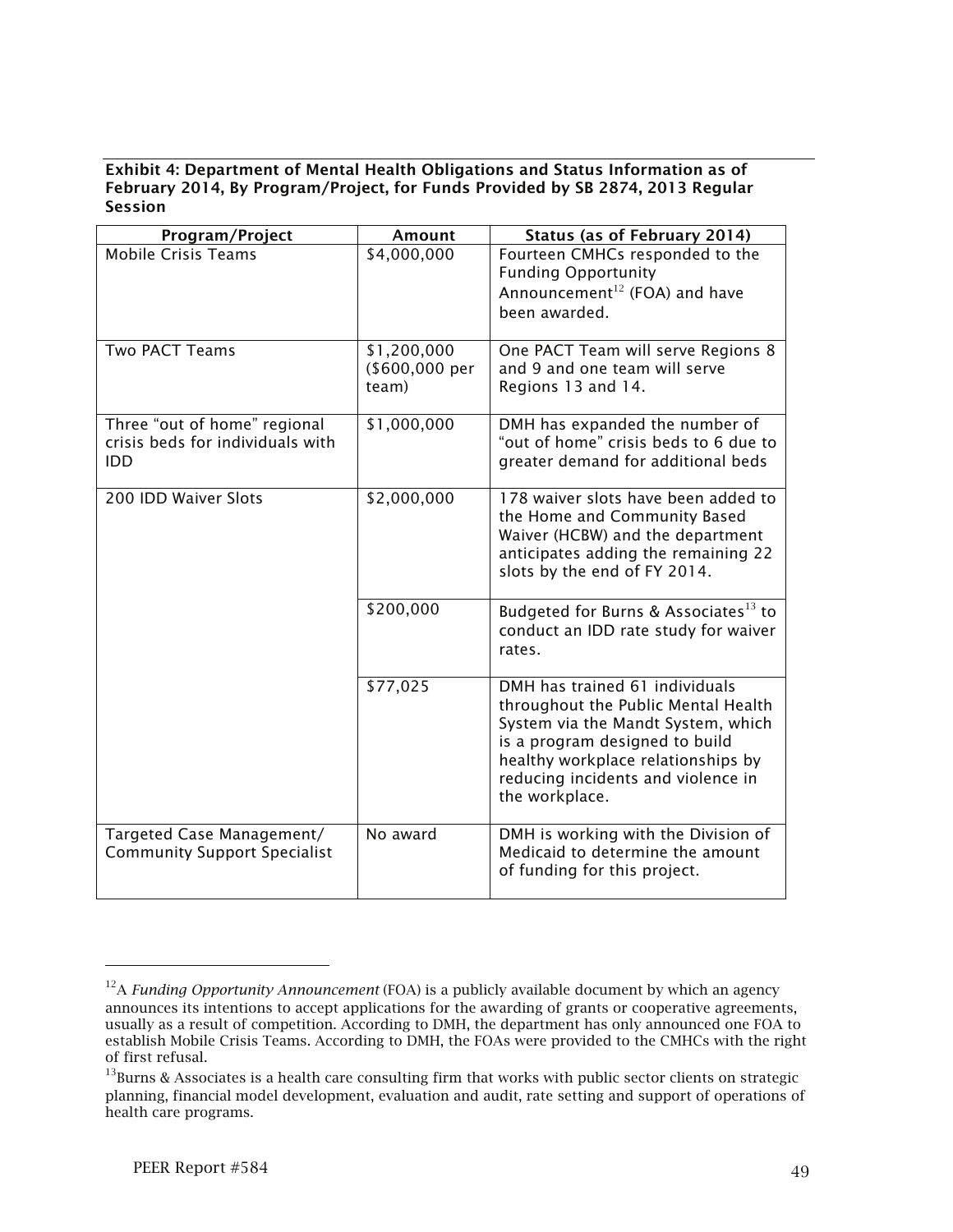| Retain fifteen Peer Support<br><b>Specialists</b>                                                                  | \$900,000 | Per the Funding Opportunity<br>Announcement, each Mobile Crisis<br>Team must be staffed with a Peer<br>Support Specialist.                                                                                                                                                             |
|--------------------------------------------------------------------------------------------------------------------|-----------|----------------------------------------------------------------------------------------------------------------------------------------------------------------------------------------------------------------------------------------------------------------------------------------|
| "Supported Employment" for<br>Individuals with ID/DD and MI                                                        | \$15,000  | DMH is working with the<br>Department of Vocational<br>Rehabilitation to determine the<br>amount of funding necessary for<br>this project and plans to develop a<br>memorandum of understanding with<br>the Department of Vocational<br>Rehabilitation once an amount is<br>agreed on. |
| "Wrap around" services for<br>children                                                                             | No award  | DMH is currently working with the<br>Division of Medicaid to determine<br>the amount of funding needed for<br>this project.                                                                                                                                                            |
| Outreach education to<br>individuals and families<br>regarding community<br>integration and housing<br>transition  | No award  | DMH required that 10% of the<br>Mobile Crisis Team grant award be<br>utilized to provide marketing and<br>outreach to educate the public on<br>the availability of services.                                                                                                           |
| Training for service providers<br>on recovery model, person-<br>centered planning and System<br>of Care Principles | \$165,000 | Since July 1, 2013, DMH has spent<br>\$135,000 for person-centered<br>thinking training, which will provide<br>24 training sessions, 46 training<br>days, and 40 slots for individuals to<br>be trained in each of the training<br>sessions.                                           |
| <b>Quality Assurance</b>                                                                                           | \$135,464 | Since June 2013, 2 staff have been<br>hired and a third is being sought for<br>the Bureau of Quality Management<br>Standards and Operations to serve<br>as quality liaisons with other bureau<br>staff as well as current and new<br>providers.                                        |

SOURCE: Department of Mental Health SB 2874 (Obligations) as of February 2014.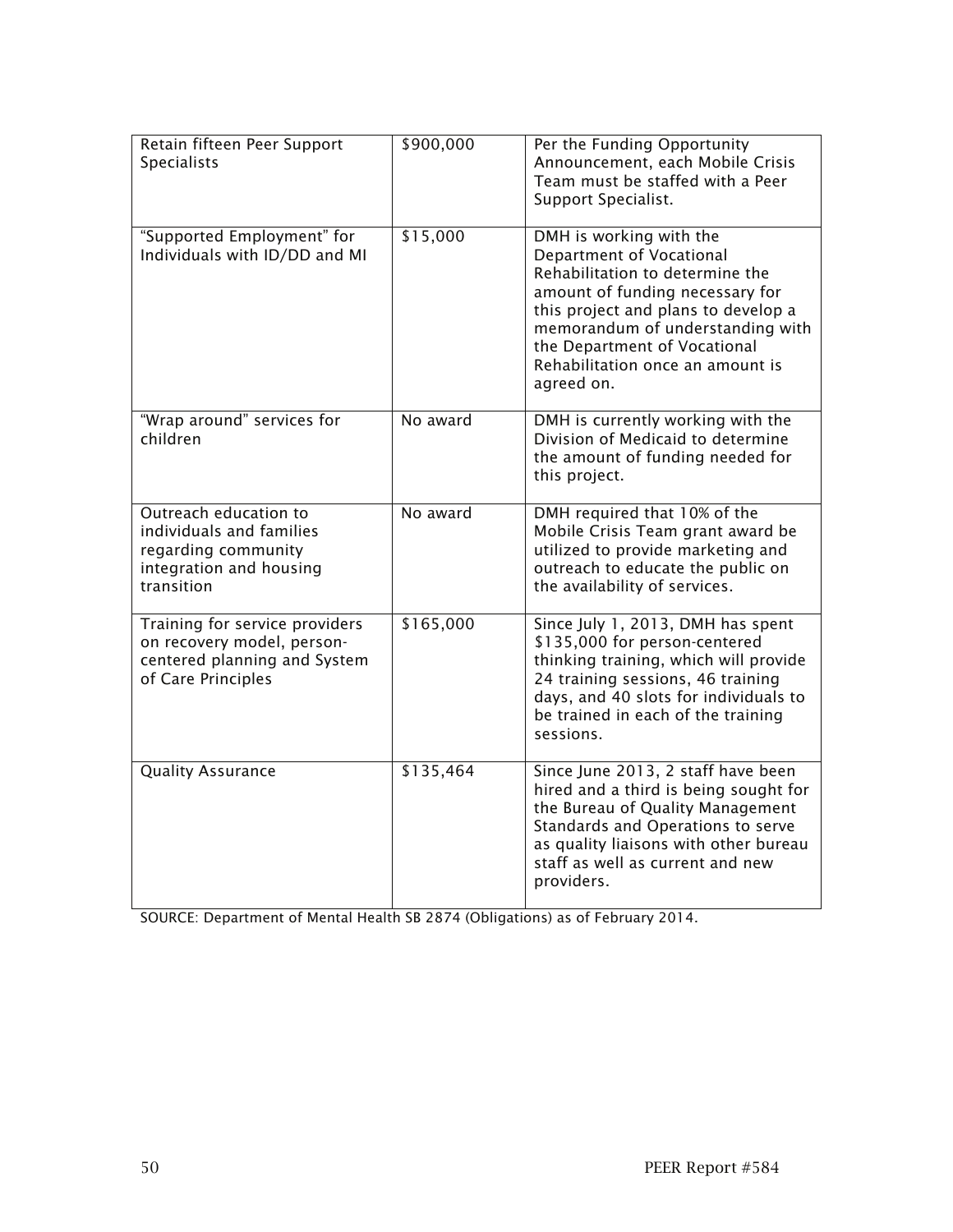## Appendix D: Other States' Efforts in Changing Their Structures for Delivery of Community-Based Mental Health Services

### Alabama

The Alabama Department of Mental Health maintains an extensive network of Alabama's DMH-certified providers who provide a variety of services for the community mental health population instead of operating their own community mental health programs.

> In 2011, Alabama became one of thirteen states to close all of its residential institutions for persons with intellectual disabilities and the only state to reach that milestone in the Southeast.

According to the 2012 Alabama Department of Mental Health's Annual Report, the closing of the state's last residential institution for persons with intellectual disabilities in December 2011 not only transitioned Alabama to a system of community-based care (i. e., integrating residents into society rather than segregating them in institutions), but it:

- provided vastly improved treatment options for those directly served;
- provided a significant and measurable reduction in the financial demands placed on the state's resources;
- allowed Alabama DMH to close three aging institutions at a net savings to the state in excess of 20 million dollars, with no reduction in levels of service; and,
- provided far greater access to additional federal dollars not available in state institutional settings as a result of providing services through community partners such as local mental health centers, local crisis care centers, and local hospital psychiatric units.

Currently, not only does the Alabama DMH no longer operate developmental disability facilities within the state, but the department no longer runs any community programs for individuals with developmental disabilities. Instead, the Alabama DMH maintains an extensive network of providers who are Alabama DMH-certified that provide a broad network of care, treatment, programs, and services that specifically enable persons with mental illnesses, developmental disabilities, or substance abuse disorders to reside in communities.

Alabama DMH provides oversight for these providers through five community service regional offices that ensure that providers follow departmental rules and regulations. The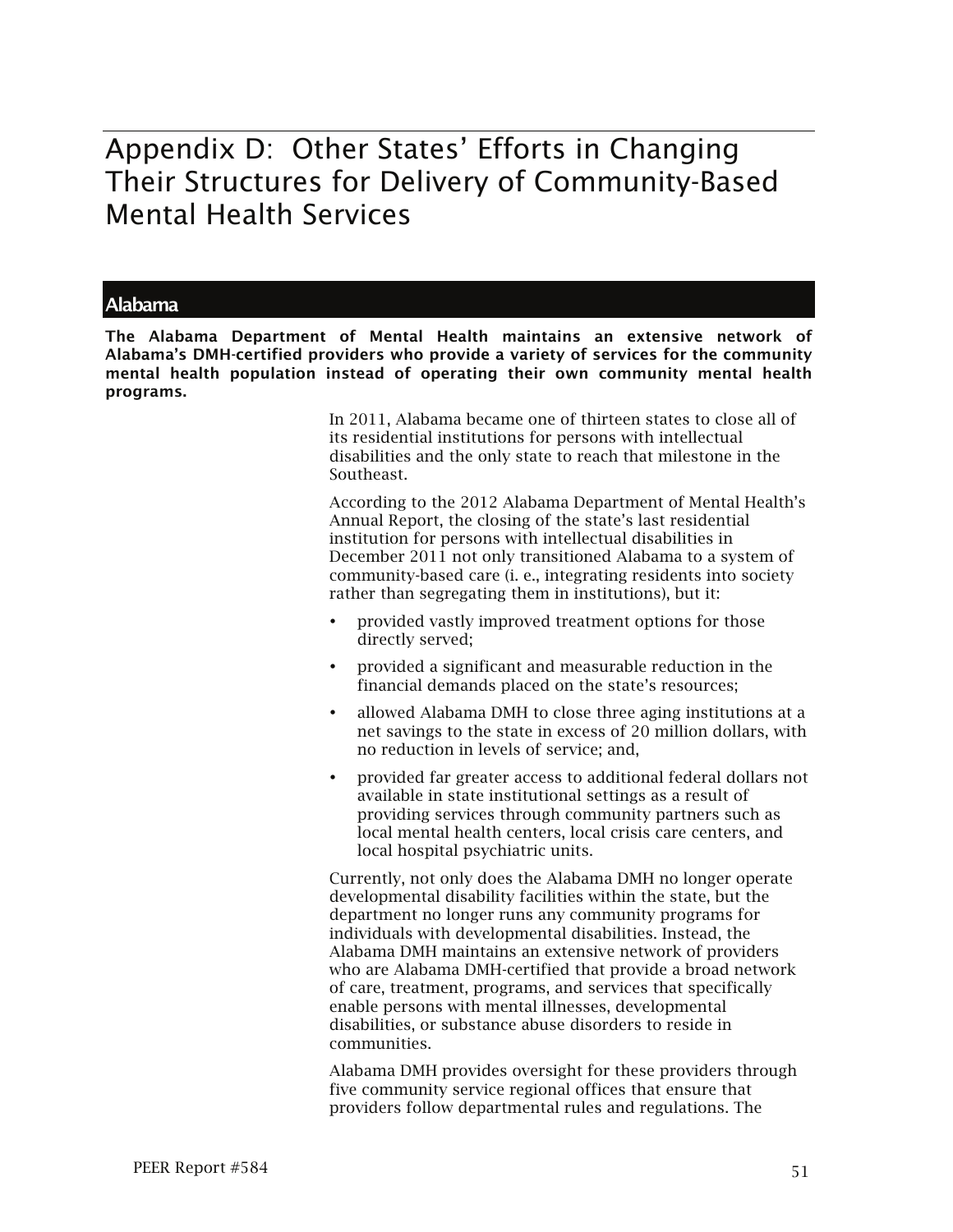Alabama DMH's Office of Community Programs serves as a liaison between the DMH and community mental health providers in an effort to enhance treatment for consumers. The office works to ensure that quality standards are implemented and maintained throughout the community provider network.

#### **Louisiana**

Louisiana transitioned the majority of its mental health programs to an out-of-state private provider. The Louisiana Behavioral Health Partnership oversees the provider and ensures quality service delivery for mental health individuals.

> Due to difficulties in transforming its behavioral health delivery system to a community-based system due to funding difficulties and high rates of institutionalization, in March 2012 Louisiana transitioned the bulk of the state's behavioral health systems to the Behavioral Health Statewide Management Organization (SMO), Magellan Health Services, Inc., a private provider located in Avon, Connecticut, with offices in Baton Rouge and Shreveport.

> The Louisiana Behavioral Health Partnership, which is managed by the Louisiana Department of Health and Hospital, Office of Behavioral Health, oversees SMO, Magellan Health Services. Magellan manages behavioral health services for Medicaid and non-Medicaid eligible populations served by the Office of Behavioral Health, the Department of Children and Family Services, the Department of Education, and the Office of Juvenile Justice and funded through state general funds and block grants, including services for individuals with cooccurring mental health and addictive conditions.

> According to DHH, Magellan "is improving access, quality and efficiency of behavioral health services for children not eligible for the Coordinated System of Care (CSoC), and adults with Serious Mental Illness (SMI) and Addictive Disorders [and] developing a qualified provider network to offer a full array of services to meet the needs of people with behavioral health challenges." DHH also believes that Magellan will provide citizens with increased access to care and availability of services, greater involvement in care decisions, and a more integrated life in the community.

> According to the Department of Health and Hospital, selecting Magellan as the SMO was necessary to assist with the state's system reform goals to:

- foster individual, youth, and family-driven behavioral health services;
- increase access to a wider array of evidence-based homeand community-based services that promote hope, recovery, and resilience;
- improve quality by establishing and measuring outcomes;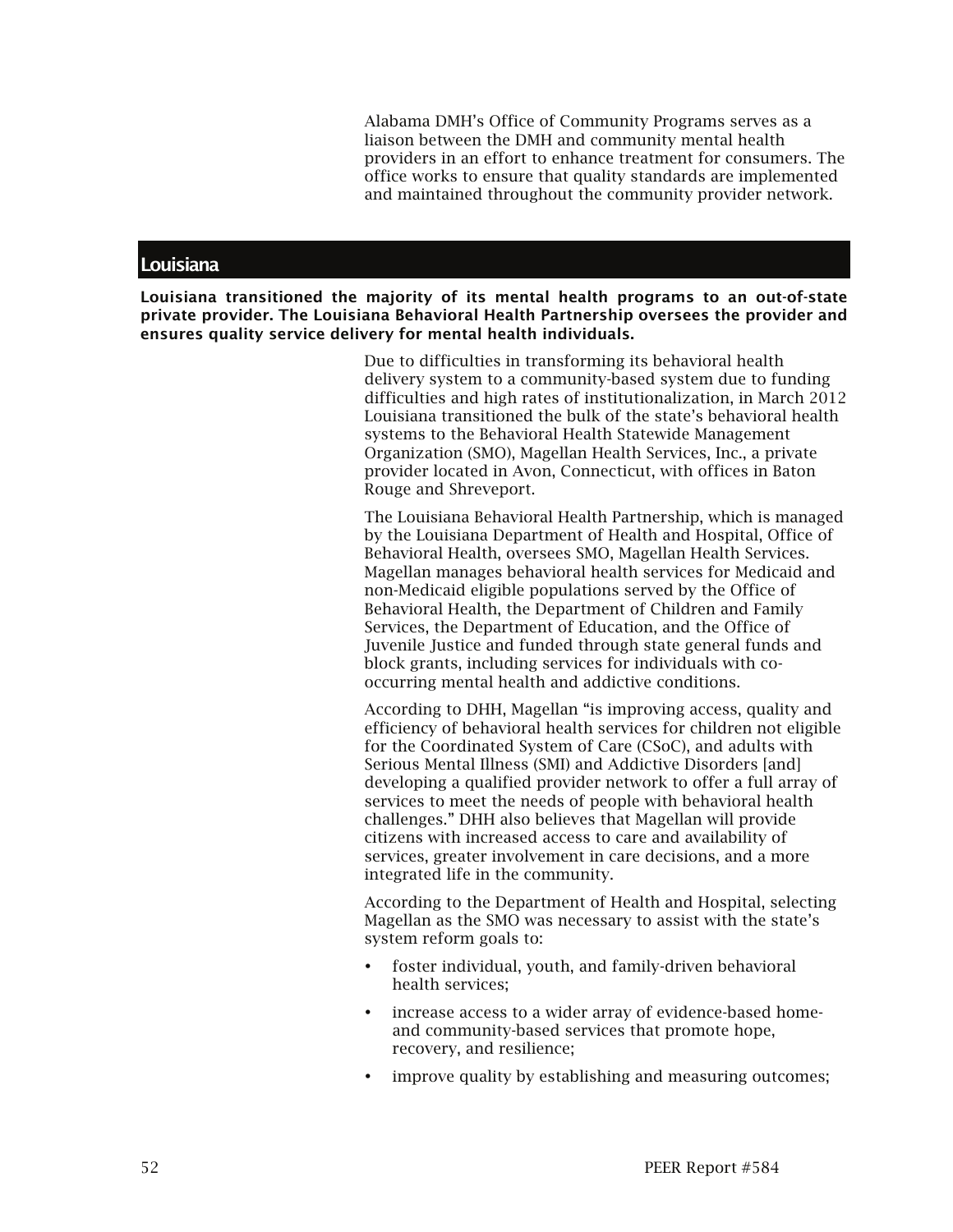- manage costs through effective utilization of state, federal, and local resources; and,
- foster reliance on natural supports that sustain individuals and families in homes and communities.

## **Georgia**

The Georgia Department of Behavioral Health and Developmental Disabilities operates six regional offices that contract with, monitor, and oversee private providers.

> The Georgia Department of Behavioral Health and Developmental Disabilities system of services is administered through six regional offices, which also operate a community-based system of care for clients served. These regional offices administer the hospital and community resources assigned to the region. The regional offices:

- oversee statewide initiatives;
- develop new services and expand existing services as needed;
- monitor the services being received by consumers to ensure quality and access;
- investigate and resolve complaints; and,
- conduct special investigations and reviews when warranted.

The regional offices oversee contracts and monitor the performance of private providers who serve people living with developmental disabilities and behavioral health challenges. The community-based system allows clients to receive care in the least restrictive setting possible while helping them to obtain a life of independence and recovery. Each regional office provides planning for and coordination of its provider network; offers technical assistance; and serves as the point of contact for consumers who have questions about accessing services.

SOURCES: Alabama Department of Mental Health Annual Report (2012), Alabama DMH website and Alabama DMH Region 1 Community Service Office; Louisiana DHH website, dhh.louisiana.gov; Georgia DBHDD website, http://dbhdd.georgia.gov/.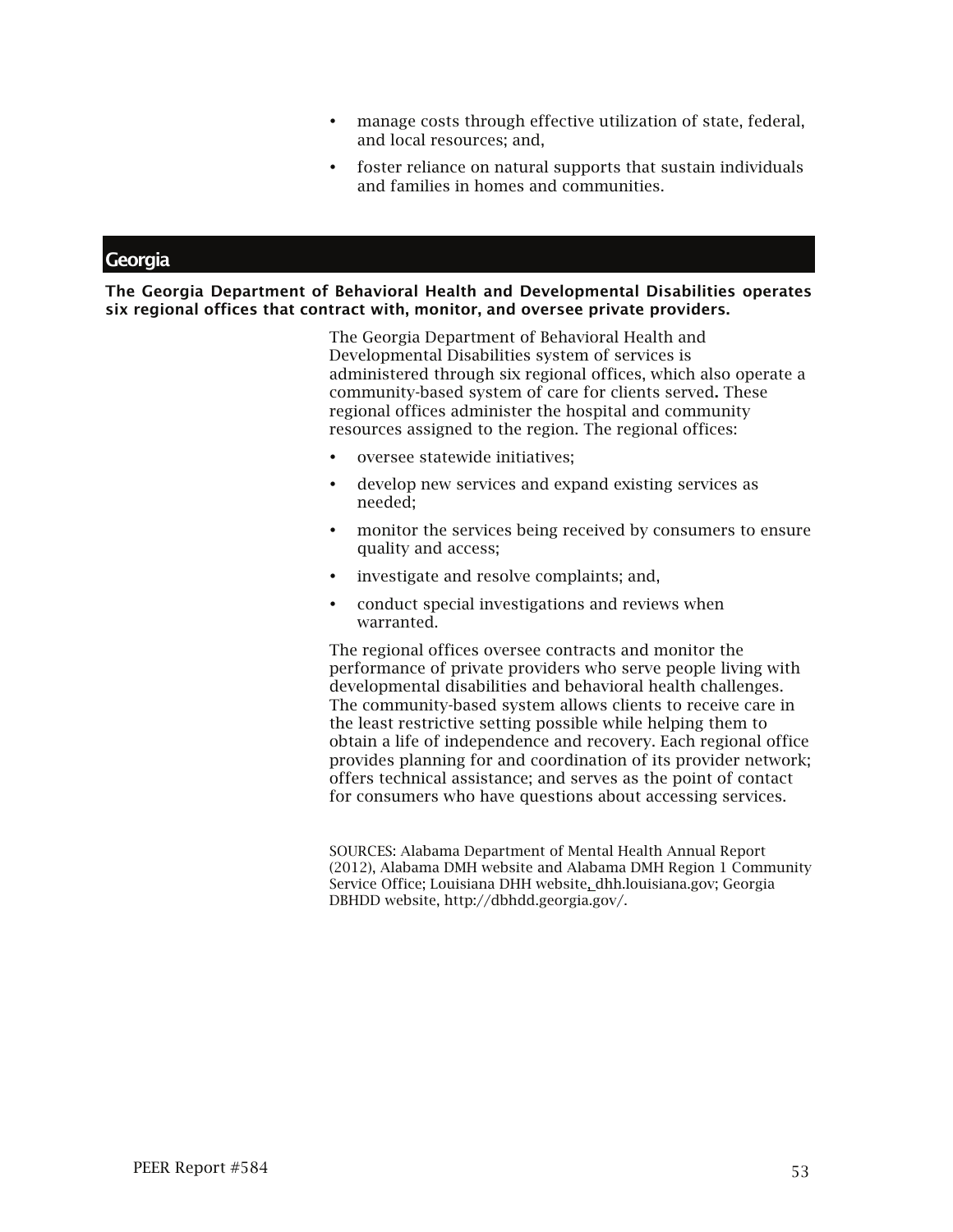## **Agency Response** DEPARTMENT OF MENTAL HEALTH

**State of Mississippi** 

239 North Lamar Street 1101 Robert E. Lee Building Jackson, Mississippi 39201



(601) 359-1288 FAX (601) 359-6295 TDD (601) 359-6230



Edwin C. LeGrand III - Executive Director

June 5, 2014

Max K. Arinder, Ph.D. **Executive Director PEER Committee** P.O. Box 1204 Jackson, Mississippi 39215-1204

Re: Mississippi Department of Mental Health and Mississippi State Hospital's Response to PEER's draft report regarding Mississippi State Hospital's Community Services Division

Dear Sir:

Thank you for the opportunity given to the Mississippi Department of Mental Health and Mississippi State Hospital to respond to the matters raised in PEER's draft report regarding the closure of Mississippi State Hospital's Community Services Division. Below I have stated the underlying facts regarding this closure and the Department and State Hospital's response to PEER's recommendations.

### **Underlying Facts**

Mississippi State Hospital (hereinafter, "MSH"), is an acute care hospital providing inpatient mental health, substance abuse, and nursing home services under the administration of the Mississippi Department of Mental Health (hereinafter, "DMH"). Approximately thirty (30) years ago, MSH opened a Community Services Division (hereinafter, "CSD") in Jackson, Mississippi. At the time, MSH was encountering great difficulty arranging for follow-up care for individuals being discharged from the hospital. The CSD was created to provide some form of temporary transitional services to those individuals.

In the years since the establishment of the CSD, Mississippi has undergone a massive transition toward providing more community services. As of December of 2013, the State spent approximately fifty-one (51%) of its mental health dollars per year toward community services. Also, seventy-one percent (71%) of the individuals DMH serves with intellectual/developmental disabilities are now served in the community. Though the U.S. Department of Justice (hereinafter, "DOJ") began an inquiry into Mississippi's mental health system in 2011, DMH's commitment to expanded community services began prior to DOJ's involvement in the state and will continue.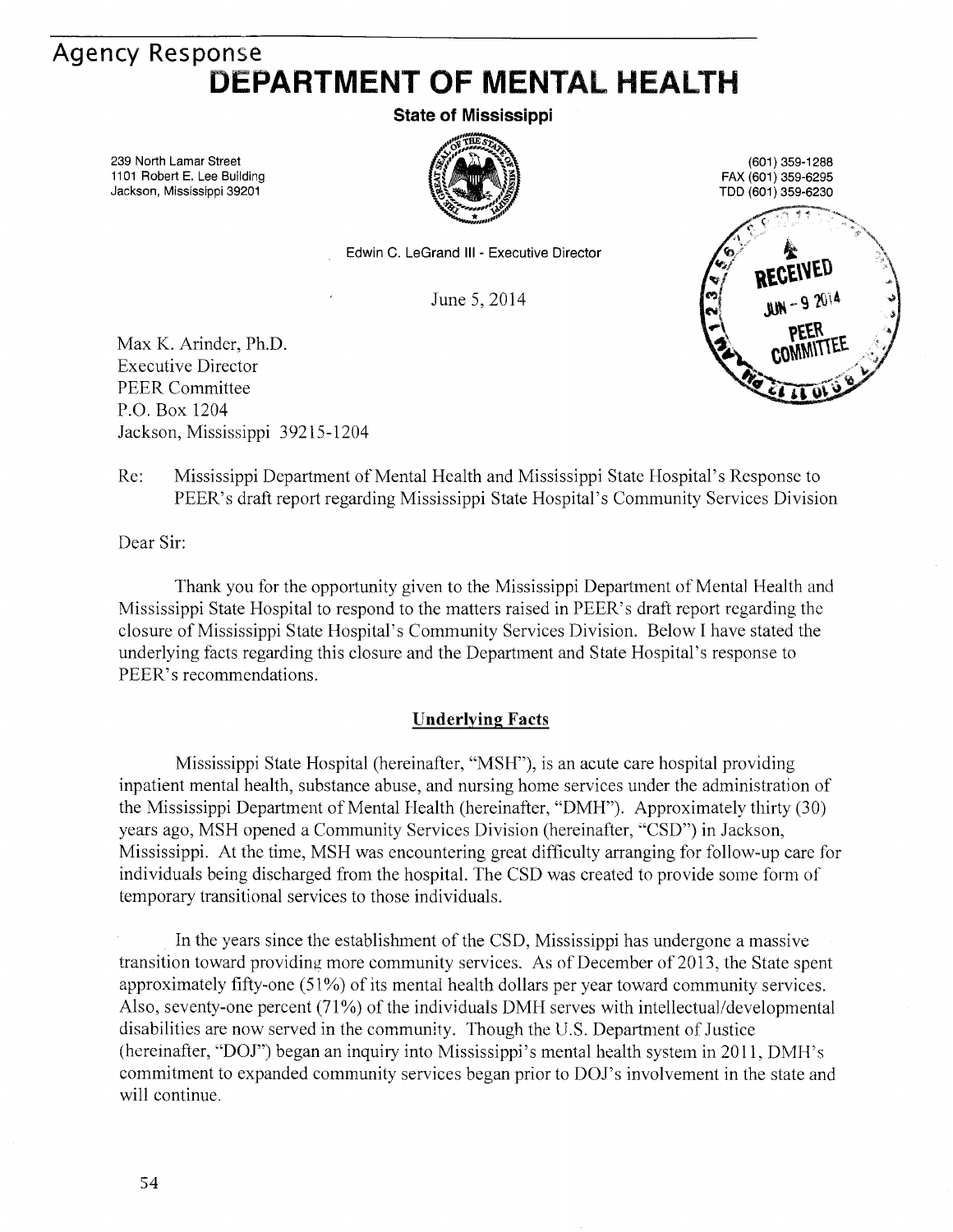At the same time as the state has expanded its commitment toward community services, the general fund dollars received by MSH have declined by fifteen percent (15%) since FY2008. MSH's primary mission is as an acute care hospital tasked with serving individuals in need of acute inpatient mental health services.

DMH allocates its resources for community mental health services to providers whose primary mission is to provide community services, not inpatient acute care. As MSH's general fund appropriation declined, DMH directed MSH to live within its means, and that included a refocus on MSH's core mission of inpatient acute mental health services. Transition of the individuals CSD serves to other community providers, redirecting CSD resources back into hospital operations, and movement of CSD staff to needed and hard-to-fill positions at the hospital were necessary outcomes of that refocus. Also, the Department of Finance and Administration had indicated the rent charged for CSD facilities may be increasing from a nominal \$10 total per year, to \$12 per square foot per year (the Capital Facilities customary rate) for space in an area of Jackson that had deteriorated and was demonstrably unsafe for CSD staff and the individuals they served. No money was "saved" by the closure of the CSD; rather, the closure of CSD allowed MSH to reduce the cost of their current operations in order to live within their appropriation.

DMH and MSH were disappointed that PEER included in the draft report certain editorial comments disparaging DMH and MSH staff's motives and commitment toward the individuals we serve. Such opinions and comments are not in keeping with what should be a factual and qualitative audit. PEER began its review of the CSD's closure in the midst of the transition process. Because of this, DMH and MSH believe some opinions were mistakenly clouded by the fears of transitioning employees and advocates unconnected with the transition process. In some instances, PEER staff questioned actions as they were being conducted and planned, rather than evaluating and reviewing those actions after the fact. As a result of the timing of this review, DMH and MSH staff were required to direct an inordinate amount of time and staff resources toward answering PEER staff inquiries, rather than more properly directing those resources toward the task at hand.

### **PEER Report Recommendations**

1. Using existing resources, DMH should develop a client tracking and management information system, in conjunction with the community mental health centers, to track patients with the state's mental health system.

**RESPONSE:** In response to a 2008 PEER Report, DMH amended the Plan of Action connected to an existing Central Data Repository contract with the Mississippi Department of Information Technology Services ("ITS") to pursue this goal. DMH is actively working with ITS to create and implement a statewide tracking system. Documentation reflecting this work was provided to PEER staff.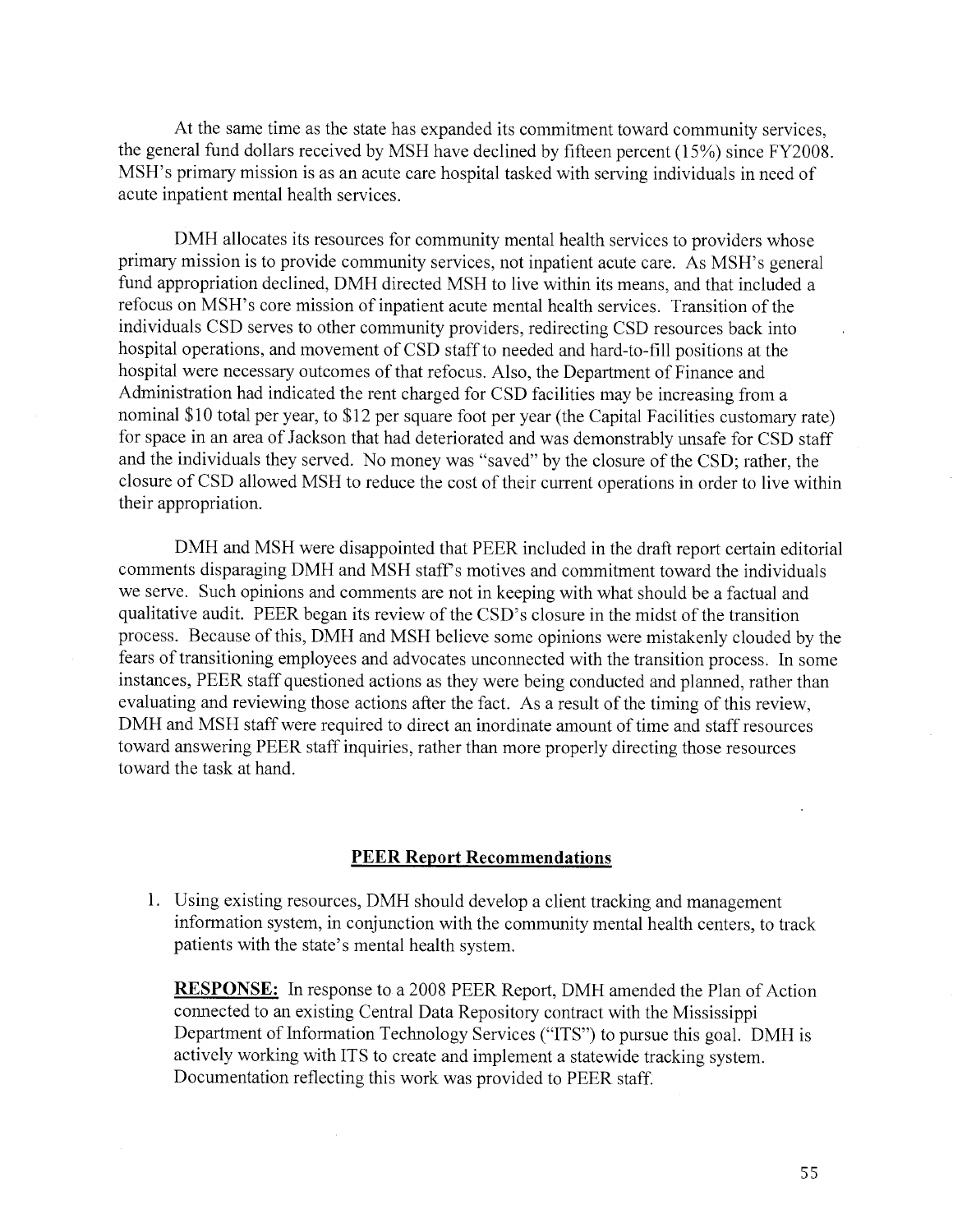2. DMH should adopt formal, written procedures that require the department certified mental health facilities and providers (e.g. MSH) to procure personal services contracts of \$50,000 or less, that, at a minimum, comport with best practices in order to ensure fair and open competition.

**RESPONSE:** DMH and the programs it administers will adopt formal, written policies and procedures that comply with Mississippi State Personnel Board policy with regard to contracts of less than \$50,000.

3. The Governor should make appointments to the Strategic Planning and Best Practices Committee created by MISS. CODE ANN. Section 41-4-10 (1972) so that the committee can continue the collaborative efforts of strategic planning with the Board of Mental Health, the community mental health centers, and other interested parties. To inform the Governor of the need for such appointments, the PEER Committee will forward a copy of this report to his office for review. Because certain minor, technical corrections are needed to perfect Section 41-4-10, the Legislature should consider making these changes during the 2014 session. Appointments need not wait for these changes.

**RESPONSE:** Stakeholders from all sectors of the public mental health system and recipients of services are currently involved in the DMH strategic planning process and advisory councils. Their input is encouraged, welcomed, and is regularly incorporated into DMH's strategic plan and ongoing operations. DMH welcomes collaboration with these various stakeholders, and the agency currently maintains and supports various advisory committees for the very purpose of encouraging such collaboration.

4. Any future decisions of the Department of Mental Health or Board of Mental Health to realign agency services in light of the department's and board's concept of the department's proper mission should be submitted to the Strategic Planning and Best Practices Committee for guidance on such recommendations and their impact on the operations of community mental health centers and other providers of mental health services in Mississippi.

**RESPONSE:** As was stated in response to the PEER recommendation above, the input from committees of concerned stakeholders is encouraged, welcomed, and is regularly incorporated into DMH's strategic plan and ongoing operations. However, volunteers serving on the committee created by Section 41-4-10 will have no responsibility or accountability for the outcomes of their decisions, and should not be charged with dictating the policy, practices, and procedures for providing public mental health services in the State of Mississippi. Certainly DMH would welcome the committee's input and feedback regarding significant realignments which might negatively affect community mental health providers. The Board of Mental Health is the authority given the responsibility to govern the operations of the Department of Mental Health and the programs it administers. That responsibility is not properly ceded to an advisory committee.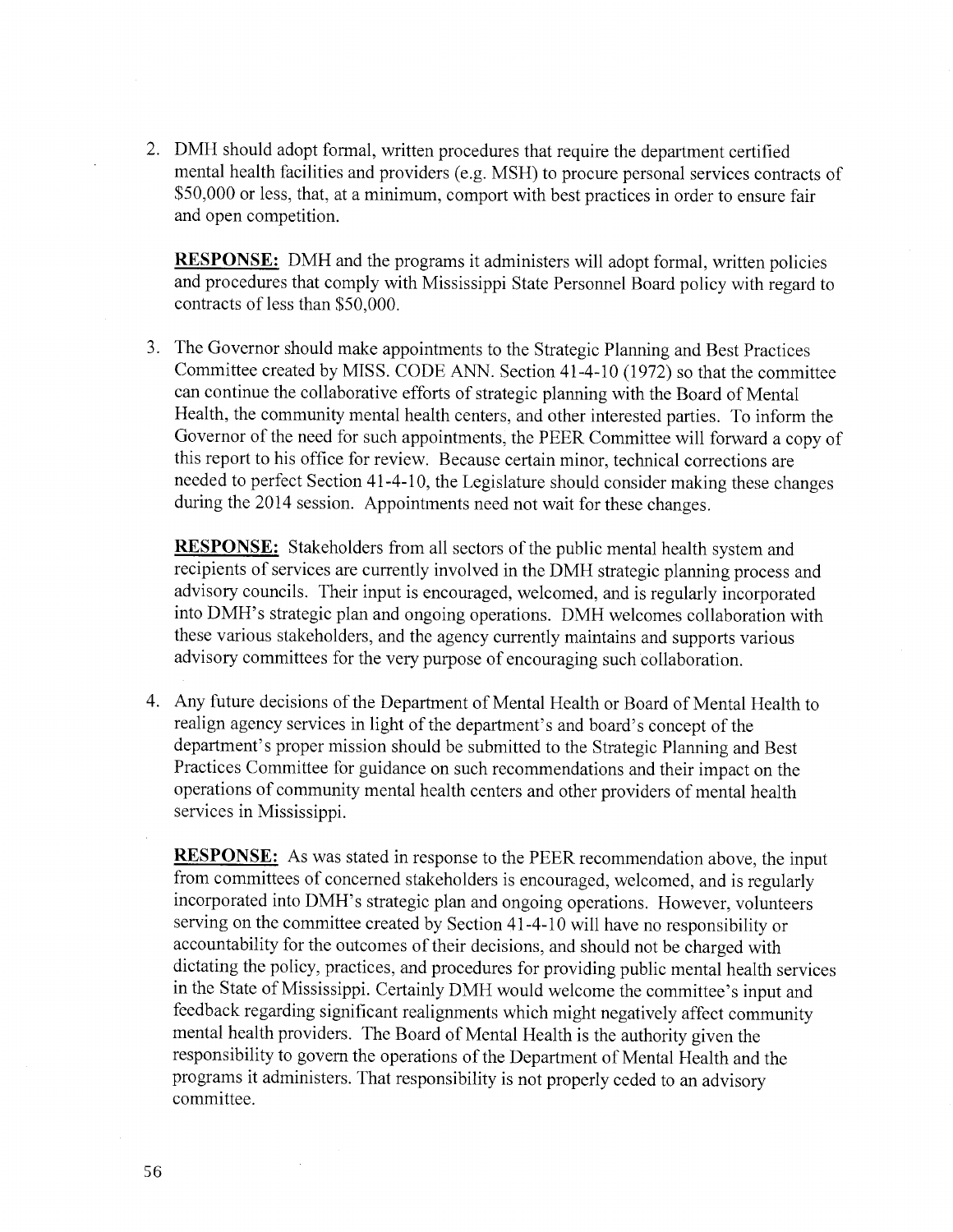Thank you for the opportunity to present the agency response to the draft report. Should you have any questions, need a more complete answer to any of the issues addressed above, or need any assistance whatsoever, please do not hesitate to contact me.

Sincerely,

Edward Chefrand

Edwin C. LeGrand, III **Executive Director**